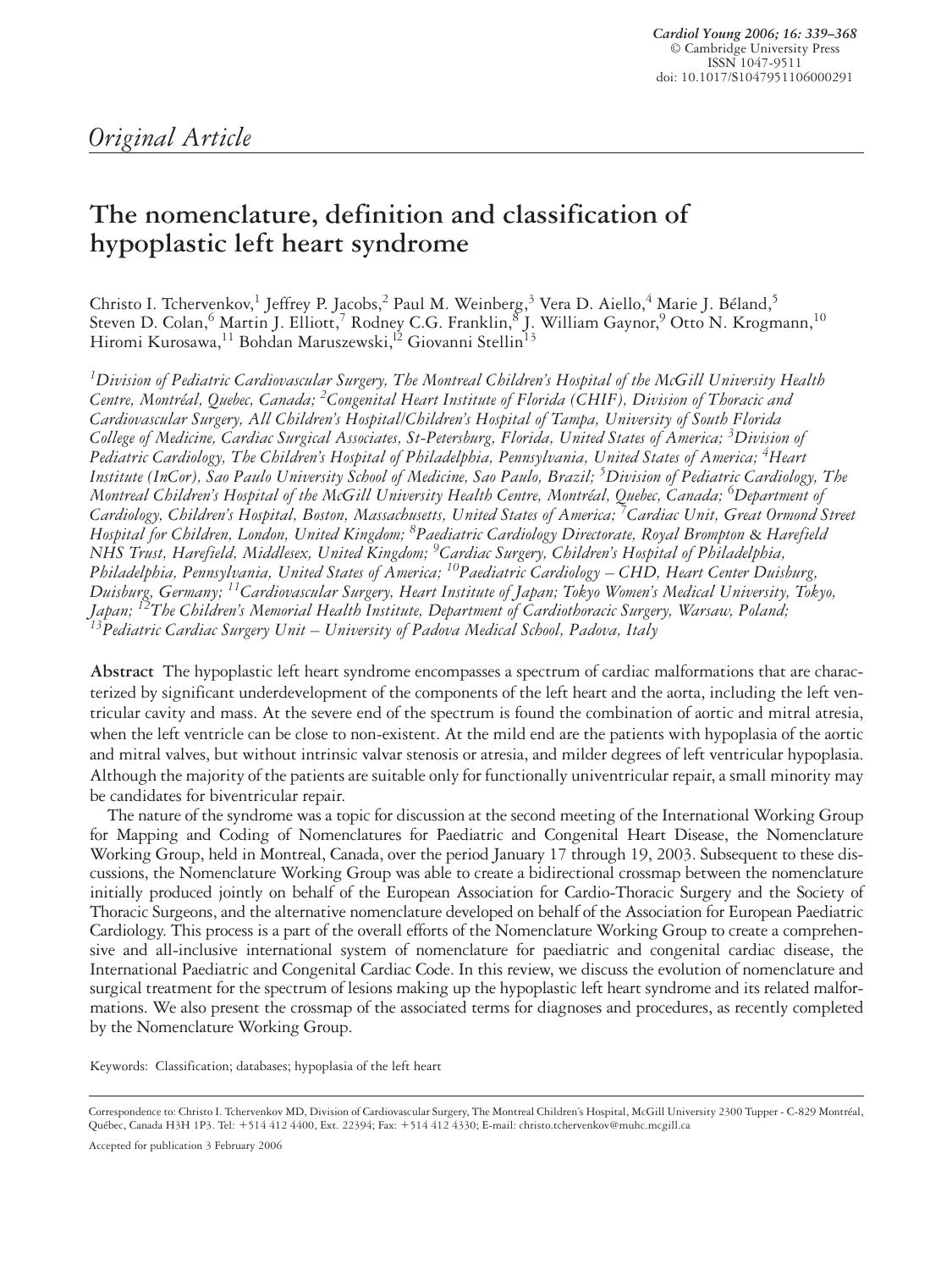THE HYPOPLASTIC LEFT HEART SYNDROME<br>describes a heterogeneous group of cardiac<br>malformations consisting of various degrees of<br>underdevelopment of the left heart and the aorta, describes a heterogeneous group of cardiac malformations consisting of various degrees of underdevelopment of the left heart and the aorta, resulting in significant obstruction to flow of blood into the systemic circulation, and difficulty in the left heart supporting adequately this circulation. In the past, precise definitions for the syndrome have been lacking, and the term has been used interchangeably with a variety of others, creating not only varying degrees of confusion, but also lack of consistency in usage. In 2000, Tchervenkov, Jacobs and Tahta, on behalf of the International Congenital Heart Surgery Nomenclature and Database Project, proposed a definition and provided a classification for the hypoplastic left heart syndrome.<sup>1</sup> The topic had been the subject of extensive debates and review during the meetings of members of the Society of Thoracic Surgeons and the European Association for Cardio-Thoracic Surgery, which took place over the period 1998 through 2000 as part of the International Congenital Heart Surgery Nomenclature and Database Project.<sup>1</sup> Efforts were made to include all relevant categories of nomenclature, using synonyms where appropriate. The topic was further debated at the second meeting of the International Working Group for Mapping and Coding of Nomenclatures for Paediatric and Congenital Heart Disease, also known as the Nomenclature Working  $Group,^{2-7}$  which was held in Montreal, Canada, over the period January 17 through 19, 2003. It has been the task of the Nomenclature Working Group to establish the International Paediatric and Congenital Cardiac Code. This task has been achieved by reviewing 28 major categories of cardiac lesions, and crossmapping several existing systems for nomenclature, including that prepared on behalf of the European Association for Cardio-Thoracic Surgery and the Society of Thoracic Surgeons, and the alternative version prepared for the Association for European Paediatric Cardiology.<sup>2–7</sup> This International Paediatric and Congenital Cardiac Code was unveiled officially during the Second International Summit on Nomenclature for Paediatric and Congenital Heart Disease, held at the Fourth World Congress of Paediatric Cardiology and Cardiac Surgery in Buenos Aires, Argentina, on September 19, 2005 [www.ipccc.net].

In this article, we will refer to the International Paediatric and Congenital Cardiac Code as the International Code and we will present two versions of this International Code for diagnoses and procedures related to hypoplastic left heart syndrome and related malformations:

 The version of the International Code derived from the nomenclature of the International Congenital Heart Surgery Nomenclature and Database Project

of the European Association for Cardio-Thoracic Surgery and the Society of Thoracic Surgeons

 The version of the International Code derived from the nomenclature of the European Paediatric Cardiac Code of the Association for European Paediatric Cardiology.

Both of these systems were developed with considerable input from both cardiologists and surgeons. It is the crossmap developed for diagnoses and procedures related to hypoplastic left heart syndrome and related malformations that will be the focus of this article. So as to set the scene, however, we summarize the historical aspects of terminology, the early development of surgical treatment, and the current nomenclature, definition, and classification of hypoplastic left heart syndrome. In this respect, the current imperative of the Nomenclature Working Group is to provide a classification of cardiac phenotypes, and not genotypes. In the future, knowledge of the underlying genetic defects may modify the schemes currently developed for classification. Multiple genotypes may lead to the same phenotype. Genotypic analysis may alter not only the schemes used for classification, but also therapies and outcomes.

#### **Historical perspectives on nomenclature for the hypoplastic left heart syndrome**

As far as we can establish, the initial description of the pathophysiology of hypoplastic left heart syndrome, describing the combination of severe mitral and left ventricular hypoplasia along with aortic atresia, was elegantly written in German by Bardeleben in 1851. This contribution has recently been translated into English by Gehrmann et al. $8$  A century later, in 1952, the tendency of hypoplastic and obstructive lesions of the left heart and aorta to occur together was emphasized by Maurice Lev.<sup>9</sup> He used the term "hypoplasia of the aortic tract complexes" to describe these heterogeneous malformations. The anatomic features attracting his attention were:

- the ascending and transverse portions of the aorta and the aortic orifice were small;
- the pulmonary trunk and its orifice were large;
- $\bullet$  there was no transposition of the arterial trunks.

In terms of physiology, he emphasized the decrease of flow through the components of the left heart and the aorta, with concomitant increase in right ventricular flow. Based on the examination of 40 pathologic hearts, he classified his suggested complexes as follows:

- isolated hypoplasia of the aorta;
- hypoplasia of the aorta with septal defects;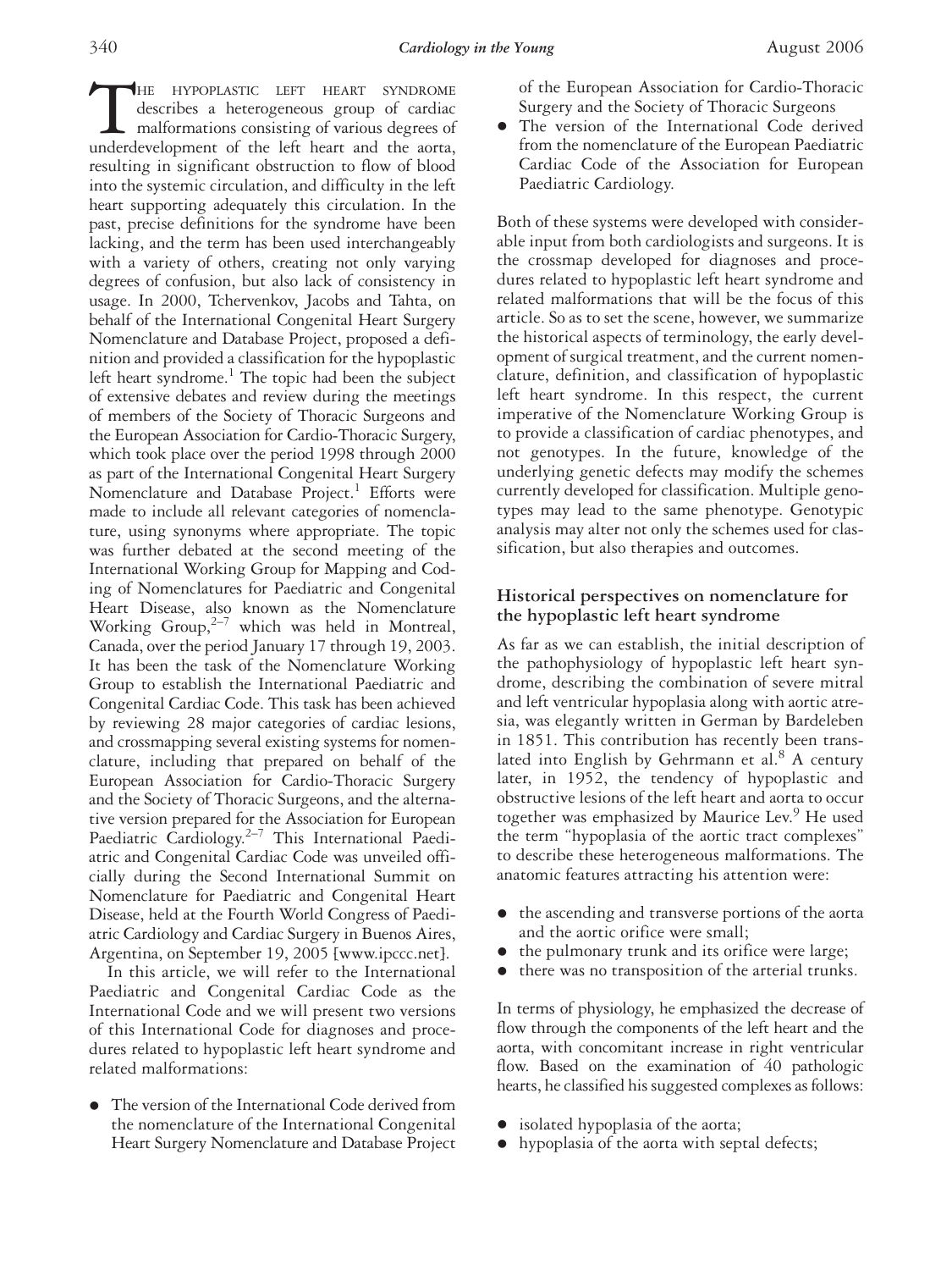- hypoplasia of the aorta with aortic atresia or stenosis without mitral atresia;
- hypoplasia of the aorta with aortic atresia or stenosis with mitral atresia.

In  $1966$ ,<sup>10</sup> he narrowed his classification to, on the one hand, severe aortic stenosis or atresia with a patent mitral valve, and on the other hand, the combination of aortic and mitral atresia. After a further extensive period of review, and having examined 230 hearts, Bharati and  $\text{Lev}^{11}$  maintained this classification of hypoplasia of the aortic tract complexes.

In the meantime, however, in 1958, the term "hypoplastic left heart syndrome" had been suggested by Noonan and Nadas<sup>12</sup> to include anomalies with an obstructive lesion on the left side of the heart. Their original definition was broad, including lesions ranging from aortic and mitral atresia with a vestigial left ventricle, to milder forms of left ventricular underdevelopment. They noted that the clinical syndrome could be caused by several pathological complexes. Based on the analysis of 101 postmortem hearts, they subclassified five groups, specifically

- aortic valvar atresia;
- mitral atresia;
- mitral stenosis:
- atresia of the aortic arch;
- hypoplasia of the aortic arch.

Interestingly, the last group was by far the largest, and included 71 cases. All these cases shared similarities in their clinical presentation. Noonan and  $Nadas<sup>12</sup> suggested that diagnosis of the syndrome$ should be suspected in the presence of sudden onset of biventricular congestive heart failure in a young infant with mild cyanosis, a nonspecific heart murmur, and either weak pulses in all extremities, or relative hypertension in the arm. Although the clinical recognition of the syndrome, in most cases, was not difficult, the precise pre-mortem anatomic diagnosis was usually impossible because of the limited modalities for cardiac imaging existing at that time.

Shortly after the appearance of the stellar review from Noonan and Nadas,<sup>12</sup> Currarino and associates,  $^{13}$  in 1959, used the term "hypoplasia of the left heart complex" to describe the pathologic findings in two neonates who exhibited aortic and mitral stenosis, hypoplasia of the left ventricle with endocardial fibroelastosis, and a hypoplastic aorta from its origin until the insertion of the arterial duct. Both patients, who had died in the first week of life, exhibited differential cyanosis, with a pink right upper quadrant of the trunk, the right side of the head and neck and the right arm, with the rest of the

body being cyanotic. Both patients had complete obliteration of the oval foramen, believed by some to be implicated in the aetiology of this complex by causing deranged patterns of flow during fetal life.

Over the ensuing decades, despite its lack of specificity and consistent definition, the term "hypoplastic left heart syndrome" has become the one most widely accepted and currently used in the English language. This reality could be explained by the fact that Norwood et al.,<sup>14,15</sup> along with Doty et al.,<sup>16</sup> used this term in their early reports proposing options for surgical treatment. From the beginning, nonetheless, there has been controversy as to what makes up the hypoplastic left heart syndrome. For some, the syndrome was defined in narrow terms, such as atresia of the aortic or mitral valve, or both, with normally related great arteries and intact ventricular septum, and was held to include only cases with a small left ventricle clearly incapable of supporting the systemic circulation.17 Others preferred a more general definition of underdevelopment, such as atresia or hypoplasia of the left atrial outlet, left ventricle, aortic valve, and aortic arch.<sup>18</sup> Their argument was to avoid focusing attention on the hopeless forms of hypoplastic left heart syndrome, but rather to emphasize that nearly one half of the cases were salvageable by intensive medical management and surgical palliation.

It was the search for a suitable surgical treatment that culminated, in the 1980s, in the development of both the Norwood operation and neonatal transplantation of the heart. Unfortunately, in the early days, the term "Norwood operation" tended to be used as a synonym for the syndrome itself, implying the inability of the left heart to support the systemic circulation. The more recent application of the Norwood operation for lesions such as tricuspid atresia with discordant ventriculo-arterial connections, or hearts with two well-developed ventricles in which biventricular repair is either difficult or impossible, such as some forms of double outlet right ventricle with non-committed ventricular septal defect, hearts with straddling atrioventricular valves, and severely unbalanced atrioventricular septal defects, has shown that use of the term "Norwood operation" no longer implies the diagnosis of hypoplastic left heart syndrome.19–21 The diagnosis of the syndrome, therefore, should not be defined by the use of the Norwood operation to repair it.

It was, perhaps, the resulting lack of specificity for the syndrome that led Kirklin and Barratt-Boyes<sup>22</sup> to use the term with a still wider meaning. They proposed a classification based on the number of obstructions in the left heart and aorta. Their first and second classes were made up of patients with one and two obstructions, respectively. Their third class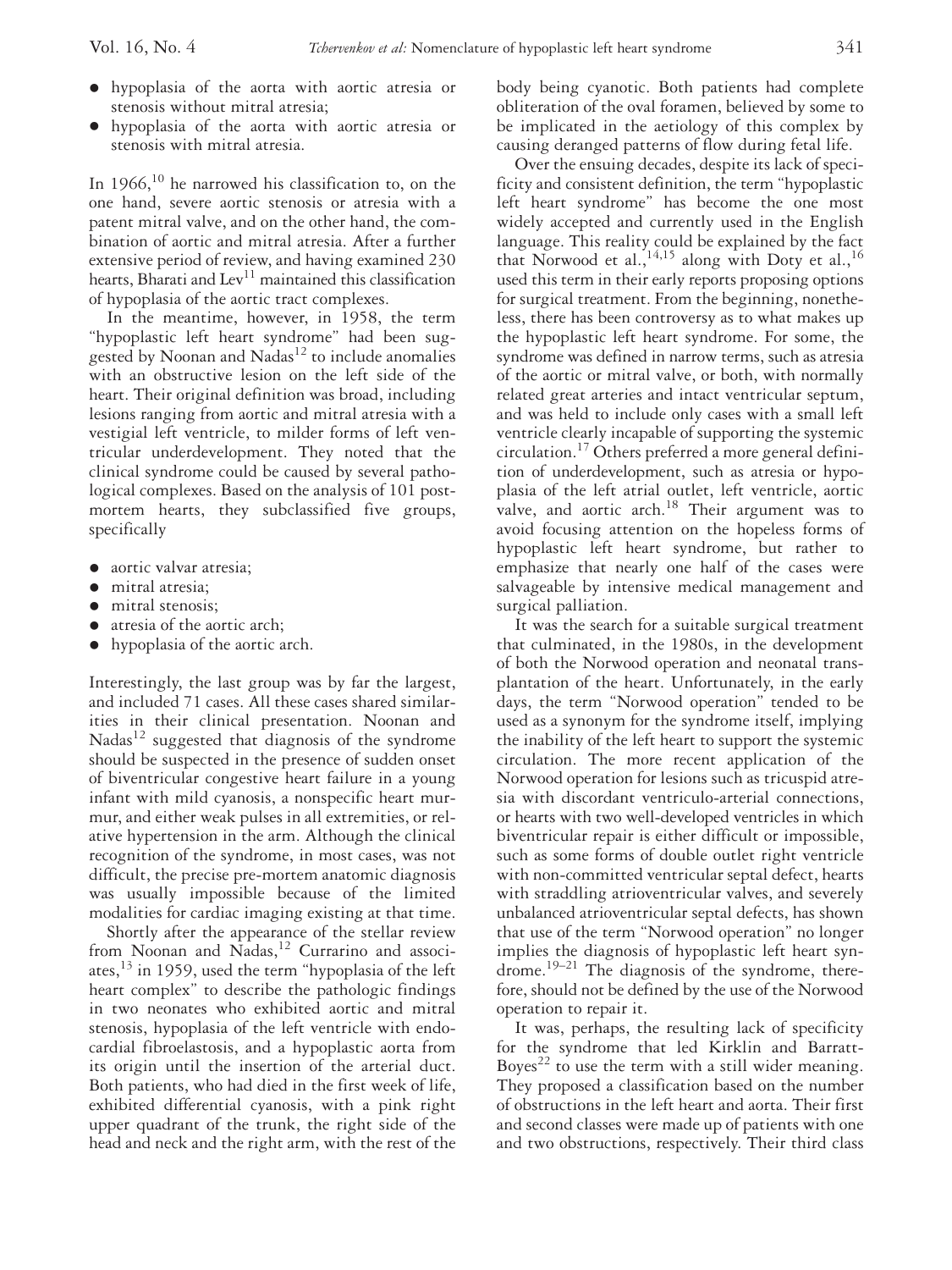included those with more than two obstructions together with left ventricular hypoplasia, while their fourth class was made up of the patients with aortic atresia. The use of this classification of hypoplastic left heart syndrome as defined by Kirklin and Barratt-Boyes, however, is impractical, since it lacks specificity, requiring a further specific definition in each individual case. This requirement defeats the purpose of the diagnosis. Furthermore, many would not routinely use the term hypoplastic left heart syndrome to describe those patients making up the first two classes, but rather prefer the specific diagnoses, such as aortic stenosis, coarctation of the aorta, or interruption of the aortic arch. On the other hand, when dealing with the severe form, the opposite is true, with the term hypoplastic left heart syndrome being used frequently to lump together several diagnoses that have in common a right ventriculardependent systemic circulation, such as aortic atresia, mitral atresia with aortic stenosis, or mitral stenosis with severe left ventricular hypoplasia. Even though the classification proposed by Kirklin and Barratt-Boyes<sup>22</sup> is impractical, and has not gained widespread use and acceptance, it does convey the crucial concept that hypoplastic left heart syndrome is a spectrum of malformations.

It is also a fact that, although the term "hypoplastic left heart syndrome" was originally used by Noonan and  $N$ adas $^{12}$  to describe a range of anomalies including multiple levels of obstruction within the left heart and the aortic pathways, patients with hypoplasia of the left ventricle with aortic and mitral valves which are hypoplastic but not intrinsically stenotic have been inadequately and inconsistently described within the currently existing terminology.23–28 For this reason, in 1998, Tchervenkov and associates $^{29}$  introduced the term "hypoplastic left heart complex" to describe the patients with significant hypoplasia of the structures of the left heart and aorta, but in the absence of intrinsic stenosis or atresia of the aortic and mitral valves. Although Currarino and associates $^{13}$ had previously used the similar, but slightly different, term "hypoplasia of the left heart complex", they had used it for patients with valvar aortic stenosis, and not for the cardiac phenotype of hypoplasia of the left heart without intrinsic valvar stenosis or atresia as described by Tchervenkov and associates.<sup>1,29</sup> The term, "hypoplastic left heart complex", was accepted and incorporated into the nomenclature published by the International Congenital Heart Surgery Nomenclature and Database Project in 2000, being used to account for the cardiac phenotype at the milder end of the spectrum of hypoplastic left heart syndrome, but without intrinsic aortic or mitral valvar stenosis or atresia.<sup>1</sup> In this respect, it is also of note that, in the review made by Noonan

and Nadas, $^{12}$  their largest group of patients was made up of those with isolated hypoplasia of the aortic arch. These patients had a small but functioning left ventricle. It is likely that many of the patients in this group would nowadays fall within the diagnosis of the hypoplastic left heart complex. Although patients with the complex also bear some similarities to another developmental complex, namely that described by Shone and associates,  $30$  the two diagnoses are distinct, and should not be used interchangeably. The report of Shone et al.,  $30$  based on analysis of 8 autopsied cases, described the tendency for four obstructive, or potentially obstructive, conditions to coexist. These were:

- supravalvar ring of the left atrium;
- a parachute deformity of the mitral valve;
- subaortic stenosis;
- aortic coarctation.

Only 2 of the 8 cases exhibited all four conditions, with the other cases exhibiting only two or three of the anomalies. Hypoplasia of the various components of the left heart and aorta, a fundamental feature of hypoplastic left heart complex, was not present in the patients described in the account of Shone et al.30 Hypoplastic left heart complex, therefore, is part of the spectrum of hypoplastic left heart syndrome, whereas Shone's complex is not.

The overwhelming majority of patients with hypoplastic left heart syndrome have an intact ventricular septum. If there is a ventricular septal defect, it is usually small. When a large ventricular septal defect co-exists with aortic atresia, the left ventricle is usually well-developed. In a review of 172 patients with aortic atresia,  $31\overline{1}2$  patients (7%) were found to have a large ventricular septal defect with a welldeveloped left ventricle. These patients obviously should not be classified as part of the hypoplastic left heart syndrome. In his classic report on palliative surgery for hypoplastic left heart syndrome, describing the management of three patients, Norwood and associates used the term "aortic atresia with intact ventricular septum" to distinguish the common forms of hypoplastic left heart syndrome from their one case of aortic atresia with ventricular septal defect.<sup>14</sup> Unfortunately the terms "aortic atresia with intact ventricular septum", and "aortic atresia with ventricular septal defect", have not found favour to the same extent as "pulmonary atresia with intact ventricular septum" and "pulmonary atresia with ventricular septal defect", probably due to the rarity of the patients with aortic atresia and a large ventricular septal defect. Nevertheless, in the system of nomenclature prepared by the International Congenital Heart Surgery Nomenclature and Database Project, cases with aortic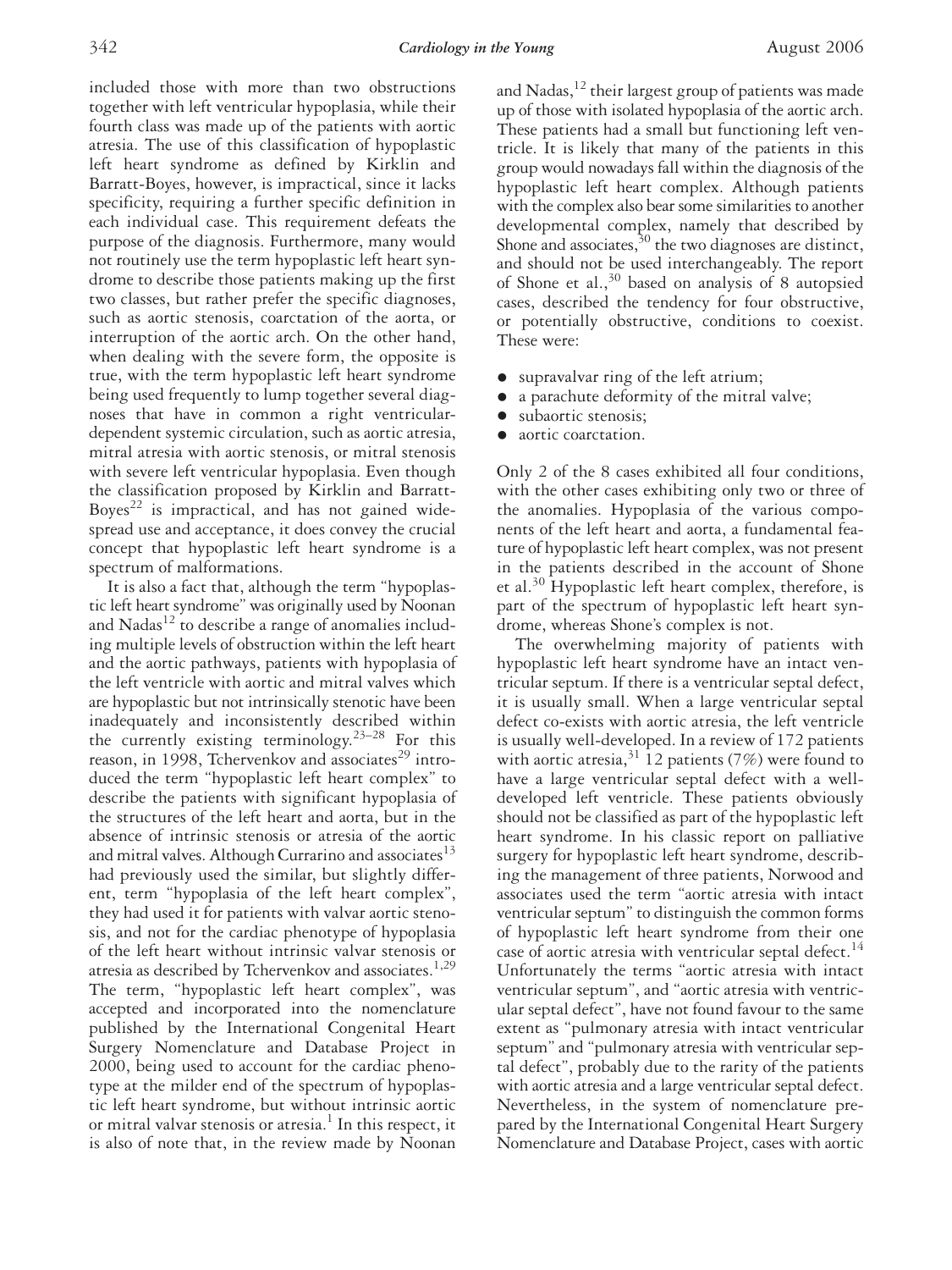atresia and ventricular septal defect were included under the grouping for hypoplastic left heart syndrome because of the inability to group them with any other congenital lesion. Recognising the potential deficiency in this approach, the chosen grouping is discussed further in the last paragraph in the next section of this manuscript titled "Definition of Hypoplastic Left Heart Syndrome". In the International Pediatric and Congenital Cardiac Code, the lesion "aortic atresia with ventricular septal defect and a well-developed mitral valve and left ventricle" is not classified as hypoplastic left heart syndrome, but rather as a "hypoplastic left heart syndromerelated malformation", specifically because the problematic lesion does not include significant hypoplasia of the left ventricle, this being an essential element of hypoplastic left heart syndrome.

We should then note that the term "hypoplastic left heart physiology" was introduced in 2003, in the third edition $32$  of the textbook devoted to cardiac surgery initially written by Kirklin and Barratt-Boyes. This proposed entity was defined as "the inability of the left heart to sustain an adequate cardiac output following birth because of underdevelopment of one or more left heart structures despite surgical or medical intervention".32 Although the editors of the textbook chose the term "hypoplastic left heart physiology", rather than the more common and entrenched term "hypoplastic left heart syndrome", they pointed out important limitations of both terms when applied in the clinical setting because "tests designed to define morphologic and physiologic characteristics are limited in their ability". A problem with putting the emphasis on physiology, however, is that physiology can change over a short period of time through a multitude of factors. On the other hand, if classification is based on anatomic and morphologic features, these factors change much more slowly.

# **Definition of hypoplastic left heart syndrome**

Before proceeding further, we consider it useful to provide definitions<sup>33</sup> of several terms pertinent to the ongoing discussion of the term "hypoplastic left heart syndrome". These are

- atresia
- **•** stenosis
- hypoplasia
- **·** obstruction
- syndrome
- complex

"Atresia" is defined as the congenital absence or closure of a normal body orifice or tubular organ. It is derived from the Greek and Latin bases, where "a" means without, and "tresis" is the word for perforation. Thus, aortic valvar atresia can be defined as either absence or closure of the orifice of the aortic root.

"Stenosis" is narrowing or stricture of a duct or a canal. Aortic stenosis, for example, is a broad term encompassing the supravalvar, valvar or subvalvar variants. More specifically, aortic valvar stenosis is a narrowing of the orifice of the aortic valve due to fusion of the zones of apposition between the leaflets, or the inability of the valve to open adequately because of thickening or calcification of the leaflets, causing obstruction to the flow of blood.

"Hypoplasia" is the incomplete development or underdevelopment of an organ or tissue. For example, a hypoplastic aortic valve can cause obstruction to the flow of blood simply because of its inadequate size.

"Obstruction" is the act of blocking or clogging, or the state or condition of being blocked or clogged. Obstruction to the flow of blood, therefore, may be caused by atresia, stenosis, or hypoplasia of a given structure.

We consider it particularly important to differentiate the meaning of the terms "stenosis" and "hypoplasia". Although atresia and stenosis are mutually exclusive terms, hypoplasia may be present with atresia or stenosis, or can exist in isolation. Hypoplasia implies that the organ or tissue is less than its normal size. The terms "aortic stenosis" and "left ventricular outflow tract obstruction", for example, are not synonymous, although they have been used interchangeably in the past. In the setting of obstruction to the left ventricular outflow tract, the obstruction to the flow of blood may be caused by either aortic atresia, aortic stenosis, or because of hypoplasia of the aortic valve.

A **"**syndrome" is a group of signs and symptoms that occur together, and characterize a particular abnormality.

A "complex" is a whole, being made up of interrelated parts.

During its many meetings, the members of the International Congenital Heart Surgery Nomenclature and Database Project thoroughly debated the term and definition of "hypoplastic left heart syndrome". Initially, enthusiasm existed for not using the term "hypoplastic left heart syndrome". Arguments were made to discard the term in favour of specific definitions of the exact anatomy. Thought was given to utilization of the terms "Aortic atresia with ventricular septal defect" and "Aortic atresia with intact ventricular septum", as well as the descriptive terms:

- Aortic atresia and mitral atresia
- Aortic atresia and mitral stenosis
- Aortic stenosis and mitral atresia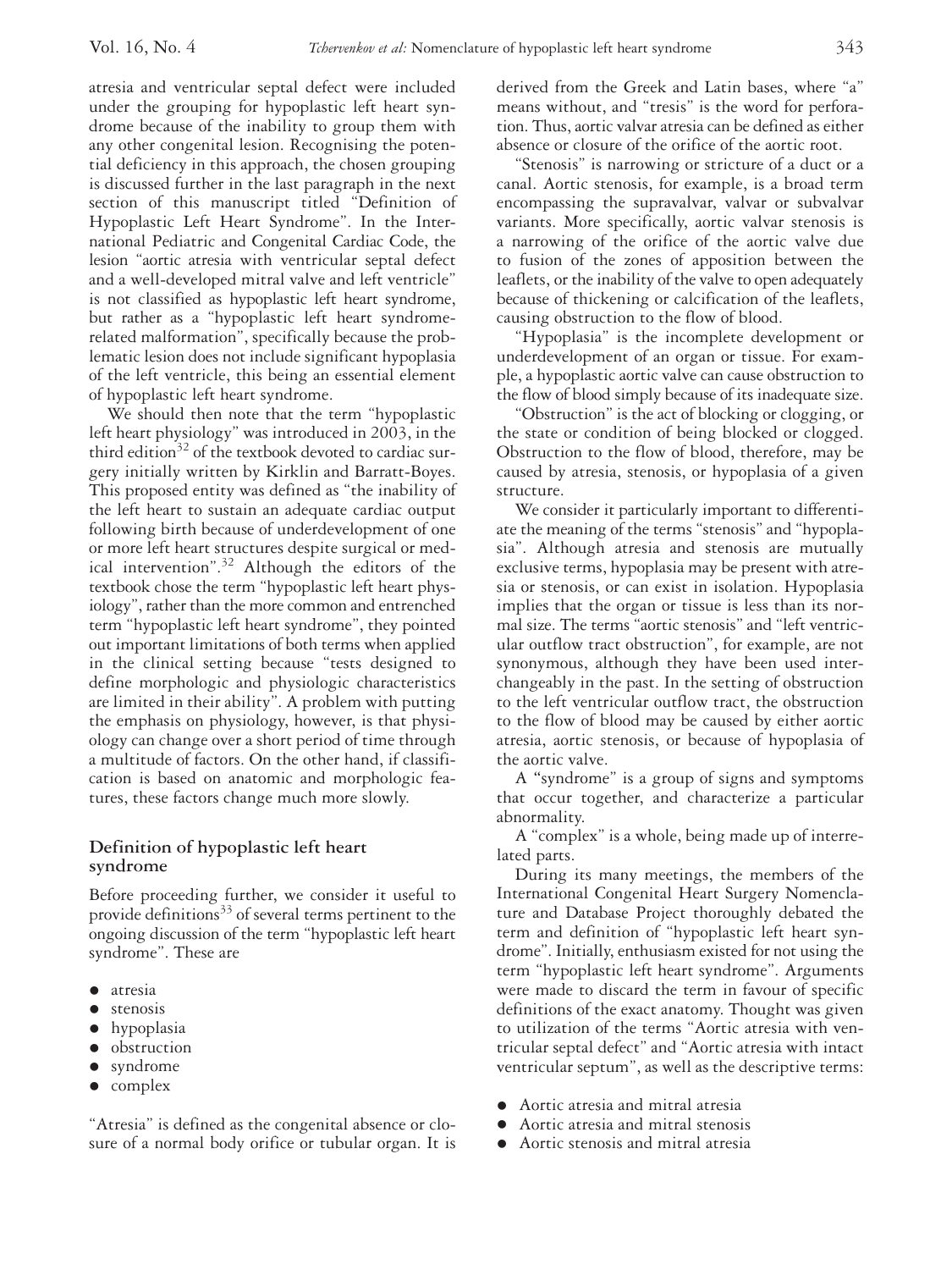- Aortic stenosis and mitral stenosis
- Combined aortic and mitral valvar hypoplasia

Initial thoughts to discard the term "hypoplastic left heart syndrome" eventually gave way to a consensus to retain the term, but then to define it. This decision was reached after many hours of debate for multiple reasons:

- The descriptive terms listed above fail to convey that the common denominator of this lesion is hypoplasia of the left heart and ventricle.
- The term "hypoplastic left heart syndrome" has widespread use and acceptance in the medical community, as emphasized by its appearance in no less than 1109 articles in a PubMed MedLine Search with the United States National Library of Medicine from November 1958 through November 2005.
- It seems unlikely that this term will disappear because of the work of the International Congenital Heart Surgery Nomenclature and Database Project, the Nomenclature Working Group, or any other governing body.
- Given that the term will still be used, a unifying definition and subclassification should be proposed. Otherwise, it will continue to be used without a common definition.
- It is useful to group together the subtypes of lesions considered to represent the "hypoplastic left heart syndrome". This grouping can facilitate the analysis of outcomes, and does not prohibit further anatomic description of the subtypes.
- Description and definition of the subtypes is still possible and desirable, even with retention of the term "hypoplastic left heart syndrome".

Thus, when their work was published in the supplement of Annals of Thoracic Surgery appearing in April,  $2000$ ,<sup>1</sup> the International Congenital Heart Surgery Nomenclature and Database Project retained, defined, and subclassified the term "hypoplastic left heart syndrome". It is a modification of this definition that is suggested currently by the Nomenclature Working Group, as will be shown below.

We may also argue, however, as why to use the word "syndrome" at all. For example, in the French language, the term in common use is "hypoplasie du coeur gauche", a phrase that avoids the use of "syndrome". On this basis, an alternative would be to replace the term "hypoplastic left heart syndrome" with "hypoplasia of the left heart". This proposal is further strengthened by the belief that the genetic community defines a "syndrome" as a constellation of anomalies afflicting multiple systems of organs. There are, nonetheless, several other definitions of

"syndrome", even within the genetic community. According to Dorland's Illustrated Medical Diction $ary$ <sup>33</sup> a syndrome is "in genetics, a pattern of multiple malformations thought to be pathogenetically related". This definition, in a very respectable and well-read medical dictionary, makes no mention of the concept that a syndrome should involve multiple systems of organs. Furthermore, Dorland's Illustrated Medical Dictionary then goes on to list and define several pages of a variety of medical syndromes, some of which involve multiple systems of organs, but others which involve only a single system of organs. Thus, even the genetic definition of "syndrome" is not universally accepted.

In the light of their discussions, the Nomenclature Working Group took the stance that the terms "hypoplastic left heart syndrome" and "hypoplasia of the left heart" would better be used as synonyms, since there is no scientific justification exclusively to use one term and eliminate the other. On this basis, therefore, the Nomenclature Working Group offers the following definition for the term "hypoplastic left heart syndrome" or "hypoplasia of the left heart":

"Hypoplastic left heart syndrome is synonymous with the term hypoplasia of the left heart and is defined as a spectrum of cardiac malformations with normally aligned great arteries without a common atrioventricular junction, characterized by underdevelopment of the left heart with significant hypoplasia of the left ventricle including atresia, stenosis, or hypoplasia of the aortic or mitral valve, or both valves, and hypoplasia of the ascending aorta and aortic arch."

Hypoplastic left heart syndrome, therefore, is made up of several pathological cardiac phenotypes. At the severe end of the spectrum are found those patients with aortic and mitral atresia with a virtually nonexistent left ventricle. The heart with a truly nonexistent ventricle is extremely rare, and indeed may not exist, as typically it is possible at autopsy to identify some small, incomplete, and hypoplastic ventricle that lacks an atrioventricular connection. At the milder end of the spectrum are those patients with hypoplastic left heart syndrome without intrinsic valvar stenosis or atresia, this representing the hypoplastic left heart complex as defined by Tchervenkov et al.,  $^{29}$  or those patients with critical aortic stenosis and left ventricular hypoplasia.<sup>34,35</sup> Patients with critical aortic stenosis with left ventricles and mitral valves of normal size, however, are not considered as comprising part of the hypoplastic left heart syndrome.

On this basis, we offer a definition of hypoplastic left heart syndrome without intrinsic valvar stenosis or atresia as follows:

"Hypoplastic left heart syndrome without intrinsic valvar stenosis or atresia is synonymous with the term hypoplastic left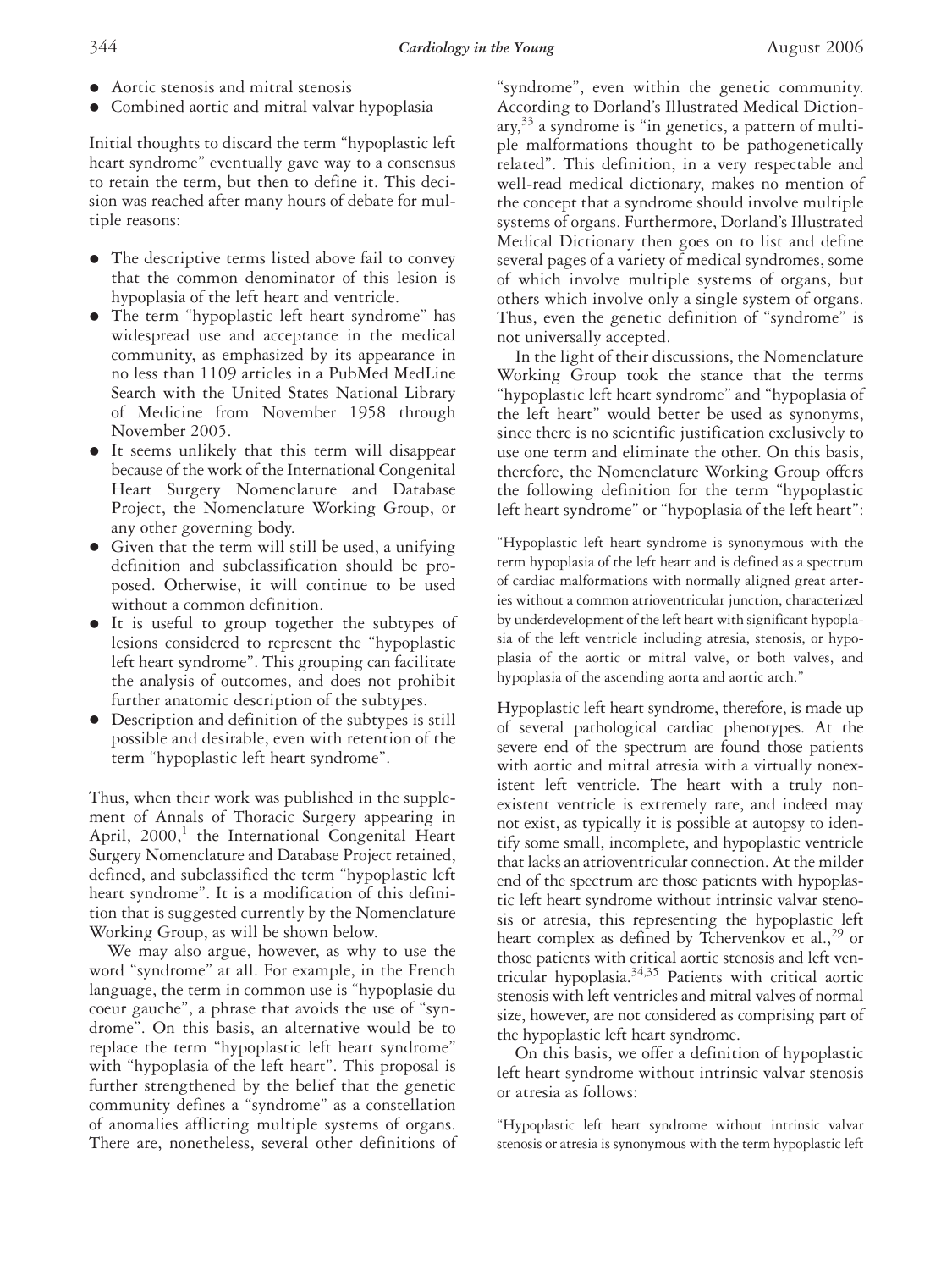heart complex and is defined as a cardiac malformation at the milder end of the spectrum of hypoplastic left heart syndrome with normally aligned great arteries without a common atrioventricular junction, characterized by underdevelopment of the left heart with significant hypoplasia of the left ventricle and hypoplasia of the aortic or mitral valve, or both valves, in the absence of intrinsic valvar stenosis or atresia, and with hypoplasia of the ascending aorta and aortic arch."

In other words, hypoplastic left heart complex is a cardiac malformation at the milder end of the spectrum of hypoplastic left heart syndrome without intrinsic stenosis or atresia of the aortic or mitral valve. We recognize that the term "hypoplastic left heart complex" has not yet gained widespread acceptance, and has been found confusing by some. Because of this, other terms have been suggested to describe patients with hypoplasia of the left heart without intrinsic aortic or mitral valve stenosis or atresia, such as "hypoplastic left heart syndrome without intrinsic valvar stenosis or atresia" and "hypoplasia of the left heart without intrinsic valvar stenosis or atresia".

The differentiation of the proposed complex from the other subtypes of hypoplastic left heart syndrome is based on identification of hypoplasia of the left heart in absence of intrinsic aortic or mitral valvar stenosis or atresia.<sup>29</sup> It remains the case that differentiation between patients to be grouped within the complex as opposed to the other cardiac phenotypes within the syndrome itself can be difficult. The terms "Aortic stenosis" and "Mitral stenosis" infer that there is fusion between the zones of apposition of the valvar leaflets, and hence true valvar stenosis. Hypoplasia of the aortic valve, mitral valve and the left ventricle, in contrast, indicates that the valves are small, but not intrinsically stenotic. This differentiation has therapeutic considerations and potential consequences if one considers biventricular repair. While aortic valvotomy is essential in patients with critical valvar aortic stenosis and left ventricular hypoplasia that are candidates for biventricular repair, it is not required in patients appropriately diagnosed as having hypoplastic left heart complex, because the aortic valve in the setting of the complex, whilst hypoplastic, is not intrinsically stenotic.

Another area of potential controversy regards the relationship between the hypoplastic left heart complex as defined by us, and totally anomalous pulmonary venous connection. In this respect, it should be remembered that, just as hypoplastic left heart syndrome with aortic atresia can coexist with totally anomalous pulmonary venous connection, so can totally anomalous pulmonary venous connection coexist with the so-called "hypoplastic left heart complex". In most cases of totally anomalous pulmonary

venous connection, the components of the left heart appear small as they are compressed by the hypertensive right ventricle, with the ventricular septum bowing severely to the left. In some patients with totally anomalous pulmonary venous connection, however, the left ventricle, aortic and mitral valves are truly structurally small. It is very possible that some of the patients dying after attempted surgical repair of totally anomalous pulmonary venous connection may also have exhibited the so-called "hypoplastic left heart complex". This phenotype is certainly an area that needs further study and elucidation.

Initially, the members of the coding committee of the Association for European Paediatric Cardiology, whilst endorsing and supporting retention of the term hypoplastic left heart syndrome for all the reasons discussed above, were reticent to create a separate code for the hypoplastic left heart complex within the European Paediatric Cardiac Code. The coding committee was not convinced that this relatively newly defined entity could be objectively distinguished on anatomical or physiological criterions as a distinct and separate lesion, and thus warrant an independent term. They preferred initially to list the various component parts of the complex with appropriate qualifiers, as will be shown below. This approach is in keeping with the overall underlying "atomic" structure to be found within the European Paediatric Cardiac Code, and the wish to avoid conglomerate terms. Part of the remit of the Nomenclature Working Group, however, is to be inclusive of all terms used by a substantial body of those in the field of paediatric cardiology and surgery, unless these terms are known to be scientifically incorrect. The Nomenclature Working Group, therefore, determined that the three terms "hypoplastic left heart syndrome without intrinsic valvar stenosis or atresia", "hypoplasia of the left heart without intrinsic valvar stenosis or atresia", and "hypoplastic left heart complex", should be used as synonyms and mapped between the two nomenclature systems, as will be detailed below.

In coding for hypoplastic left heart syndrome, the European Paediatric Cardiac Code has one code, specifically 01.01.09. Further description of the details of the lesion is achieved by selecting the specific codes related to every abnormal segment or structure, following the overall atomic approach, as will be discussed in more detail below. When using the system of coding established by the International Congenital Heart Surgery and Database Project, in contrast, the global term of "hypoplastic left heart syndrome" or "hypoplastic left heart syndromerelated malformation" is selected, followed by choice from the combination of lesions which best describes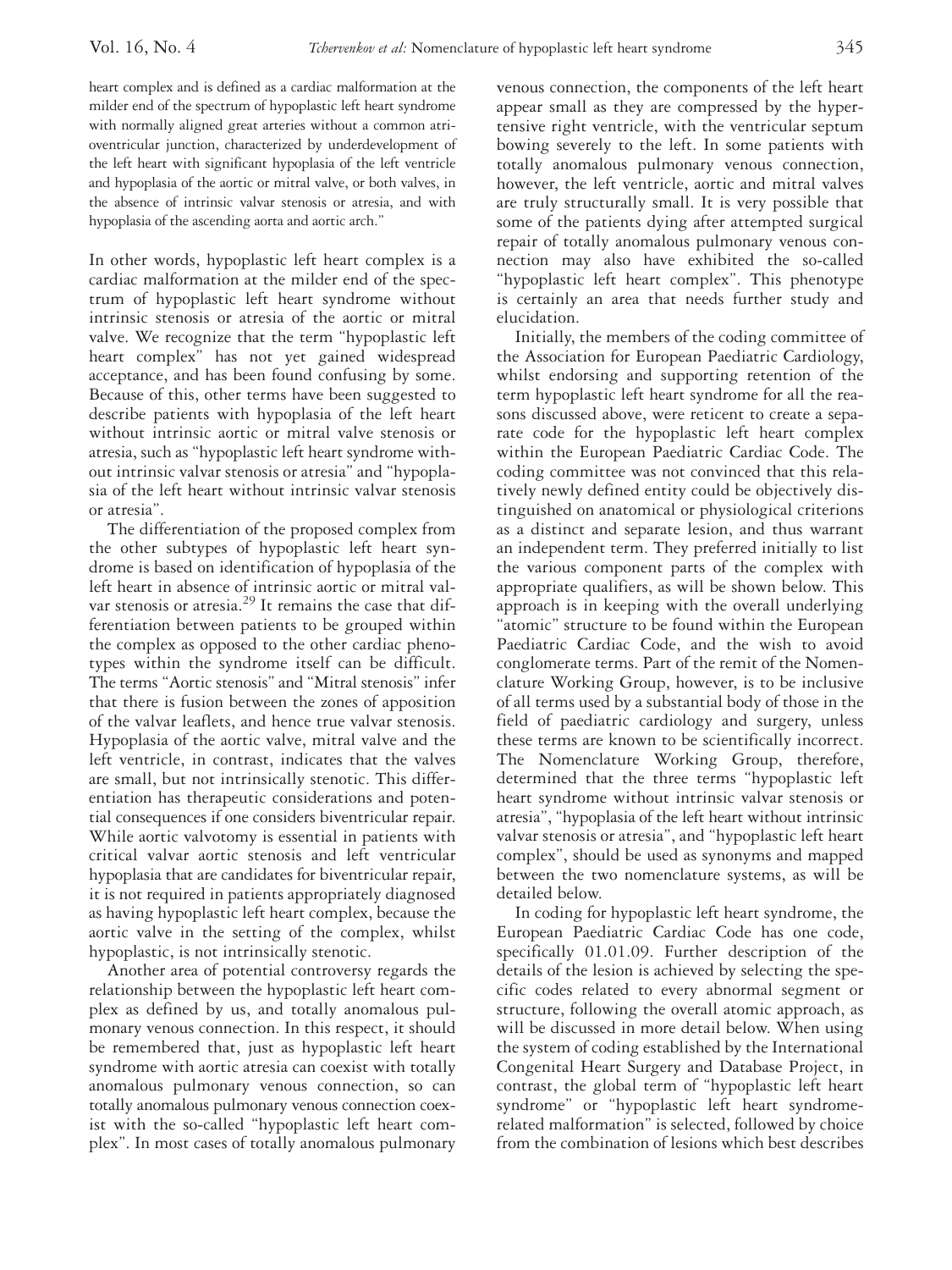the problem at hand. This is the molecular approach, also to be discussed below.

The reader using the list of names in the International Paediatric and Congenital Cardiac Code derived from the earlier collaborations between the group established by the European Association for Cardio-Thoracic Surgery and the Society of Thoracic Surgeons is advised that several anomalies, such as severely unbalanced atrioventricular septal defect, double outlet right ventricle with left ventricular hypoplasia, tricuspid atresia with transposition, double inlet left ventricle with transposition, and other functionally univentricular hearts with a dominant right ventricle, with or without obstruction of the aortic arch, are not considered under the umbrella of "hypoplastic left heart syndrome", but should be classified within the group of lesions termed "hypoplastic left heart syndrome-related malformation." For those using the version of the International Code derived from the original European Paediatric Cardiology Code, these lesions would be coded individually, without using the code 01.01.09 for "hypoplastic left heart syndrome", also as we discuss later in this review.

We should also re-emphasise that, previously, the International Congenital Heart Surgery Nomenclature and Database Project classified "aortic atresia with ventricular septal defect and a well-developed mitral valve and left ventricle" as a type of hypoplastic left heart syndrome. Even these rare cases with a ventricular septal defect show at least some degree of left or right ventricular hypoplasia. Measurements in autopsied specimens of the lengths of the ventricular inlets has revealed that the left ventricle is smaller than the right; even in cases with ventricular septal defect, the ratio between the ventricular lengths is always less than  $1.^{36}$  This lesion, nonetheless, has since been reclassified as a "hypoplastic left heart syndrome-related malformation" because it does not include significant left ventricular hypoplasia, which is considered an essential element of hypoplastic left heart syndrome. Thus, hearts with "aortic atresia with ventricular septal defect and a well-developed mitral valve and left ventricle" are now classified in the version of the International Code derived from the International Congenital Heart Surgery Nomenclature and Database Project as a "hypoplastic left heart syndrome-related malformation", because they are not truly part of the hypoplastic left heart syndrome.

## **Pathophysiology**

The variable pathophysiology of patients diagnosed with hypoplastic left heart syndrome becomes important because of the implications as to whether

it is possible successfully to achieve biventricular as opposed to functionally univentricular repair. At the severe end of the spectrum of patients classified within the syndrome, the systemic circulation is completely dependent on the right ventricle and flow through the arterial duct, with flow in the aortic arch and the ascending aorta being retrograde. This pathophysiology is seen in the setting of aortic atresia with mitral atresia or stenosis. At the mild end of the spectrum, the systemic circulation may only be partially dependent on the right ventricle and flow through the arterial duct, as seen in some patients with aortic stenosis and mitral stenosis, those with aortic stenosis with left ventricular hypoplasia, or in those diagnosed with the hypoplastic left heart complex. In this setting, the flow to the descending aorta is dependent on the right ventricle and arterial duct, while flow to the ascending aorta and various portions of the aortic arch and branches are supplied by antegrade flow from the left ventricle. In a very few patients with the complex, the systemic circulation may be entirely dependent on the left ventricle in the presence of lesser degrees of obstruction within the left heart, although such patients are usually in severe congestive cardiac failure, and require surgical correction.

In the greater majority of patients with hypoplastic left heart syndrome, the only surgical reconstruction possible is the functionally univentricular approach using the Norwood, or Norwood-like, operation in the neonatal period, transferring the systemic circulation so that it exits directly from the right ventricle, followed eventually by a Fontan-type operation. Biventricular repair may be possible, however, for some patients at the milder end of the syndrome. The potential exists for left ventricular growth after birth<sup>23,25,28</sup> and after biventricular repair.<sup>29</sup> Accurate understanding of the pathophysiology in each patient is important, as it may help to determine whether biventricular repair should be considered.

# **The atrial septum in hypoplastic left heart syndrome**

As our understanding of hypoplastic left heart syndrome has improved, it has become increasingly apparent that the morphology of the atrial septum at the time of birth will influence significantly the pathophysiology and haemodynamic state of the neonate. These variants of atrial septal morphology may be of particular importance during fetal development. $37$ Furthermore, some variants of atrial septal morphology can be fatal if untreated or improperly treated, and can be quite difficult to treat with balloon septostomy.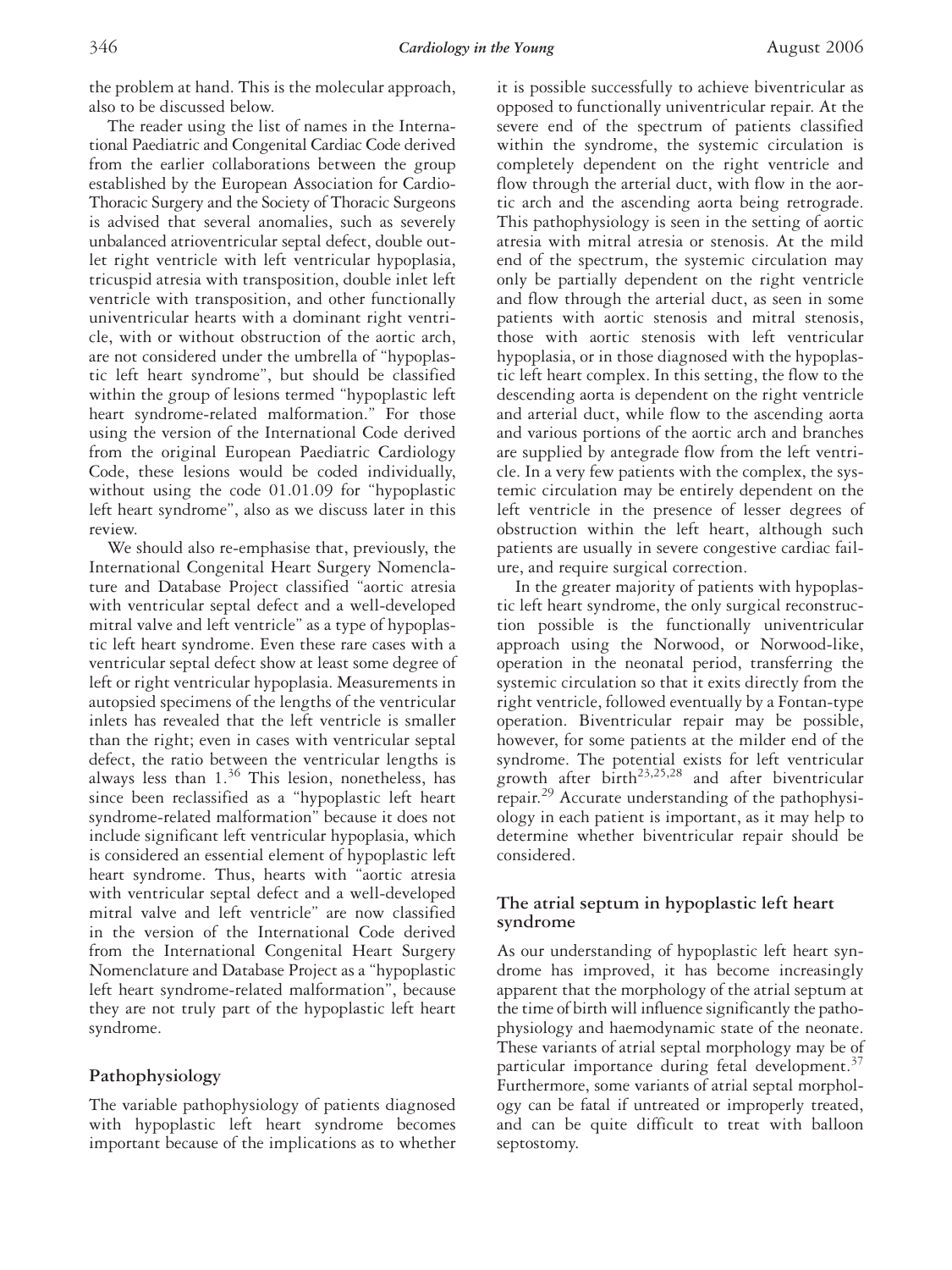

#### **Figure 1.**

*The cartoon shows a coronal view of the atrial chambers, illustrating how the superior and inferior caval veins enter the right atrium, and the pulmonary veins enter the left atrium. The normal attachment of the flap valve of the atrial septum, the primary septum, or septum primum, is shown to the left atrial side of infolded superior rim of the oval foramen, usually called the septum secundum.*

#### *The normal atrial septum*

The flap valve of the oval foramen, or the foramen ovale, representing the primary atrial septum, or septum primum, normally has an attachment of its half-moon-shaped superior margin to the left side of the infolded superior muscular rim of the foramen, called the secondary septum, or septum secundum. Dissection of any normal heart will demonstrate that this superior limbic band is the deep infolding between the attachments of the right pulmonary veins to the left atrium, and the caval veins to the right atrium (Fig. 1). In hypoplastic left heart syndrome, as in the normal newborn, the space between the half-moon-shaped superior margin of the flap valve and the superior rim of the oval foramen is usually patent. Postnatal bulging of the flap valve resulting from increased pulmonary venous return usually stretches the flap valve, with further opening of the oval foramen (Fig. 2).

## *Defect within the oval fossa, or "ostium secundum" atrial septal defect*

The morphology of the atrial septum is similar to that described above, but a hole exists within the substance of the flap valve in addition to the oval foramen. Some investigators also include examples of a large, or "stretched", oval foramen in this category. If the defect is large, it may be difficult to limit flow of blood to the lungs prior to surgical intervention using the Norwood procedure or similar operations. It is important to distinguish this condition from leftward displacement of the flap valve, or septum primum, as described below.





*The cartoon demonstrates the stretched oval foramen (foramen ovale) with postnatal increased pulmonary venous return in the presence of normal attachment of the primary atrial septum (septum primum) to the infolded superior rim of the oval foramen, the septum secundum.*

#### *Congenitally small or absent oval foramen, or premature closure of the oval foramen*

In this setting, the flap valve, or septum primum, and the infolded superior rim, or the septum secundum, are partially or totally adherent in newborns, when the oval foramen is expected to be patent. Typically, the flap valve is thickened and muscular compared with the thin, often translucent, appearance found in the normal heart of neonates at this age. In addition, the two faces of the atrial septum are often featureless, with the rims of the oval fossa and the half-moon shape of the superior margin of the flap valve not apparent. This type of atrial septum is more commonly seen in patients with patent mitral and aortic valves with aortic stenosis. While it has been thought by some that so-called premature closure of the oval foramen was a primary lesion causing hypoplasia of the left heart, it has also been postulated that the atrial septum becomes secondarily sealed because of left atrial hypertension from poor left ventricular compliance due to the aortic stenosis.

## *Leftward displacement of flap valve, or septum primum*

In a large number of cases of hypoplastic left heart syndrome, most often those with mitral and aortic atresia, the superior aspect of the flap valve or "septum primum" is attached to the roof of the left atrium to the left, and posterior, relative to the infolded "septum secundum". Thus, there is a gap of at least 4 millimetres in the newborn between the superior rim and the flap valve. In some, however, the gap can be much larger, with the flap valve being attached as far left as the origin of the left atrial appendage. Sufficient lateral displacement can give the false impression of a large atrial septal defect, because the flap valve is not found in its expected location adjacent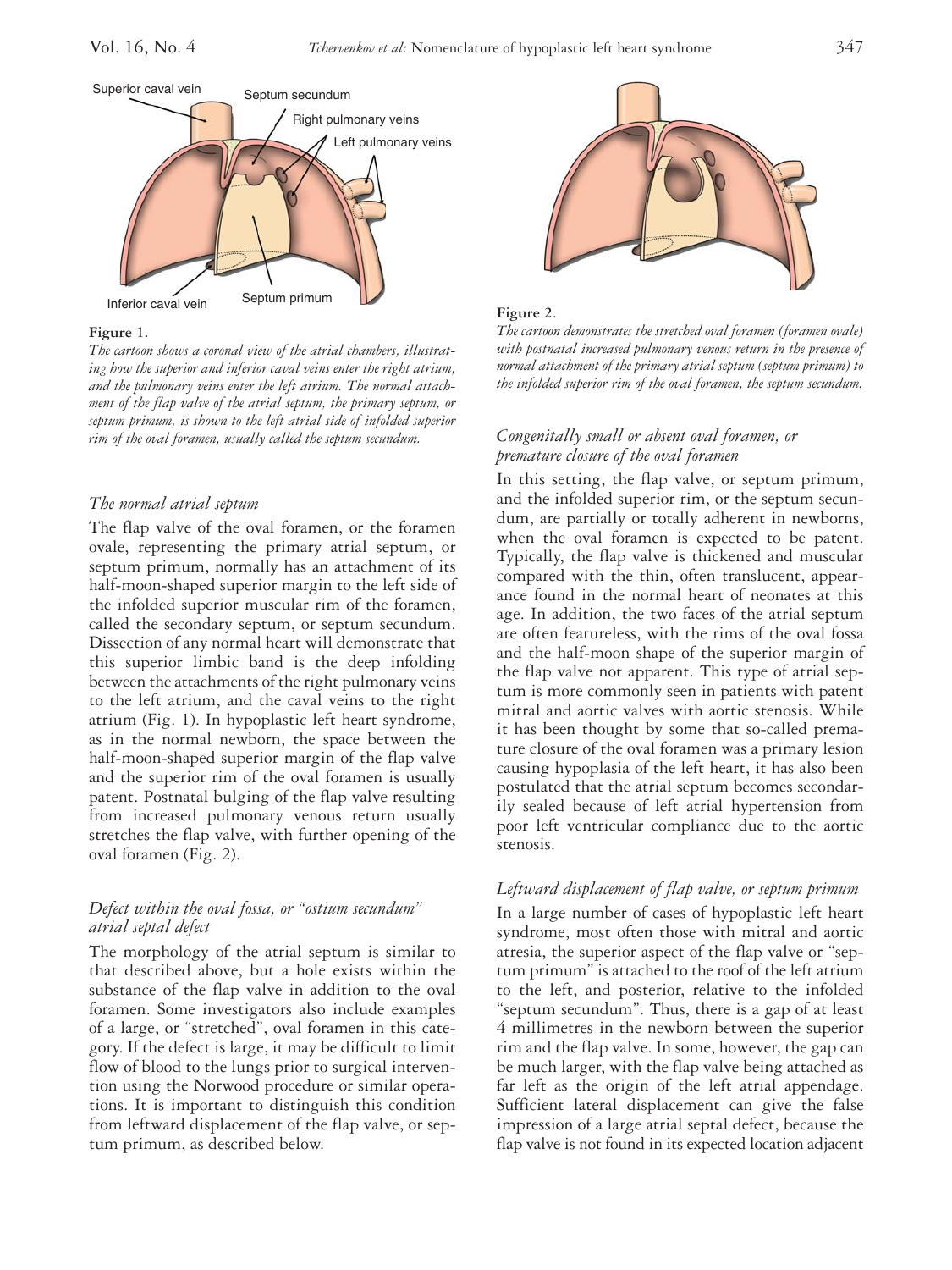

**Figure 3**.

*This cartoon shows leftward displacement of the primary atrial septum, flap valve, or septum primum. The arrow passes through the oval foramen. Note the appearance of a large pseudo-defect beneath the persisting infolding marking the septum secundum.*



**Figure 4**.

*This cartoon shows bulging of the displaced flap valve formed by the primary atrial septum, or septum primum, due to increased postnatal pulmonary venous return, with the oval foramen partially obstructed as it apposes the roof of left atrium. The arrow shows the pathway of flow from the left atrium.*

to the superior margin or septum secundum (Fig. 3). Furthermore, in the most extreme cases of leftward displacement, postnatal rightward bulging of the flap valve may result in a restrictive oval foramen, as the flap valve is pushed up against the roof of the left atrium (Fig. 4). With the normal attachment of the flap valve to the superior rim, postnatal bulging usually results in stretching of the flap valve and further opening of the oval foramen, as discussed above (Fig. 2). The essence of the malformation is that the posterior aspect of the atrial septum is normally located, but the anterior aspect is laterally displaced. In this way, the flap valve forms a hood over the right pulmonary veins, which is sometimes responsible for the appearance of turbulence on Doppler echocardiography without other evidence of pulmonary venous obstruction.

# *Interatrial communication through the primary foramen or ostium primum*

Many consider examples of unbalanced common atrioventricular septal defect, or common atrioventricular canal, with significant right ventricular dominance to be a form of hypoplastic left heart syndrome. In the version of the International Code derived from the International Congenital Heart Surgery Nomenclature and Database Project, this lesion is considered a type of "hypoplastic left heart syndrome-related malformation". While reconstruction of the aortic arch, and construction of systemic-to-pulmonary shunts, are similar to those procedures offered for other patients with the hypoplastic left heart syndrome, these patients with a right dominant atrioventricular septal defect commonly have a large interatrial communication through the primary foramen, and hence may not require atrial septectomy at the time of the Norwood operation. More importantly, like patients with large atrial septal defects in the oval fossa, they may be difficult to manage preoperatively because of the lack of any restriction of the flow of blood to the lungs.

# **Therapeutic options for patients with the hypoplastic left heart syndrome**

Three surgical approaches have evolved over the years and are available today:

- multistage reconstructive surgery based on a single ventricle physiology, popularized by Norwood et al. $38$
- cardiac replacement championed by Bailey and associates<sup>39</sup>
- biventricular repair, as used for the patients at the mild end of the spectrum of hypoplastic left heart syndrome, $^{29}$  as well as for the patients with aortic atresia with ventricular septal defect and a welldeveloped left ventricle, technically a "hypoplastic left heart syndrome-related malformation".40,41

While the first two approaches can be applied to any patient with hypoplastic left heart syndrome, the biventricular approach can be used in very few patients, and requires an extremely careful process of evaluation and selection. Much of the debate over the last 15 years has been centered on the advantages and disadvantages of the Norwood operation as opposed to neonatal cardiac transplantation. Both approaches are based on entirely different surgical philosophies. Different centres tend to favour one or the other of these approaches, while some offer both, and leave the final decision to the parents.<sup> $42$ </sup> It is possible for a suitably mature programme to obtain excellent results by selectively offering staged palliation, transplantation,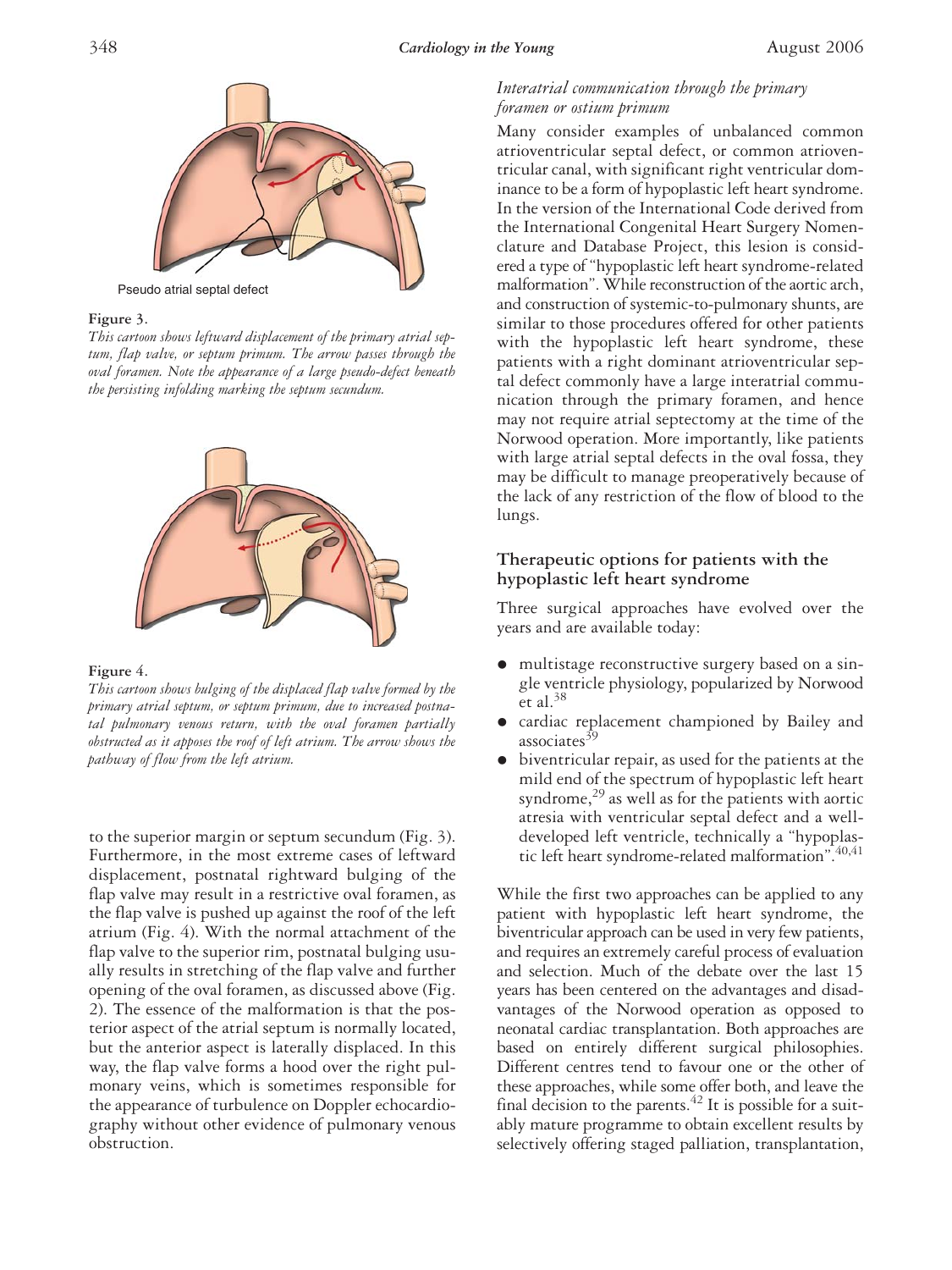and in suitable cases, biventricular repair. $43$  Some centres, of course, continue to offer the fourth, nonsurgical, option of supportive care, called by some compassionate care,  $44 \overline{11}$  and by others passive euthanasia.<sup>45</sup> Considerations of this last option raise a number of ethical issues, but these are beyond the scope of our present purpose, and will not be further discussed.

#### *Multistage reconstructive operations*

The first palliative operation for patients with hypoplastic left heart syndrome was reported in 1970, by Cayler and associates.<sup>46</sup> It consisted of an anastomosis between the right pulmonary artery and the ascending aorta, along with bilateral banding of the pulmonary arteries. This patient remained alive at 3 years of age. $47$  An early attempt at surgical treatment, proposed by Norwood in 1977, involved construction of a modified Glenn shunt, a side-to-side anastomosis between the aorta and the pulmonary trunk, and banding of the left pulmonary artery. This patient died in the early postoperative period from severe acidosis and arterial desaturation.<sup>14</sup> Doty et al.<sup>16,48</sup> also attempted, in 6 neonates, to connect the partitioned right atrium to the pulmonary arteries by means of a conduit placed between the inferior and superior caval veins and the distal pulmonary artery, and to connect the proximal pulmonary trunk to the aorta with another conduit. All of their patients died of low cardiac output related to the elevated pulmonary vascular resistance in the neonatal period. These unfavorable early experiences clearly set the stage for the necessity of a multistaged approach.

The earliest first-stage operations suggested by Norwood and associates<sup>14</sup> had some similarity to an operation performed by Litwin and associates<sup>49</sup> for interruption of the aortic arch. This involved the placement of a non-valved conduit between the pulmonary trunk and the descending aorta, together with banding of the pulmonary trunk. Then, in 1980, Norwood and his associates<sup>14</sup> proposed placement of a valved conduit between the right ventricular outflow tract and the descending aorta, together with banding of the pulmonary trunk. This approach was quickly abandoned in favour of a more direct technique, as reported in  $1981$ <sup>15</sup> In this subsequent approach, the pulmonary trunk was transected proximal to its bifurcation, and was anastomosed directly to an incision in the ascending aorta and aortic arch, avoiding the use of any foreign material. The operation was completed by the construction of a central aortopulmonary shunt of 4 millimetres, and is considered to be the earliest "Norwood operation". Of the 16 patients in whom such first stage reconstruction was attempted, only a minority survived; furthermore, only one survived to undergo the Fontan operation at

the age of 14 months and this patient died 2 days later of low cardiac output.

At around the same time, Doty and associates<sup>16</sup> suggested placing a tubular graft between the proximal pulmonary trunk and the aortic arch, bringing a calibrated 3 millimetre opening in the graft into continuity with the distal pulmonary arteries to provide balance between the pulmonary and systemic flows of blood. The patient in whom the procedure was attempted died suddenly 12 weeks after the operation. Autopsy revealed that the calibrated opening in the graft had been narrowed considerably by neointimal growth, measuring only 1 millimetre at the time of death. In addition, the proposed technique failed to deal with the problem of the adequate flow of blood to the coronary arteries provided through the diminutive aorta. Recognizing these limitations, Doty<sup>15</sup> stated that the technique proposed by Norwood and his associates was likely to be better in dealing with both these problems. It should also be remembered that, in 1979, Mohri and associates $50$  had described palliation for the hypoplastic left heart syndrome by interposing a conduit between the pulmonary trunk and the descending aorta, combined with ligation of the arterial duct, and banding of the pulmonary trunk distal to the insertion of the conduit.

In 1980, nonetheless, Norwood and associates $^{14}$ established the principles of the first stage of their planned sequence of operations as follows:

- establishment of a permanent communication between the right ventricle and aorta;
- limitation of flow of blood to the lungs to attenuate the pulmonary vascular changes secondary to elevated pulmonary blood flow and pressure;
- insurance of a satisfactory interatrial communication.

These principles have remained remarkably constant over the last 25 years, and still apply today. More recently, assurance of the adequacy of the coronary arterial perfusion has become recognized as an essential fourth principle. Subsequently, at a second operation, physiologic correction is achieved by separating the systemic and the pulmonary circulations using a Fontan-type procedure.<sup>14</sup> Over the last 10 to 15 years, it has become accepted to add an intermediate stage, in the form of a hemi-Fontan operation or construction of a bidirectional superior cavopulmonary, or Glenn, shunt, before performing the Fontan operation, increasing to three the number of operations in the multistaged reconstructive surgical approach.<sup>51,52</sup> The first patient with hypoplastic left heart syndrome successfully to undergo and survive the Fontan-type operation was reported by Norwood et al.<sup>38</sup> in 1983. This landmark publication finally offered hope for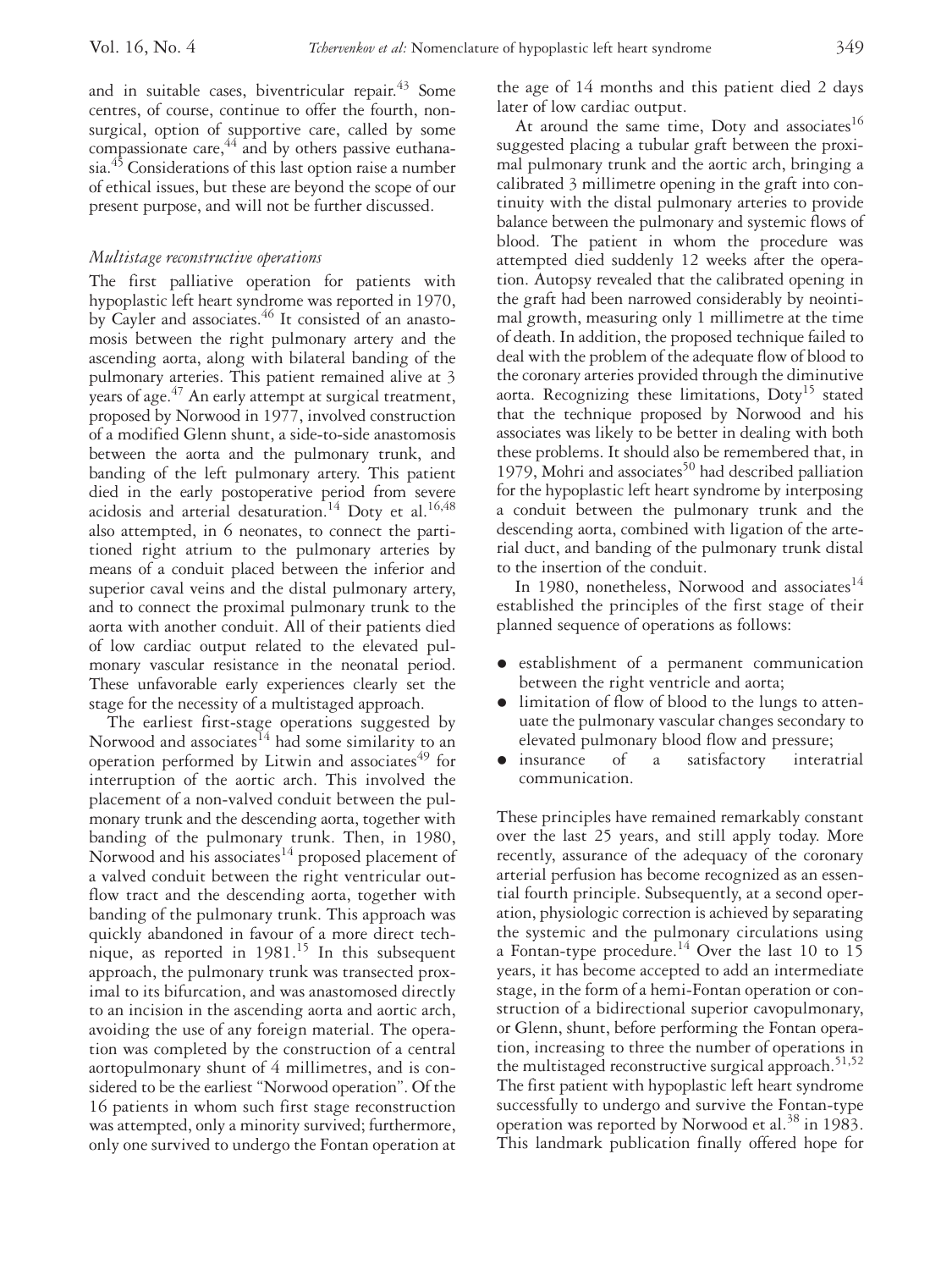those born with this previously lethal cardiac malformation.

Since the early 1980s, there have also been several modifications to Norwood's initial operation, hoping to fulfill more reliably the surgical criterions for the first stage of palliation and to prepare the patient to become an optimal candidate for the Fontan operation. These modifications have included the following:

- use of homograft patch to reconstruct the aortic arch and the opened ascending aorta, and bring them over the divided proximal pulmonary trunk $40,51$
- use of complete tube from the proximal pulmonary trunk to the aortic arch $40$
- techniques of direct reconstruction of the aortic arch and ascending aorta without prosthetic material<sup>15,53,54</sup>
- direct anastomosis between the proximal pulmonary trunk and the aortic arch, augmented distally with a small homograft patch.

There have also been different types of shunt used, such as a central shunt, a modified Blalock-Taussig shunt, a classical Blalock-Taussig shunt,  $55$  and, rarely in an infant, a concomitant Glenn shunt. The sizes of the systemic-to-pulmonary arterial shunts have become smaller in recent years. Initially, it was standard to use a shunt of 4 millimeters, but more recently, those of 3.5 millimetres, and now even 3 millimetres, are being used.

The idea of placing a conduit from the right ventricle to the pulmonary arteries during the first stage of palliation dates back to the earlier work of Norwood, who used valved Hancock and non-valved polytetrafluoroethylene conduits.<sup>15,56,57</sup> The fact that the conduits had diameters of 12 millimetres was probably the cause of the negative outcome for this initial experience, and the technique was abandoned for years.<sup>56</sup> The Japanese surgeon Kishimoto described performing the Norwood operation with a conduit placed from the right ventricle to the pulmonary arteries in the pages of this journal in 1993,<sup>58</sup> and again later in 1999.59 Recently, a few reports, mostly from Japanese cardiac surgical centres, have revisited the use of conduits placed from the right ventricle to the pulmonary arteries, either a xenopericardial conduit containing a bicuspid valve 6 millimeters in diameter,<sup>59</sup> or polytetrafluoroethylene tubes of 4, 5 and 6 millimetres in diameter.<sup>60,61</sup> Other centres have also reported favourable experiences<sup>56</sup>. Despite these earlier experiences, it is Sano who is usually credited for the spread in popularity of the use of the right ventricle to pulmonary artery conduit during the Norwood operation, and this technique is now frequently described in Europe and North America as the Sano modification.<sup>61,62</sup>

In earlier experiences, the Fontan operation was performed as the second stage, usually when the patient was aged around  $18$  to  $24$  months.<sup>51</sup> As discussed above, since the early 1990s, it has now become customary to introduce an intermediate procedure as the second stage, before proceeding with the Fontan operation.<sup>40,51</sup> The intermediate stage was proposed with the intent of decreasing at an earlier age the volume load on the systemic right ventricle, achieving this by replacing the systemic- to-pulmonary arterial shunt with a superior cavopulmonary shunt, the latter created either by means of a bidirectional superior cavopulmonary anastomosis,<sup>40</sup> or a hemi-Fontan procedure.<sup>51</sup> These procedures are usually planned around 6 months of age, but have been successfully performed in patients as young as 1 month.55 Nowadays, therefore, the final stage is the third step of staged palliation, and is the completion of the Fontan operation, either by creating a lateral tunnel,<sup>51,55</sup> or else constructing an extracardiac tunnel.<sup>63,64</sup> The procedure may include fenestration of either the interatrial baffle<sup>55</sup> or extracardiac tunnel, or the exclusion of one or more hepatic veins from the systemic venous pathway. $51$ 

Recently, interest has developed for a hybrid surgical and interventional approach to initial palliation. This feat is achieved by using catheterization to place a stent to maintain ductal patency, along with surgical or transcatheter placement of bilateral bands on the pulmonary arteries. Using this initial strategy, it is feasible to achieve the Fontan circulation with only one surgical procedure, namely a hemi-Fontan operation with concomitant reconstruction of the aortic arch, with completion of the Fontan procedure again being achieved using a transcatheter approach.<sup>65-69</sup>

#### *Cardiac replacement*

The pioneering work of Bailey and his associates  $39,70$ has resulted in the establishment of neonatal and infant cardiac transplantation as a viable alternative to multistage reconstructive procedures. The main advantage of cardiac transplantation is the replacement, in one operation, of a functionally univentricular heart in which the right ventricle is fulfilling a systemic role with a normal heart possessing four chambers and with normal physiology. Although initial survival following transplantation has been excellent, the approach has been seriously limited by the grossly inadequate availability of donor hearts. Furthermore, this approach requires lifelong immunosuppression, with the attendant risks of rejection, infection, graft atherosclerosis, and malignancies. The challenge of selecting which patients are best treated by cardiac replacement is beyond the scope of our present purpose, and will not be further discussed.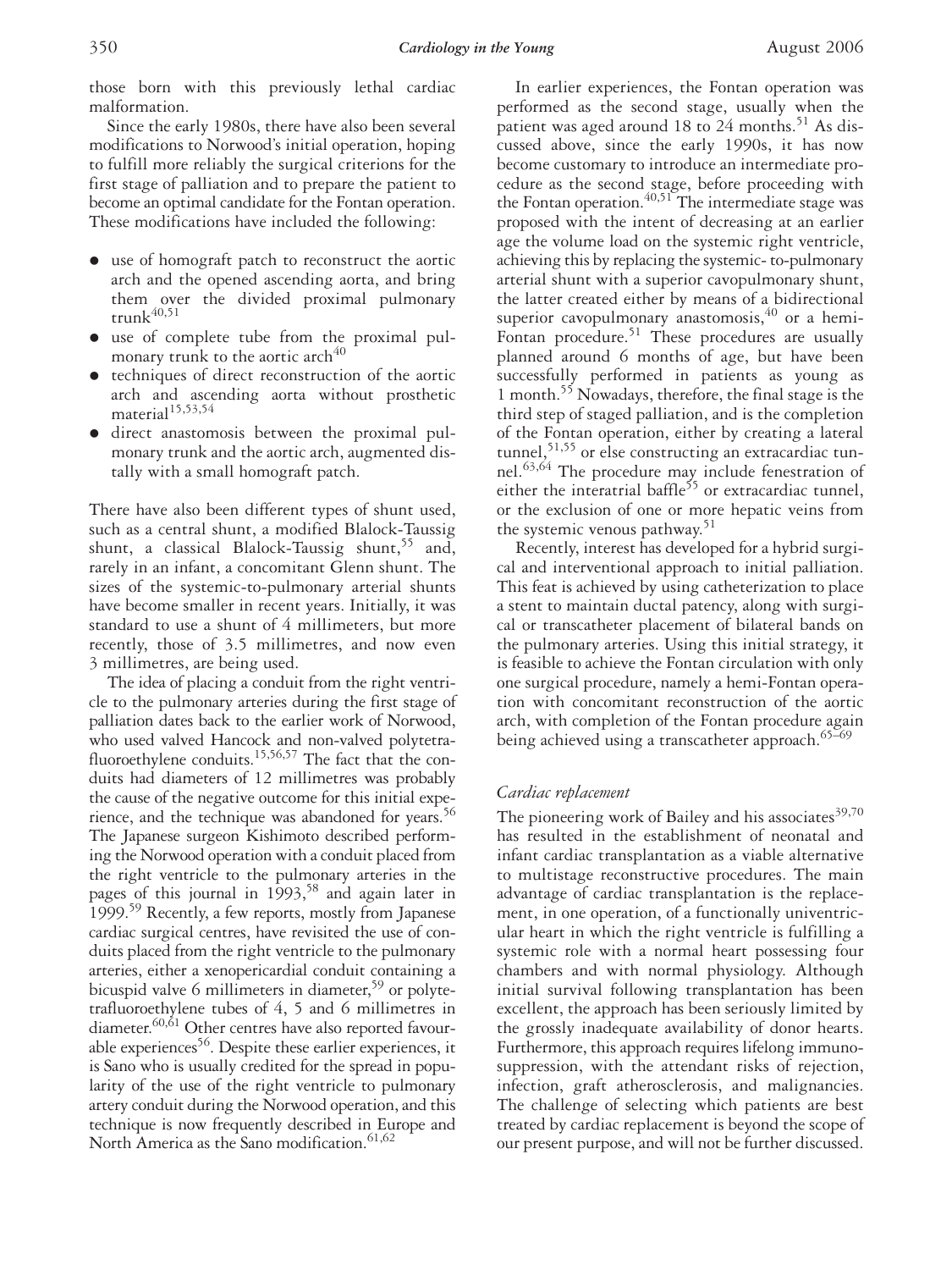# *Biventricular repair*

Recently, there has been increased interest in biventricular repair for some patients at the milder end of the syndrome. Thus, Tchervenkov and associates<sup>29</sup> have identified a group of patients who had hypoplasia of the structures of the left ventricle and aorta without intrinsic valvar stenosis or atresia, called by them the hypoplastic left heart complex. Most of these patients have successfully undergone primary biventricular repair, consisting of extensive enlargement of the aortic arch and ascending aorta with a pulmonary homograft and closure of the interventricular and interatrial communications, but using a conservative approach for the obstructive lesions in the left ventricular outflow tract.<sup>29</sup>

Another group of patients successfully undergoing primary biventricular repair are those with aortic atresia with ventricular septal defect and a well-developed left ventricle.<sup>40,41</sup> Successful repair of this combination of lesions was initially reported in 1981 by Norwood and Stellin.71 In 1987, Yasui et al. described a different repair<sup>72</sup> consisting of establishing continuity between the proximal pulmonary trunk and the aorta, patching the ventricular septal defect so that left ventricular blood was directed through the pulmonary valve, and placing a conduit from the right ventricle to the pulmonary arteries, a procedure referred to as both the Yasui operation and the Norwood/Rastelli operation. Yet another technique $41$  involves patching the ventricular septal defect to the pulmonary trunk, which after its division, and before its bifurcation, is connected with a tube graft to the aortic arch, distal ascending aorta, and the proximal descending aorta. The right ventricle is then connected with a valved homograft to the distal pulmonary arteries, thus achieving a biventricular repair.

A third group of patients who may be candidates for a biventricular repair are those with critical aortic stenosis and left ventricle hypoplasia who fulfill the criterions established by Rhodes et al. for left ventricular size, $34$  or the criterions established by the Congenital Heart Surgeons Society for biventricular repair.<sup>35</sup>

# **Nomenclature and crossmap for diagnoses and procedures related to hypoplastic left heart syndrome**

Thus far, we have summarized the historical aspects of terminology, and the development of surgical treatment for hypoplastic left heart syndrome. Although we have suggested a common definition for hypoplastic left heart syndrome, the term does not provide the details necessary to describe in full the patients afflicted with the syndrome. Since Noonan and Nadas first coined the term in 1958,

there have been dramatic developments in invasive and non-invasive imaging that now allow for precise diagnoses. Moreover, since the early 1980s, the development of surgical procedures has offered the prospect of survival from these once-lethal anomalies. Hence, a more detailed, comprehensive, and universal scheme of classification is required for description of cases, and collection of data, in the 21st century.

In 2000, two extensive nomenclatures were published almost simultaneously. These were the European Paediatric Cardiac Code, prepared on behalf of the Association for European Paediatric Cardiology73,74 and the International Congenital Heart Surgery Nomenclature and Database Project, undertaken at the behest of the European Association for Cardio-Thoracic Surgery and the Society of Thoracic Surgeons.<sup>75</sup> Both reflected the need for a more detailed description of anomalies, such as those included in the term hypoplastic left heart syndrome, but the resulting solutions differed significantly. The European Paediatric Cardiac Code lists all individual malformations in a segmental and sequential fashion. The surgical tree for nomenclature, in contrast, is presented as a listing of both individual lesions and formalized groupings, representing lesions that may be found together. The surgical list may also be accessed in a segmental and sequential fashion. The structural difference between the two systems is analogous to the difference between atoms and molecules. The European Paediatric Cardiac Code utilizes an atomic approach, using mostly basic diagnostic terminology, but not formally grouping together the terms. Thus, in the European Paediatric Cardiac Code, under the heading "left ventricular anomalies", there exists an entry for hypoplastic left heart syndrome. The various details, or "atoms", of the associated anomalies of the left heart are coded separately within the lists available for the appropriate cardiac segment. The International Congenital Heart Surgery Nomenclature and Database Project, in contrast, uses a molecular approach, with formalized groupings of terms to represent the various lesions that may be found together. The latter nomenclature, therefore, contains an entire section entitled "hypoplastic left heart syndrome". The version of the International Code derived from the International Congenital Heart Surgery Nomenclature and Database Project, therefore, offers a listing of the various possible combinations of hypoplasia, stenosis, and atresia within the left heart and aorta. The advantage of the molecular approach is that a single selection may be made to code a group of several lesions found together. The disadvantage of the molecular approach is that the list of names is longer, and potentially more challenging to navigate without computerized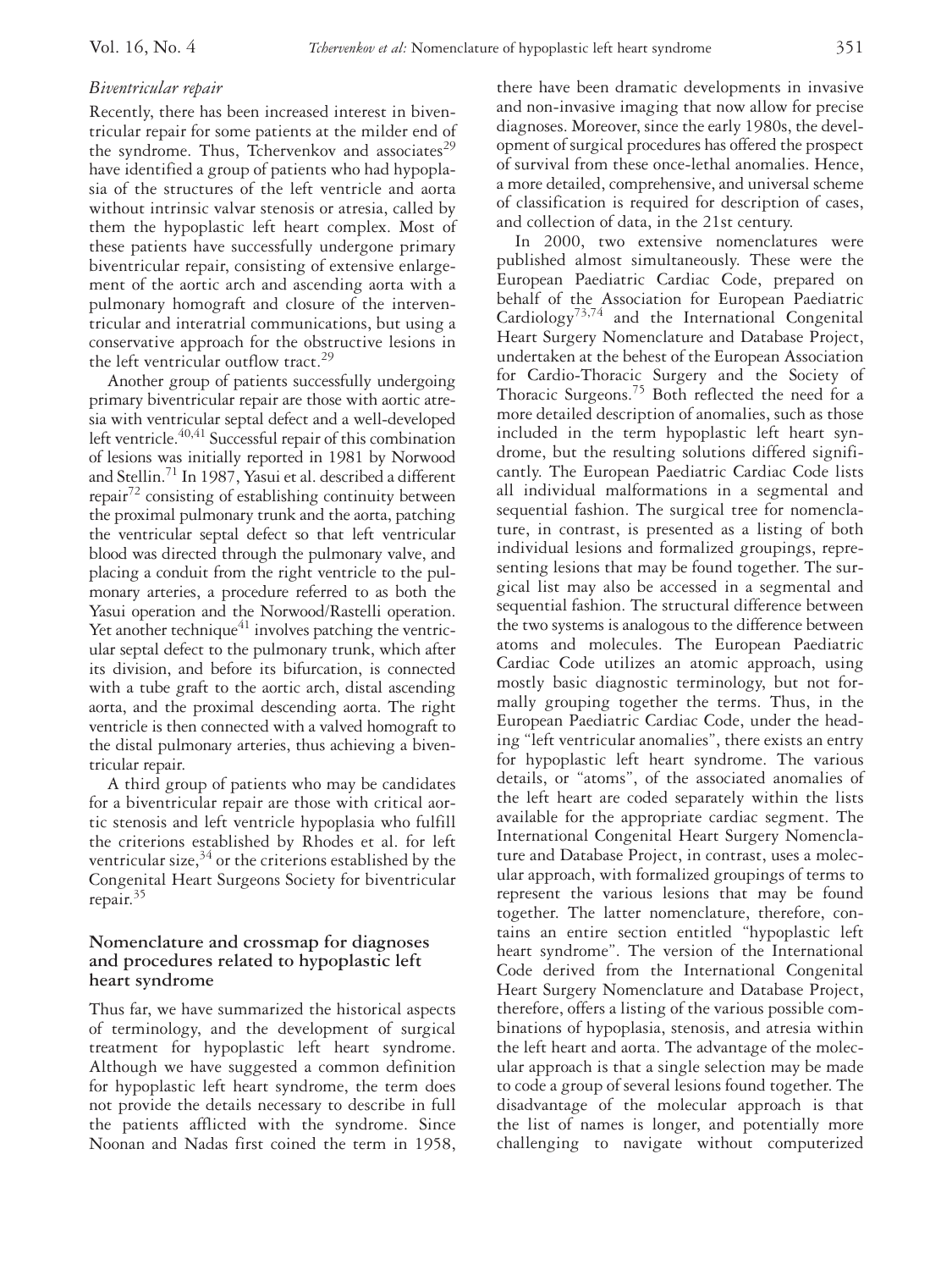Faced with two complete but different lists of names, the Nomenclature Working Group was formed in 2001 with the remit to cross-map the existing systems, and hence create the International Paediatric and Congenital Cardiac Code.<sup>2–7</sup> In the subsequent pages, we present the work of the group in crossmapping the names for the parts making up the hypoplastic left heart syndrome.

# **Nomenclature crossmap for diagnoses related to hypoplastic left heart syndrome**

In Table 1, we show the names for diagnoses related to hypoplastic left heart syndrome from the version of the International Code derived from the nomenclature of the International Congenital Heart Surgery Nomenclature and Database Project of the Society of Thoracic Surgeons and the European Association of Cardio-Thoracic Surgery. In Table 2, we show the equivalent and crossmapped terms from the version of the International Code derived from the nomenclature of the European Paediatric Cardiac Code of the Association for European Paediatric Cardiology.

As we have discussed previously, the approach utilized by the Association for European Paediatric Cardiology necessitates that combinations of individual codes are used to describe the possible variants of hypoplastic left heart syndrome. There was initially no separate code for the hypoplastic left heart complex in the European Pediatric Cardiac Code, but a simile has now been created, despite this remaining a somewhat controversial term. For the most part, the version of the International Code derived from the European Paediatric Cardiac Code lists the various diagnostic parts with appropriate qualifiers, as shown in Table 2.

In Table 1, after giving the list of diagnostic terms for the classification of hypoplastic left heart syndrome, we also provide a listing of the diagnostic terms for the so-called "Hypoplastic left heart syndrome (HLHS)-related malformation", and finally a listing of a group of terms called the "Hypoplastic left heart syndrome (HLHS)-modifier". The latter is a list of terms that may be used to modify the different types of hypoplastic left heart syndrome and hypoplastic left heart syndrome-related malformations.

In the version of the International Code derived from the initial efforts of the Association for European Paediatric Cardiology (Table 2), there is no separation or grouping of the so-called "Hypoplastic left heart syndrome (HLHS)-related malformation". The individual conditions are listed as mutually exclusive diagnoses purely on their own merit.

The structure of the version of the International Code derived from the European Paediatric Cardiac Code also differs from the other version in the use of terms as modifiers or qualifiers. The version of the International Code derived from the International Congenital Heart Surgery Nomenclature and Database Project uses the concept of modifiers to list any additional diagnosis, which may be linked to their parent diagnosis. This surgical version of the International Code explicitly lists these modifiers with a formal linkage with the parent diagnosis, incorporating both diagnoses into the same multidiagnostic chain, as illustrated in Table 1. In contrast, although the version derived from the European Paediatric Cardiac Code has all of these diagnoses listed in its system, it does not explicitly link them to the primary diagnosis. The user is encouraged by linkages in the underlying structure of the hierarchy to go to the section dealing with, for example, coronary arterial anomalies, and then list the additional pathology present as part of the total diagnostic description. For the most part, each diagnosis is mutually exclusive, and stands alone. There are a few exceptions, where such linkages have become embedded in the accepted nomenclature of paediatric cardiologists, such as "pulmonary atresia with ventricular septal defect, including the Fallot type".<sup>6</sup> Qualifiers, or terms with numerical codes beginning with a "Q" (Qx.xx.xx), exclusively give additional fine detail to a single or multiple diagnoses. As with the modifiers, more than one qualifier can be attached to such an individual term.<sup>74</sup> These qualifiers cannot, in any part, be used on their own as individual terms. They are divided broadly into those adding diagnostic information, such as which leaflet of the tricuspid valve is involved in an abnormality, or the severity of aortic regurgitation; and those adding surgical information, such as the size of an interposition shunt, conduit, or device.

# *Modifiers to describe the atrial septum in hypoplastic left heart syndrome*

The significant incidence of varying anomalies of the atrial septum has necessitated creating appropriate names to describe the variants. In an anatomical series of 102 cases of the hypoplastic left heart syndrome, the atrial septum was intact in 11 hearts.<sup>36</sup> In the same series of hearts, three-tenths of the specimens showed malalignment of the primary septum, as described by Weinberg et al.<sup>37</sup> This particular anatomical finding was, however, much more frequent in hearts with absent left atrioventricular connection, being found in half the cases, as opposed to only onequarter of those with concordant atrioventricular connections.36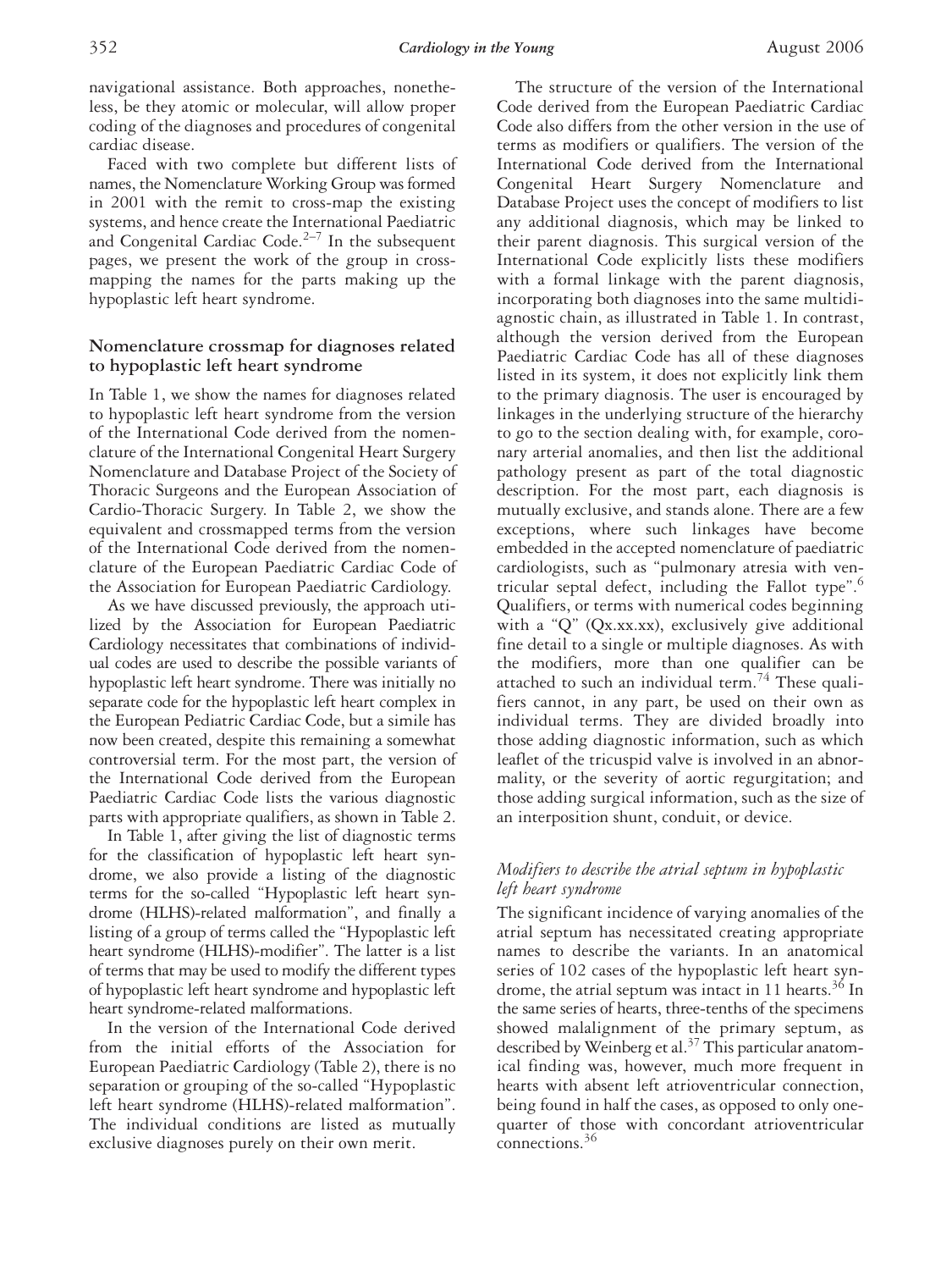| Hypoplastic left heart syndrome (HLHS)                                                                                                                                                                                                       | 01.01.09                               |
|----------------------------------------------------------------------------------------------------------------------------------------------------------------------------------------------------------------------------------------------|----------------------------------------|
| Hypoplastic left heart syndrome (HLHS), Aortic atresia + Mitral atresia                                                                                                                                                                      | 01.01.09, 09.15.03, 06.02.01           |
| Hypoplastic left heart syndrome (HLHS), Aortic atresia + Mitral stenosis                                                                                                                                                                     | 01.01.09, 09.15.03, 06.02.92           |
| Hypoplastic left heart syndrome (HLHS), Aortic atresia + Mitral stenosis, IVS                                                                                                                                                                | 01.01.09, 09.15.03, 06.02.92, 07.21.00 |
| Hypoplastic left heart syndrome (HLHS), Aortic atresia + Mitral stenosis, VSD                                                                                                                                                                | 01.01.09, 09.15.03, 06.02.92, 07.10.00 |
| Hypoplastic left heart syndrome (HLHS), Aortic atresia + Mitral stenosis, VSD, Nonrestrictive VSD                                                                                                                                            | 01.01.09, 09.15.03, 06.02.92, 07.14.04 |
| Hypoplastic left heart syndrome (HLHS), Aortic atresia + Mitral stenosis, VSD, Restrictive VSD                                                                                                                                               | 01.01.09, 09.15.03, 06.02.92, 07.14.01 |
| Hypoplastic left heart syndrome (HLHS), Aortic stenosis + Mitral atresia                                                                                                                                                                     | 01.01.09, 09.15.92, 06.02.01           |
| Hypoplastic left heart syndrome (HLHS), Aortic stenosis + Mitral atresia, Nonrestrictive VSD                                                                                                                                                 | 01.01.09, 09.15.92, 06.02.01, 07.14.04 |
| Hypoplastic left heart syndrome (HLHS), Aortic stenosis + Mitral atresia, Restrictive VSD                                                                                                                                                    | 01.01.09, 09.15.92, 06.02.01, 07.14.01 |
| Hypoplastic left heart syndrome (HLHS), Aortic stenosis + Mitral stenosis                                                                                                                                                                    | 01.01.09, 09.15.92, 06.02.92           |
| Hypoplastic left heart syndrome (HLHS), Aortic stenosis + Mitral stenosis, IVS                                                                                                                                                               | 01.01.09, 09.15.92, 06.02.92, 07.21.00 |
| Hypoplastic left heart syndrome (HLHS), Aortic stenosis + Mitral stenosis, VSD                                                                                                                                                               | 01.01.09, 09.15.92, 06.02.92, 07.10.00 |
| Hypoplastic left heart syndrome (HLHS), Aortic stenosis + Mitral stenosis, VSD, Nonrestrictive VSD                                                                                                                                           | 01.01.09, 09.15.92, 06.02.92, 07.14.04 |
| Hypoplastic left heart syndrome (HLHS), Aortic stenosis + Mitral stenosis, VSD, Restrictive VSD                                                                                                                                              | 01.01.09, 09.15.92, 06.02.92, 07.14.01 |
| Hypoplastic left heart syndrome (HLHS), Aortic stenosis + MV hypoplasia                                                                                                                                                                      | 01.01.09, 09.15.92, 06.02.04           |
| Hypoplastic left heart syndrome (HLHS), Aortic stenosis + MV hypoplasia, IVS                                                                                                                                                                 | 01.01.09, 09.15.92, 06.02.04, 07.21.00 |
| Hypoplastic left heart syndrome (HLHS), Aortic stenosis + MV hypoplasia, VSD                                                                                                                                                                 | 01.01.09, 09.15.92, 06.02.04, 07.10.00 |
| Hypoplastic left heart syndrome (HLHS), Aortic stenosis + MV hypoplasia, VSD, Nonrestrictive VSD                                                                                                                                             | 01.01.09, 09.15.92, 06.02.04, 07.14.04 |
| Hypoplastic left heart syndrome (HLHS), Aortic stenosis + MV hypoplasia, VSD, Restrictive VSD                                                                                                                                                | 01.01.09, 09.15.92, 06.02.04, 07.14.01 |
| Hypoplastic left heart syndrome (HLHS), Without intrinsic valvar stenosis or atresia (Hypoplastic aortic valve + mitral valve + left ventricle)                                                                                              | 07.06.17                               |
| (Hypoplastic left heart complex = HLHC)                                                                                                                                                                                                      |                                        |
| Hypoplastic left heart syndrome (HLHS), Without intrinsic valvar stenosis or atresia (Hypoplastic aortic valve + mitral valve + left ventricle)                                                                                              | 07.06.17, 07.21.00                     |
| (Hypoplastic left heart complex = HLHC), IVS                                                                                                                                                                                                 |                                        |
| Hypoplastic left heart syndrome (HLHS), Without intrinsic valvar stenosis or atresia (Hypoplastic aortic valve + mitral valve + left ventricle)                                                                                              | 07.06.17, 07.10.00                     |
| (Hypoplastic left heart complex = HLHC), VSD                                                                                                                                                                                                 |                                        |
| Hypoplastic left heart syndrome (HLHS), Without intrinsic valvar stenosis or atresia (Hypoplastic aortic valve + mitral valve + left ventricle)                                                                                              | 07.06.17, 07.14.04                     |
| (Hypoplastic left heart complex = HLHC), VSD, Nonrestrictive VSD                                                                                                                                                                             |                                        |
| Hypoplastic left heart syndrome (HLHS), Without intrinsic valvar stenosis or atresia (Hypoplastic aortic valve $+$ mitral valve $+$ left ventricle)                                                                                          | 07.06.17, 07.14.01                     |
| (Hypoplastic left heart complex = HLHC), VSD, Restrictive VSD                                                                                                                                                                                |                                        |
| Hypoplastic left heart syndrome (HLHS)-related malformation                                                                                                                                                                                  |                                        |
| Hypoplastic left heart syndrome (HLHS)-related malformation, Aortic atresia + VSD (well-developed MV and LV)                                                                                                                                 | 09.15.03, 07.10.00                     |
| Hypoplastic left heart syndrome (HLHS)-related malformation, Aortic atresia + VSD (well-developed MV and LV), Nonrestrictive VSD                                                                                                             | 09.15.03, 07.10.00, 07.14.04           |
| Hypoplastic left heart syndrome (HLHS)-related malformation, Aortic atresia + VSD (well-developed MV and LV), Restrictive VSD                                                                                                                | 09.15.03, 07.10.00, 07.14.01           |
| Hypoplastic left heart syndrome (HLHS)-related malformation, DILV with transposition (DILV with ventricular-arterial discordance)                                                                                                            | 01.04.04, 01.05.01                     |
| Hypoplastic left heart syndrome (HLHS)-related malformation, Double-outlet right ventricle with LV hypoplasia                                                                                                                                | 01.01.04, 07.07.00                     |
| Hypoplastic left heart syndrome (HLHS)-related malformation, Interrupted aortic arch with severe subaortic stenosis                                                                                                                          | $09.29.31$ , $07.09.00 + Q1.40.05$     |
| Hypoplastic left heart syndrome (HLHS)-related malformation, Severely unbalanced AV septal defect (AVSD) (AVC)                                                                                                                               | $06.07.26 + Q1.40.05$                  |
| Hypoplastic left heart syndrome (HLHS)-related malformation, Straddling mitral valve with LV hypoplasia                                                                                                                                      | 06.02.09, 07.07.00                     |
| Hypoplastic left heart syndrome (HLHS)-related malformation, Tricuspid atresia with transposition (Tricuspid atresia with ventricular-arterial                                                                                               | 06.01.01, 01.05.01                     |
| discordance)                                                                                                                                                                                                                                 |                                        |
| Hypoplastic left heart syndrome (HLHS)-related malformation, Univentricular hearts with RV morphology<br>Hypoplastic left heart syndrome (HLHS)-related malformation, Univentricular hearts with RV morphology, With aortic arch obstruction | 07.08.42                               |
|                                                                                                                                                                                                                                              | 07.08.42, 09.28.20                     |
| Hypoplastic left heart syndrome (HLHS)-related malformation, Univentricular hearts with RV morphology, Without aortic arch obstruction                                                                                                       | $07.08.42$ , $09.28.20 + Q1.90.69$     |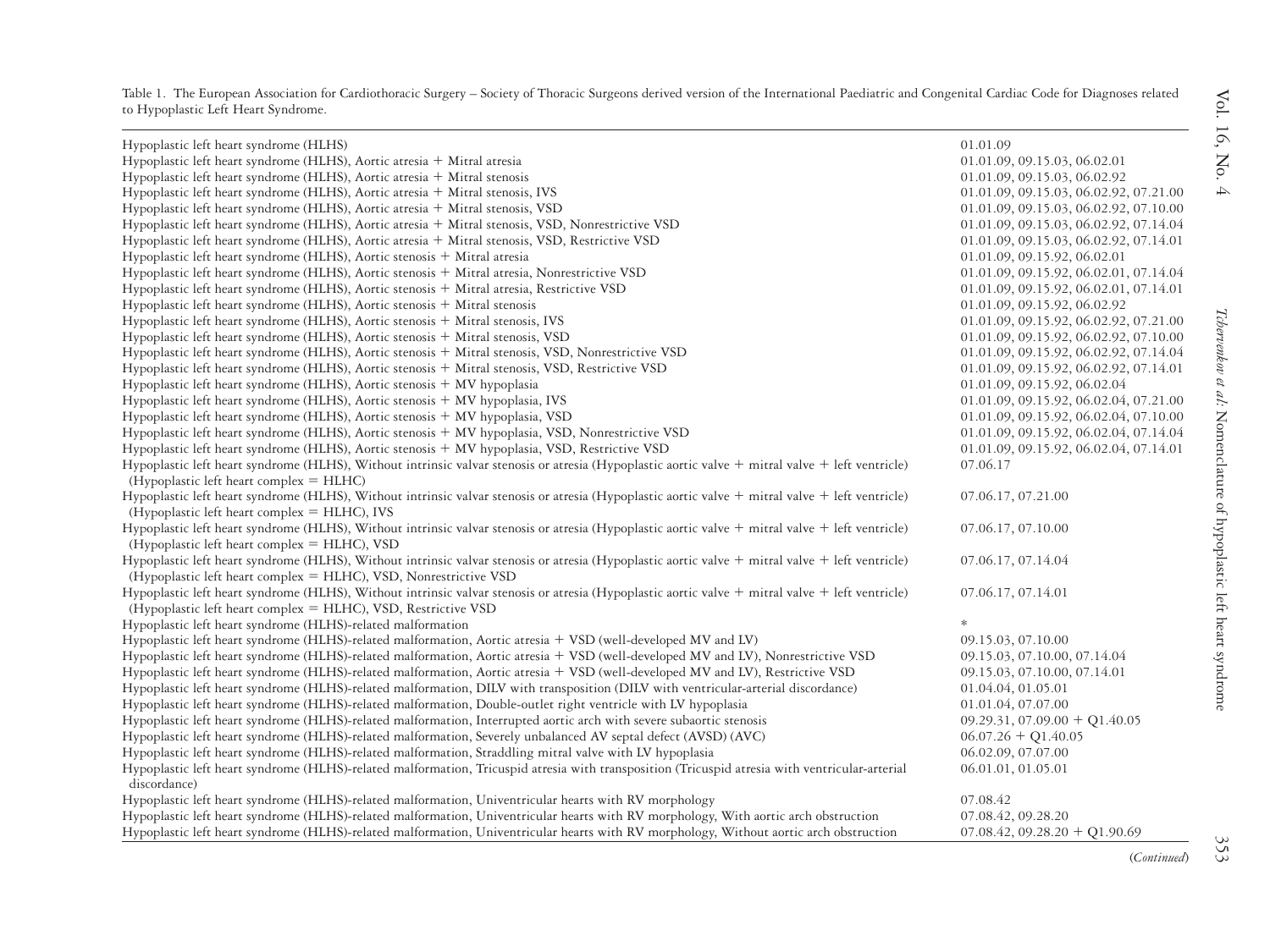| Hypoplastic left heart syndrome (HLHS)-modifier, Anomalous pulmonary venous connection, Partial<br>Hypoplastic left heart syndrome (HLHS)-modifier, Anomalous pulmonary venous connection, Total<br>Hypoplastic left heart syndrome (HLHS)-modifier, Aortic arch discrete coarctation<br>Hypoplastic left heart syndrome (HLHS)-modifier, Aortic arch hypoplasia | 04.07.01<br>04.08.05<br>09.29.01 |  |
|------------------------------------------------------------------------------------------------------------------------------------------------------------------------------------------------------------------------------------------------------------------------------------------------------------------------------------------------------------------|----------------------------------|--|
|                                                                                                                                                                                                                                                                                                                                                                  |                                  |  |
|                                                                                                                                                                                                                                                                                                                                                                  |                                  |  |
|                                                                                                                                                                                                                                                                                                                                                                  |                                  |  |
|                                                                                                                                                                                                                                                                                                                                                                  | 09.29.11                         |  |
| Hypoplastic left heart syndrome (HLHS)-modifier, Aortic arch interrupted                                                                                                                                                                                                                                                                                         | 09.29.31                         |  |
| Hypoplastic left heart syndrome (HLHS)-modifier, Aortic arch normal                                                                                                                                                                                                                                                                                              | 09.28.21                         |  |
| Hypoplastic left heart syndrome (HLHS)-modifier, Atrial septum intact                                                                                                                                                                                                                                                                                            | 05.03.10                         |  |
| Hypoplastic left heart syndrome (HLHS)-modifier, Atrial septum with ASD                                                                                                                                                                                                                                                                                          | 05.04.01                         |  |
| Hypoplastic left heart syndrome (HLHS)-modifier, Atrial septum with ASD, ASD nonrestrictive                                                                                                                                                                                                                                                                      | 05.04.08                         |  |
| Hypoplastic left heart syndrome (HLHS)-modifier, Atrial septum with ASD, ASD restrictive                                                                                                                                                                                                                                                                         | 05.04.09                         |  |
| Hypoplastic left heart syndrome (HLHS)-modifier, Atrial septum with ASD, Posterior displacement of septum primum (malattachment of<br>atrial septum)                                                                                                                                                                                                             | 05.04.10                         |  |
| Hypoplastic left heart syndrome (HLHS)-modifier, Coronary artery anomaly                                                                                                                                                                                                                                                                                         | 09.46.00                         |  |
| Hypoplastic left heart syndrome (HLHS)-modifier, Coronary artery anomaly, Anomalous origin or takeoff                                                                                                                                                                                                                                                            | 09.42.00                         |  |
| Hypoplastic left heart syndrome (HLHS)-modifier, Endocardial fibroelastosis                                                                                                                                                                                                                                                                                      | 10.10.12                         |  |
| Hypoplastic left heart syndrome (HLHS)-modifier, Levoatrial-cardinal vein (Persistent left posterior cardinal vein) (LA to innominate vein)                                                                                                                                                                                                                      | 04.01.06                         |  |
| Hypoplastic left heart syndrome (HLHS)-modifier, Pulmonary venous stenosis                                                                                                                                                                                                                                                                                       | 04.08.91                         |  |
| Hypoplastic left heart syndrome (HLHS)-modifier, RV PDA dependent systemic circulation - Not present                                                                                                                                                                                                                                                             | $09.27.08 + Q1.90.69$            |  |
| Hypoplastic left heart syndrome (HLHS)-modifier, RV PDA dependent systemic circulation – Partial                                                                                                                                                                                                                                                                 | $09.27.08 + Q1.90.70$            |  |
| Hypoplastic left heart syndrome (HLHS)-modifier, RV PDA dependent systemic circulation - Total                                                                                                                                                                                                                                                                   | $09.27.08 + Q1.90.71$            |  |
| Hypoplastic left heart syndrome (HLHS)-modifier-Coronary artery fistula(s) or sinusoid(s), (Coronary-cameral fistula(s)) absent                                                                                                                                                                                                                                  | 09.45.15                         |  |
| Hypoplastic left heart syndrome (HLHS)-modifier-Coronary artery fistula(s) or sinusoid(s), (Coronary-cameral fistula(s)) present                                                                                                                                                                                                                                 | 09.45.00                         |  |
| Hypoplastic left heart syndrome (HLHS)-modifier-Coronary artery fistula(s) or sinusoid(s), (Coronary-cameral fistula(s)) present, Coronary artery<br>not connected to aorta                                                                                                                                                                                      | $09.45.00 + Q1.46.05$            |  |
| Hypoplastic left heart syndrome (HLHS)-modifier-Coronary artery fistula(s) or sinusoid(s), (Coronary-cameral fistula(s)) present, Coronary artery<br>obstructed completely                                                                                                                                                                                       | $09.45.00 + Q1.46.04$            |  |
| Hypoplastic left heart syndrome (HLHS)-modifier-Coronary artery fistula(s) or sinusoid(s), (Coronary-cameral fistula(s)) present, Coronary artery<br>stenotic                                                                                                                                                                                                    | $09.45.00 + Q1.46.02$            |  |
| Hypoplastic left heart syndrome (HLHS)-modifier-Coronary artery fistula(s) or sinusoid(s), (Coronary-cameral fistula(s)) present, Coronary artery<br>unobstructed                                                                                                                                                                                                | $09.45.00 + Q1.46.01$            |  |
| Hypoplastic left heart syndrome (HLHS)-modifier-Coronary artery fistula(s) or sinusoid(s), (Coronary-cameral fistula(s)) present-Involved<br>$\text{coronary} = \text{Cx}$                                                                                                                                                                                       | $09.45.00 + Q1.45.53$            |  |
| Hypoplastic left heart syndrome (HLHS)-modifier-Coronary artery fistula(s) or sinusoid(s), (Coronary-cameral fistula(s)) present-Involved<br>$\text{coronary} = \text{LAD}$                                                                                                                                                                                      | $09.45.00 + Q1.45.52$            |  |
| Hypoplastic left heart syndrome (HLHS)-modifier-Coronary artery fistula(s) or sinusoid(s), (Coronary-cameral fistula(s)) present-Involved<br>$coronary = RCA$                                                                                                                                                                                                    | $09.45.00 + Q1.45.54$            |  |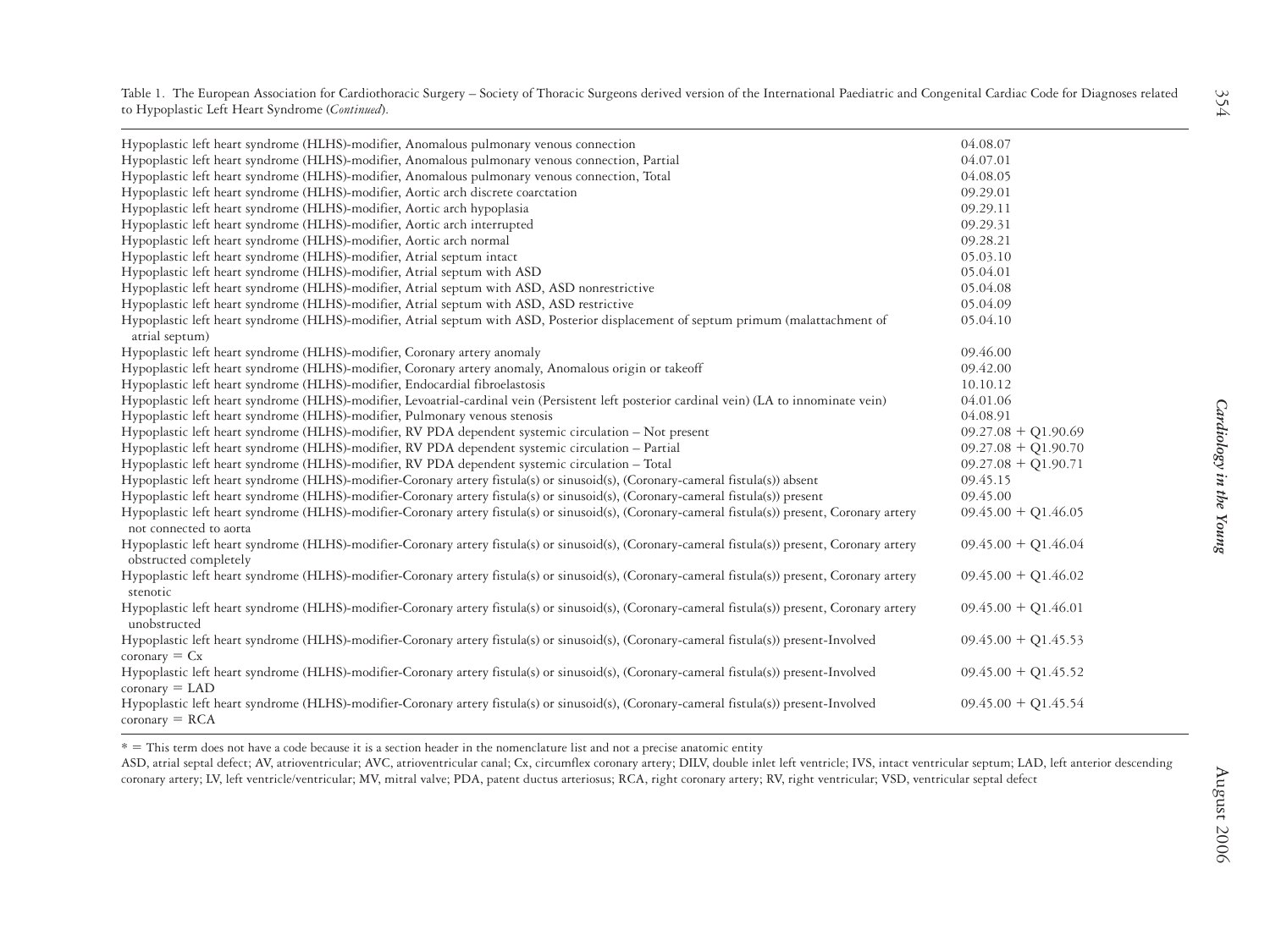| Hypoplastic left heart syndrome,<br>Hypoplasia of the left heart without intrinsic valvar stenosis or atresia,                                                                                                                                          | 01.01.09<br>07.06.17  |
|---------------------------------------------------------------------------------------------------------------------------------------------------------------------------------------------------------------------------------------------------------|-----------------------|
|                                                                                                                                                                                                                                                         |                       |
| may have a combination of the following terms added to it:                                                                                                                                                                                              |                       |
| Aortic atresia,                                                                                                                                                                                                                                         | 09.15.03<br>09.15.92  |
| Aortic stenosis,                                                                                                                                                                                                                                        | 09.15.17              |
| Aortic valvar "annulus" hypoplasia,                                                                                                                                                                                                                     | 06.02.01              |
| Mitral atresia,<br>Mitral stenosis,                                                                                                                                                                                                                     | 06.02.92              |
| Mitral valve annulus hypoplasia,                                                                                                                                                                                                                        | 06.02.04              |
| Left ventricular hypoplasia,                                                                                                                                                                                                                            | 07.07.00              |
| Each of these may have further qualifier codes added (see discussion in text of manuscript) for severity of stenosis or respective z-scores for valve hypoplasia.                                                                                       |                       |
| Left ventricular hypoplasia can be further described by the following terms:                                                                                                                                                                            |                       |
| Left ventricular hypoplasia - diffuse,                                                                                                                                                                                                                  | 07.07.01              |
| Left ventricular hypoplasia of outflow tract,                                                                                                                                                                                                           | 07.07.02              |
| Left ventricular hypoplasia of inflow tract,                                                                                                                                                                                                            | 07.07.03              |
| Left ventricular hypoplasia of outflow tract and trabecular area,                                                                                                                                                                                       | 07.07.04              |
| The status of the ventricular septum can then be additionally described:                                                                                                                                                                                |                       |
| Intact ventricular septum,                                                                                                                                                                                                                              | 07.21.00              |
| VSD,                                                                                                                                                                                                                                                    | 07.10.00              |
| Non-restrictive VSD,                                                                                                                                                                                                                                    | 07.14.04              |
| Restrictive VSD,                                                                                                                                                                                                                                        | 07.14.01              |
| The user may construct the lesions termed hypoplastic left heart syndrome related malformations in Table 1 using a combination of the previously listed and<br>below listed terms with numerical codes:                                                 |                       |
| Double inlet right ventricle,                                                                                                                                                                                                                           | 01.04.03              |
| Double inlet left ventricle,                                                                                                                                                                                                                            | 01.04.04              |
| Tricuspid atresia,                                                                                                                                                                                                                                      | 06.01.01              |
| Double outlet right ventricle,                                                                                                                                                                                                                          | 01.01.04              |
| Discordant VA connections (TGA),                                                                                                                                                                                                                        | 01.05.01              |
| AVSD with ventricular imbalance, - severe,                                                                                                                                                                                                              | $06.07.26 + Q1.40.05$ |
| Subaortic stenosis, - severe,                                                                                                                                                                                                                           | $07.09.00 + Q1.40.05$ |
| Interrupted aortic arch,                                                                                                                                                                                                                                | 09.29.31              |
| Ventricular imbalance: dominant right ventricle + hypoplastic left ventricle,                                                                                                                                                                           | 07.08.42              |
| Straddling mitral valve,                                                                                                                                                                                                                                | 06.02.09              |
| Aortic arch obstruction,                                                                                                                                                                                                                                | 09.28.20              |
| Aortic arch obstruction, - ruled out                                                                                                                                                                                                                    | $09.28.20 + Q1.90.57$ |
| The majority of hypoplastic left heart syndrome modifiers are accounted for by separate diagnoses, which can then be linked to hypoplastic left heart syndrome as<br>the user requires, with a few coronary arterial qualifiers added for finer detail: |                       |
| Anomalous pulmonary venous connection,                                                                                                                                                                                                                  | 04.08.07              |
| Partially anomalous pulmonary venous connection(s),                                                                                                                                                                                                     | 04.07.01              |
| Totally anomalous pulmonary venous connection,                                                                                                                                                                                                          | 04.08.05              |
| Aortic arch normal,                                                                                                                                                                                                                                     | 09.28.21              |
| Aortic coarctation,                                                                                                                                                                                                                                     | 09.29.01              |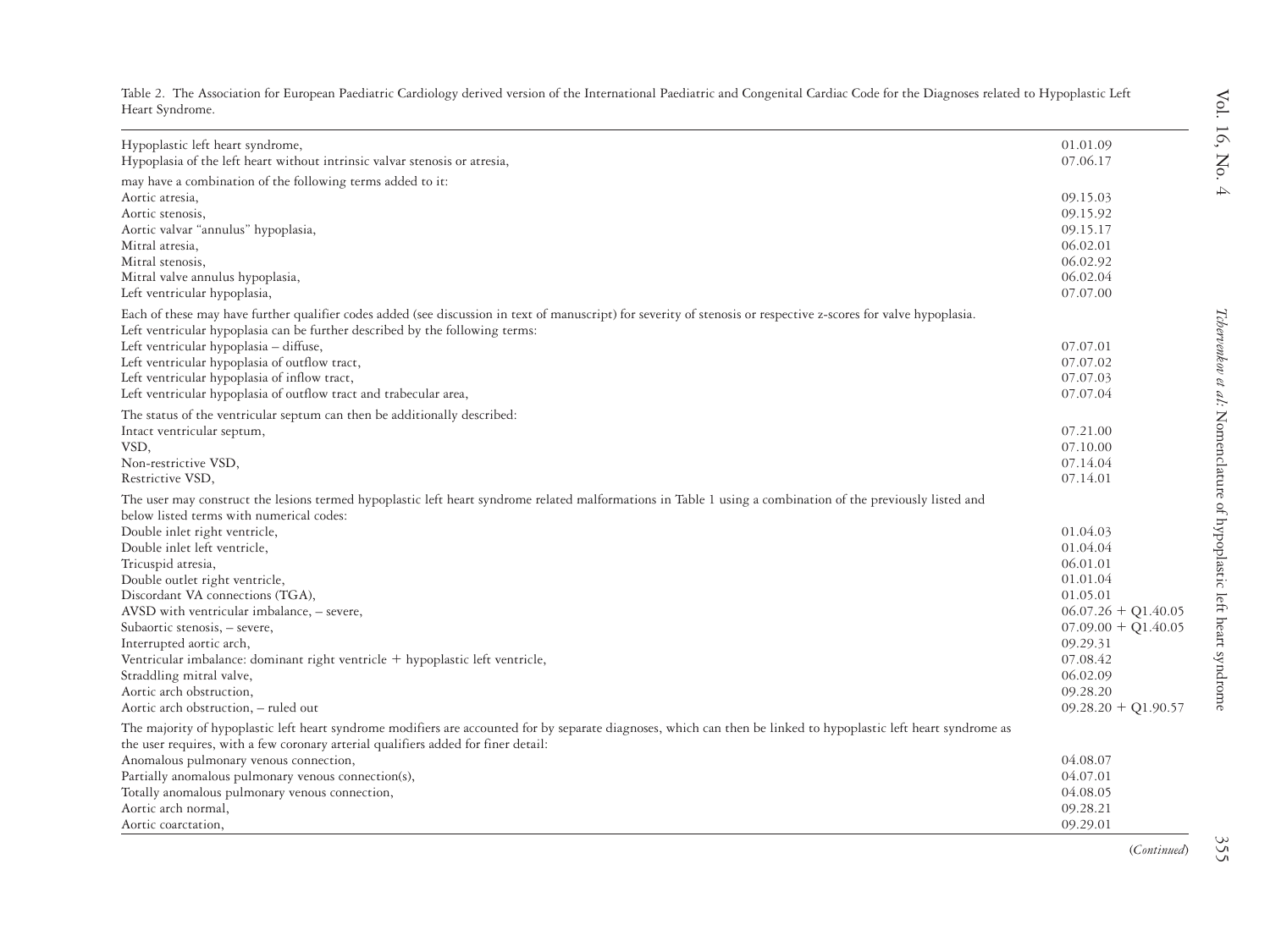|                      | Table 2. The Association for European Paediatric Cardiology derived version of the International Paediatric and Congenital Cardiac Code for the Diagnoses related to Hypoplastic Left Heart |  |  |  |
|----------------------|---------------------------------------------------------------------------------------------------------------------------------------------------------------------------------------------|--|--|--|
| Syndrome (Continued) |                                                                                                                                                                                             |  |  |  |

| Aortic arch hypoplasia (tubular),                                                                               | 09.29.11                |
|-----------------------------------------------------------------------------------------------------------------|-------------------------|
| Interrupted aortic arch,                                                                                        | 09.29.31                |
| Intact atrial septum (no interatrial communication),                                                            | 05.03.10                |
| Interatrial communication ("ASD"),                                                                              | 05.04.01                |
| Interatrial communication ("ASD"): non-restrictive,                                                             | 05.04.08                |
| Restrictive interatrial communication ("ASD") with obligatory shunt,                                            | 05.03.05                |
| Atrial septum malattachment: superior aspect of septum primum to left & posterior (hypoplastic left heart type) | 05.04.10                |
| Coronary arterial abnormality,                                                                                  | 09.46.00                |
| Coronary artery: anomalous aortic origin/course,                                                                | 09.42.00                |
| Coronary fistula(s)/ sinusoids,                                                                                 | 09.45.00                |
| Coronary fistula(s)/ sinusoids not apparent,                                                                    | 09.45.15                |
| Coronary fistula(s)/ sinusoids, - coronary artery without connection to aorta,                                  | $09.45.00 + Q1.46.05$   |
| Coronary fistula(s)/ sinusoids, - coronary artery complete obstruction,                                         | $09.45.00 + Q1.46.04$   |
| Coronary fistula(s)/ sinusoids, - coronary artery stricture,                                                    | $09.45.00 + Q1.46.02$   |
| Coronary fistula(s)/ sinusoids, - unobstructed coronary artery,                                                 | $09.45.00 + Q1.46.01$   |
| Coronary fistula(s)/ sinusoids, - LCx,                                                                          | $09.45.00 + Q1.45.53$   |
| Coronary fistula(s)/ sinusoids, - LAD,                                                                          | $09.45.00 + Q1.45.52$   |
| Coronary fistula(s)/ sinusoids, $- RCA$ ,                                                                       | $09.45.00 + Q1.45.54$   |
| Endocardial fibroelastosis,                                                                                     | 10.10.12                |
| Persistent left posterior (laevo-atrial) cardinal vein (left atrium to innominate vein),                        | 04.01.06                |
| Pulmonary vein stenosis,                                                                                        | 04.08.91                |
| Arterial duct dependent systemic circulation, - not apparent,                                                   | $09.27.08 + Q1.90.69$   |
| Arterial duct dependent systemic circulation, - partial-incomplete,                                             | $09.27.08 + Q1.90.70$   |
| Arterial duct dependent systemic circulation, - complete,                                                       | $09.27.08 + Q1.90.71$   |
| Abbreviations as for Table 1 and LCx, left circumflex coronary artery; TGA, transposition of the great arteries | Cardiology in the Young |
|                                                                                                                 |                         |
|                                                                                                                 |                         |
|                                                                                                                 |                         |
|                                                                                                                 |                         |
|                                                                                                                 |                         |
|                                                                                                                 |                         |
|                                                                                                                 |                         |
|                                                                                                                 |                         |
|                                                                                                                 |                         |
|                                                                                                                 |                         |
|                                                                                                                 | August 2006             |
|                                                                                                                 |                         |
|                                                                                                                 |                         |
|                                                                                                                 |                         |

356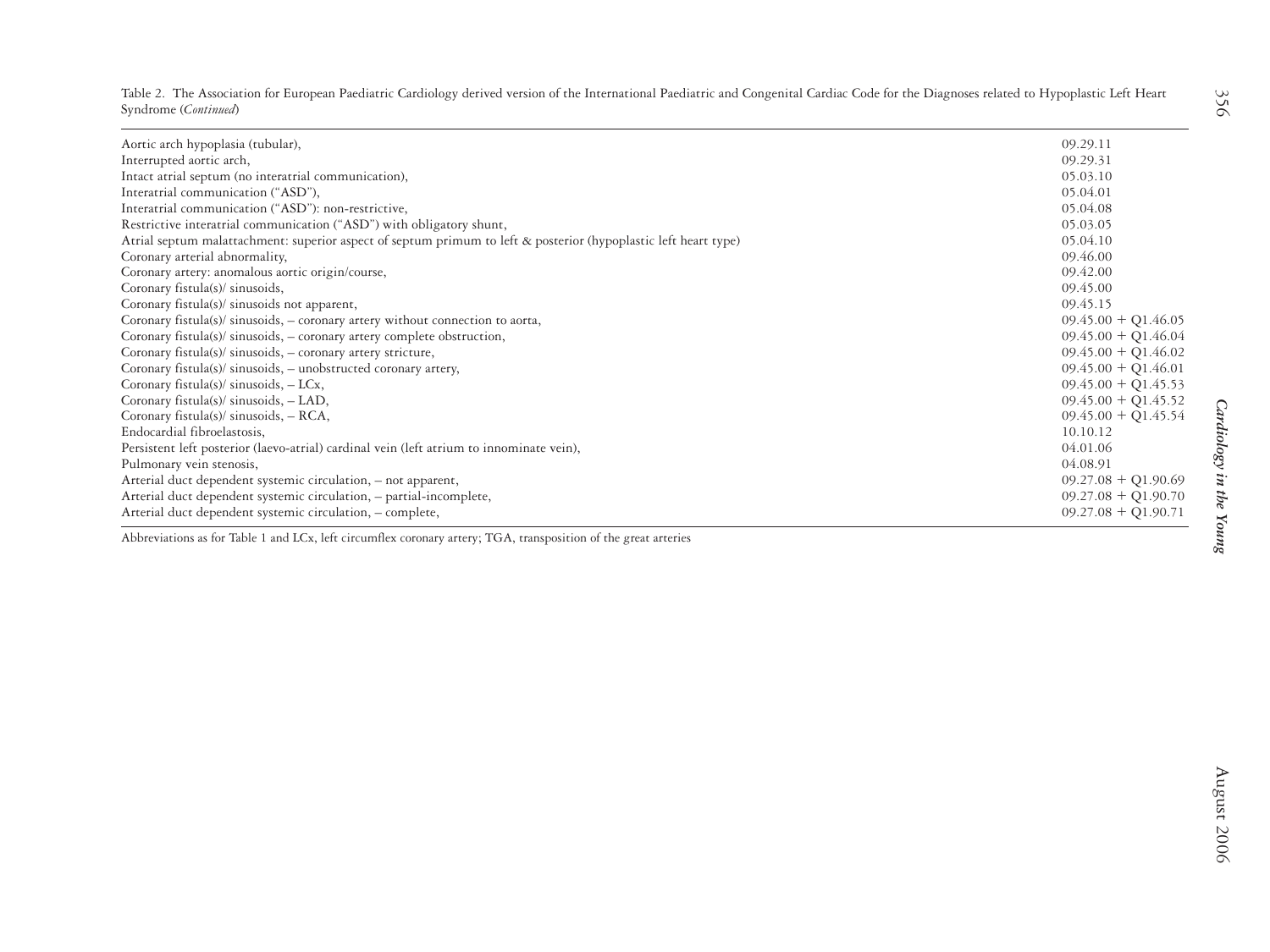## In order to describe properly the atrial septal morphology at birth, therefore, the following modifiers have been added to the names provided for description of the hypoplastic left heart syndrome in the version of the International Code derived from the International Congenital Heart Surgery Nomenclature and Database Project.

Hypoplastic left heart syndrome (HLHS)-modifier, Atrial septum intact

Hypoplastic left heart syndrome (HLHS)-modifier, Atrial septum with ASD

Hypoplastic left heart syndrome (HLHS)-modifier, Atrial septum with ASD, ASD nonrestrictive

Hypoplastic left heart syndrome (HLHS)-modifier, Atrial septum with ASD, ASD restrictive

Hypoplastic left heart syndrome (HLHS)-modifier, Atrial septum with ASD, Posterior displacement of septum primum (malattachment of atrial septum)

In the version of the International Code derived from the European Paediatric Cardiac Code, a combination of two terms with numerical codes is equivalent to these modifiers. This is in line with the differing structure of the two nomenclature systems as described above. Thus:

| Hypoplastic left heart syndrome,<br>may have one of the following terms added to it: | 01.01.09 |
|--------------------------------------------------------------------------------------|----------|
| Intact atrial septum (no interatrial communication),                                 | 05.03.10 |
|                                                                                      | 05.04.01 |
| Interatrial communication ("ASD"),                                                   |          |
| Interatrial communication ("ASD"): non-restrictive,                                  | 05.04.08 |
| Restrictive interatrial communication ('ASD') with<br>obligatory shunt,              | 05.03.05 |
| Atrial septum malattachment: superior aspect of                                      | 05.04.10 |
| septum primum to left & posterior (hypoplastic left                                  |          |
| heart type),                                                                         |          |

A specifically malformed heart within the spectrum of hypoplastic left heart syndrome, therefore, would be coded as a combination of terms in the version of the International Code derived from the European Paediatric Cardiac Code, but these can now be directly mapped from the more complex terms contained in the version of the International Code derived from the International Congenital Heart Surgery Nomenclature and Database Project. For example:

Hypoplastic left heart syndrome (HLHS), Aortic atresia  $+$  mitral stenosis,

Hypoplastic left heart syndrome (HLHS) modifier, Anomalous pulmonary venous connection, Partial

Hypoplastic left heart syndrome (HLHS) modifier, Atrial septum with ASD, ASD restrictive

maps to the European Paediatric Cardiac Codes:

| Hypoplastic left heart syndrome,                    | 01.01.09 |
|-----------------------------------------------------|----------|
| Aortic atresia,                                     | 09.15.03 |
| Mitral stenosis,                                    | 06.02.92 |
| Partially anomalous pulmonary venous connection(s), | 04.07.01 |
| Restrictive interatrial communication ("ASD") with  | 05.03.05 |
| obligatory shunt,                                   |          |

# **Nomenclature for therapeutic options for hypoplastic left heart syndrome**

The nomenclature for therapeutic options must cover the following procedures:

- Norwood operation
- **•** Transplantation
- Biventricular repair without prior Norwood operation
- Biventricular repair after the Norwood operation
- Transcatheter palliation

#### *Definition of the therapeutic options*

The following definitions and comments further describe these major options:

*Norwood Operation* In April 2000, The International Congenital Heart Surgery Nomenclature and Database Project defined this operation as "an aortopulmonary connection and neoaortic arch reconstruction resulting in univentricular physiology and pulmonary blood flow controlled with a calibrated systemic-topulmonary artery shunt".1

This definition has now been updated and we therefore offer the following definition of the Norwood operation:

"The Norwood operation is synonymous with the term 'Norwood (Stage 1)' and is defined as an aortopulmonary connection and neoaortic arch construction resulting in univentricular physiology and pulmonary blood flow controlled with a calibrated systemic-to-pulmonary artery shunt, or a right ventricle to pulmonary artery conduit, or rarely, a cavopulmonary connection".

This modification is so as to include alternative sources of flow of blood to the lungs besides simply a systemic-to-pulmonary arterial shunt. Furthermore, the term "reconstruction" was replaced in the definition by the term "construction", because the operation involves the construction of the neoaortic arch, not the reconstruction of the neoaortic arch.

In the version of the International Code derived form the International Congenital Heart Surgery Nomenclature and Database Project, the Norwood operation is named "Norwood (Stage 1)", with the parenthesis around "Stage 1" designed to recognize that the terms "Norwood" and "Stage 1" may be used a synonyms. In fact, although most centers call this operation the "Norwood operation", some centers refer to this operation as the "Stage 1 operation". In the version of the International Code derived for the European Paediatric Cardiac Code, the Norwood operation is named "Norwood type procedure".

The Nomenclature Working Group decided not to utilize the following terminology:

Norwood stage 1, Classic Norwood

Norwood stage 1, Modified Norwood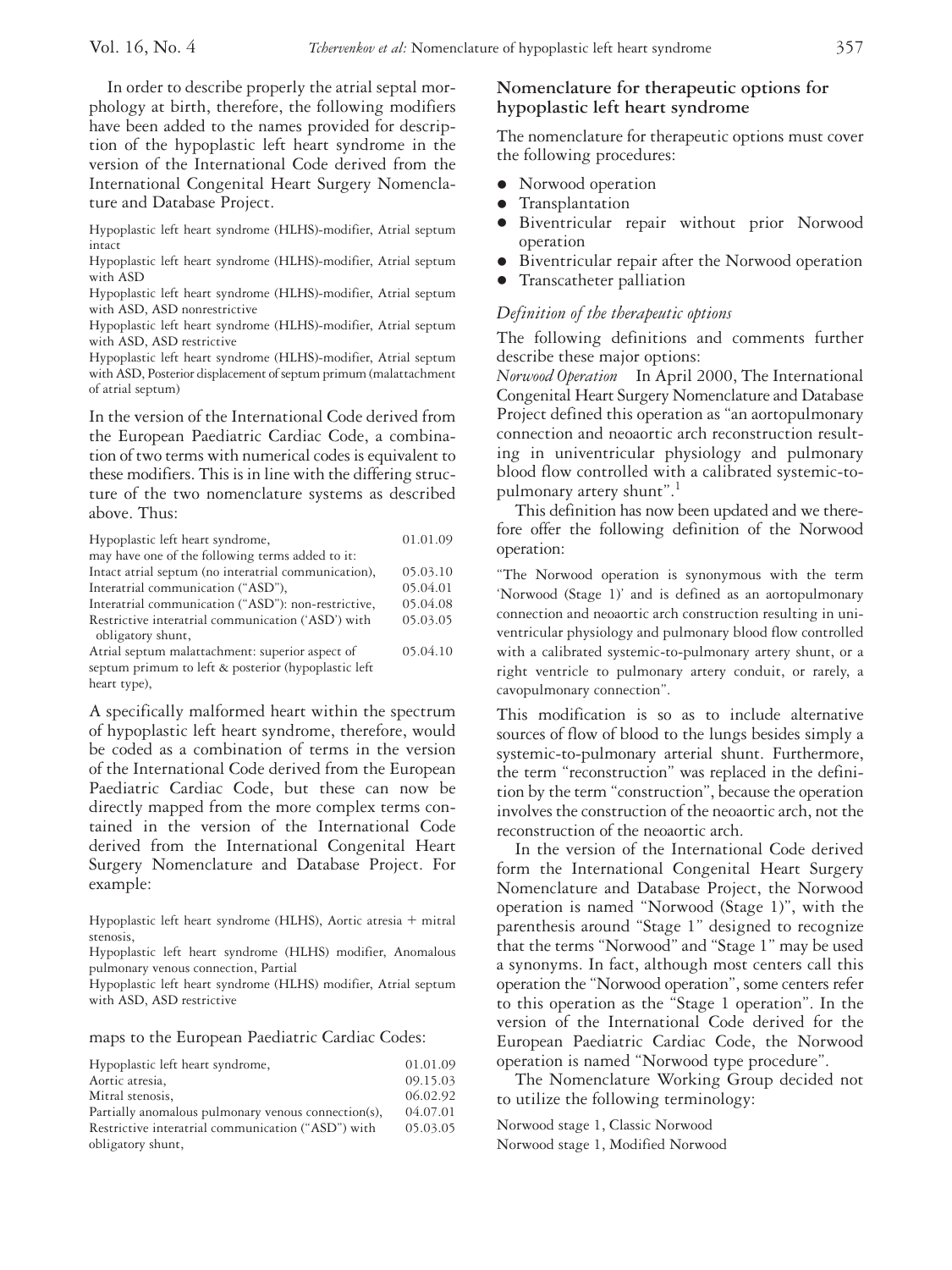In April 2000, the International Congenital Heart Surgery Nomenclature and Database Project defined these terms as follows:

*Classic Norwood operation* An operation characterized by an aortopulmonary connection with a neoaortic reconstruction using homograft material without aortic transection. Pulmonary arterial blood flow is by a calibrated systemic-to-pulmonary artery shunt.

*Modified Norwood operation* "Any number of operations which may include: aortic transection, aortopulmonary connection and neoaortic arch reconstruction without homograft material, or a combination of these techniques. Other modifications can include different methods of establishing calibrated systemic-topulmonary artery shunts and different methods of neoaortic arch reconstruction."

The International Congenital Heart Surgery Nomenclature and Database Project had stated that most surgeons working in the era from 1998 through 2000 considered the "classic" operation to include an aortopulmonary connection without aortic transection, and with neoaortic reconstruction using homograft material. The Nomenclature Working Group observed that this definition is neither clear nor universal in light of the fact that the earlier versions of the first stage did not involve augmentation with a patch as part of the aortic augmentation. Consequently, the International Code does not now include the terms "Classic Norwood" and "Modified Norwood" because they lack meaning and precision. Instead, the Nomenclature Working Group has created a coding system where the Norwood operation is described initially by documenting the technique of neoaortic construction. Next, additional modifiers are utilized to document the method used to enlarge the interatrial communication, or atrial septectomy, whether or not the isthmus was excised, further description of the reconstructive technique used for the native ascending aorta, the source of flow of blood to the lungs, and the strategy for cardiopulmonary bypass. The nomenclature module for hypoplastic left heart syndrome describes in detail the modification of conduits placed from the right ventricle to the pulmonary arteries. Systemic-to-pulmonary arterial shunts, in contrast, are not covered in such detail in this module because their size, type, anatomic origin, and anatomic insertion will be coded in a separate module of the database describing specifically the systemic-to-pulmonary arterial shunt employed.

*Orthotopic cardiac transplantation* Cardiac transplantation may be performed for hypoplastic left heart syndrome with or without reconstruction of the aortic arch, depending on the state of the aortic arch and degree of coarctation.

*Biventricular repair* The three groups of patients that may be considered for biventricular repair include

those with the hypoplastic left heart complex, those with critical aortic stenosis with left ventricular hypoplasia, and those having aortic atresia with a ventricular septal defect. Biventricular repair may require simultaneous and/or remote repair of mitral stenosis at supravalvar, valvar, or subvalvar levels, subaortic stenosis, aortic stenosis, hypoplasia of the aortic arch, coarctation, or interruption of the aortic arch. This therapeutic option is predicated on the assumption that the small left ventricle is large enough to support the systemic circulation acutely, and has the potential for growth.

*Biventricular repair after an initial first stage palliation* A small subset of patients requiring Norwood palliation as newborns may become candidates for eventual biventricular repair with low risk. Typically, these patients have a z-score for the mitral valve of greater than -3, and a left ventricle of normal size. Recognition of candidates for biventricular repair during the neonatal period will permit immediate consideration for complete biventricular repair. Repair using the single stage, however, needs to be compared with the excellent results obtainable with the staged approach.<sup>76</sup>

*Hybrid approaches and transcatheter palliation* A variety of hybrid approaches and transcatheter therapeutic options have evolved and are available to help manage patients born with the syndrome. Some of these options allow for bridging to cardiac transplantation, or provide temporary relief of symptoms before undertaking more definitive and radical surgery at potentially lower risk. It is possible, in the future, that a baby with hypoplastic left heart syndrome might initially be palliated by transcatheter placement of a stent in the arterial duct, along with transcatheter application of bilateral pulmonary arterial bands. Surgery may then be no more than a single stage neoaortic construction and hemiFontan procedure, followed later by transcatheter completion of a lateral tunnel Fontan procedure with a covered stent, which may be fenestrated.

# *Crossmap for therapeutic options related to hypoplastic left heart syndrome*

As we showed in the diagnostic section of the crossmap, what follows is the crossmap of the names for procedures related to the hypoplastic left heart syndrome. In Table 3, we show the names emerging from the version of the International Code derived from the nomenclature of the International Congenital Heart Surgery Nomenclature and Database Project, while in Table 4 we show the equivalent and crossmapped terms using the version of the International Code derived from the nomenclature of the European Paediatric Cardiac Code.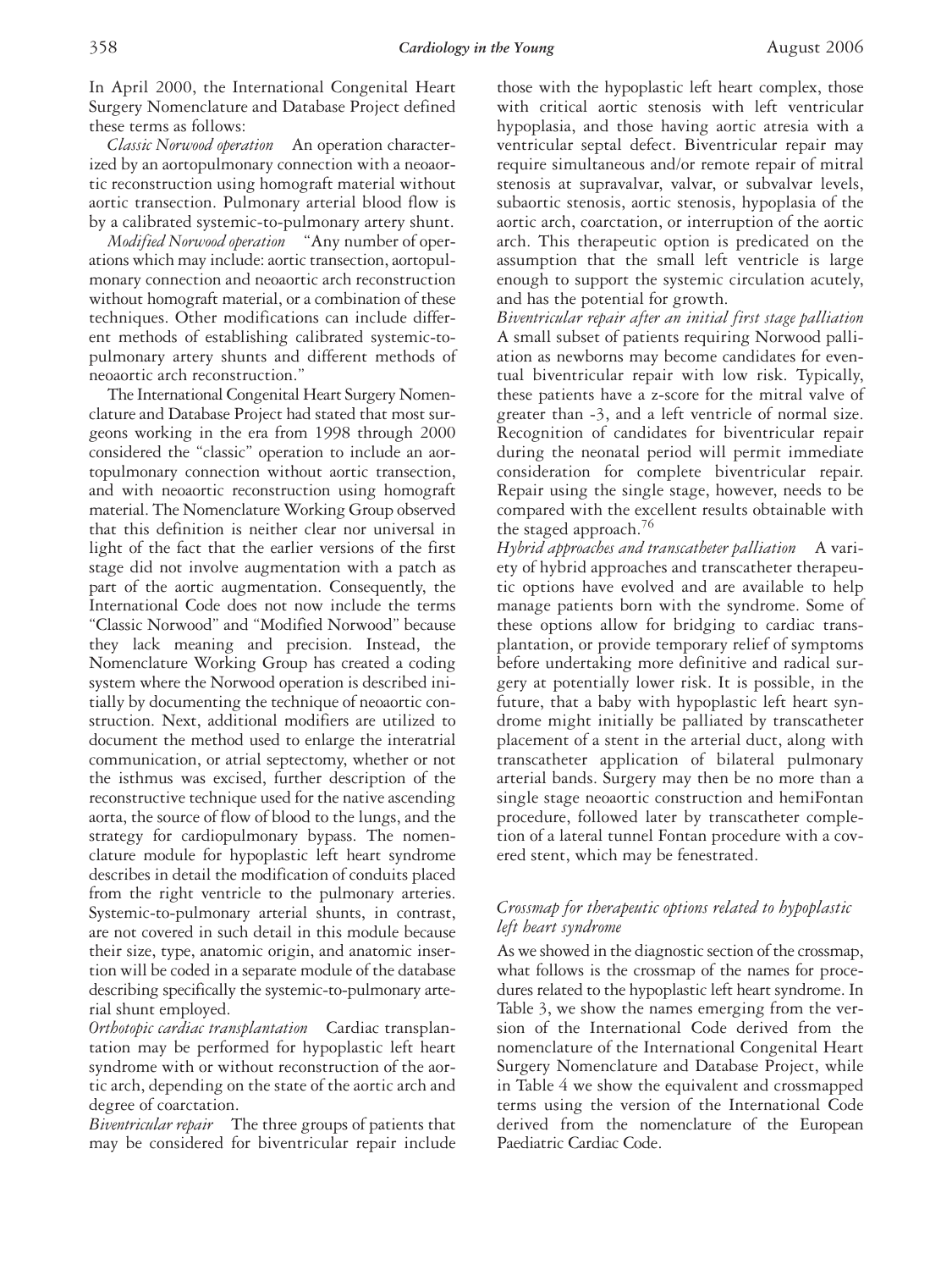| Norwood (Stage 1)                                                                                                                                                                     |                       |
|---------------------------------------------------------------------------------------------------------------------------------------------------------------------------------------|-----------------------|
| Norwood (Stage 1)                                                                                                                                                                     | 12.10.00              |
| Norwood (Stage 1), Neoaortic construction using arch augmentation with patch                                                                                                          | 12.10.01              |
| Norwood (Stage 1), Neoaortic construction using arch augmentation with patch, Patch of entire arch undersurface                                                                       | 12.10.11              |
| Norwood (Stage 1), Neoaortic construction using arch augmentation with patch, Posterior arch direct anastomosis with anterior arch patch                                              | 12.10.12              |
| Norwood (Stage 1), Neoaortic construction using complete circumferential conduit interposition between native transected proximal pulmonary artery and aortic arch                    | 12.10.19              |
| Norwood (Stage 1), Neoaortic construction using native tissue and direct anastomosis (without patch such as homograft material, prosthetic material or pericardium)                   | 12.10.06              |
| Norwood (Stage 1) Modifiers                                                                                                                                                           |                       |
| Norwood (Stage 1)-modifier, ASD enlargement                                                                                                                                           | 12.30.24              |
| Norwood (Stage 1)-modifier, ASD enlargement, Via atrial pursestring                                                                                                                   | 12.01.93              |
| Norwood (Stage 1)-modifier, ASD enlargement, Via separate atriotomy                                                                                                                   | 12.01.94              |
| Norwood (Stage 1)-modifier, Atrial septectomy                                                                                                                                         | 12.01.43              |
| Norwood (Stage 1)-modifier, Atrial septectomy not done                                                                                                                                | 12.01.43, Q5.81.01    |
| Norwood (Stage 1)-modifier, Atrial septectomy, Via atrial pursestring                                                                                                                 | 12.01.91              |
| Norwood (Stage 1)-modifier, Atrial septectomy, Via separate atriotomy                                                                                                                 | 12.01.92              |
| Norwood (Stage 1)-modifier, Isthmus excision not done                                                                                                                                 | Q5.10.52              |
| Norwood (Stage 1)-modifier, Isthmus excision performed                                                                                                                                | Q5.10.51              |
| Norwood (Stage 1)-modifier, Native ascending aortic reconstructive technique, Incision of native ascending aorta down to near level of native<br>transected proximal pulmonary artery | Q5.10.53              |
| Norwood (Stage 1)-modifier, Native ascending aortic reconstructive technique, Neoaortic construction using ascending aortic transection                                               | O <sub>5</sub> .10.54 |
| Norwood (Stage 1)-modifier, Native ascending aortic reconstructive technique, Neoaortic construction using ascending aortic transection,                                              | Q5.10.55              |
| PA transection and side to side (double barrel type) anastomosis                                                                                                                      |                       |
| Norwood (Stage 1)-modifier, Native ascending aortic reconstructive technique, Neoaortic construction using ascending aortic transection,                                              | Q5.10.56              |
| Proximal ascending aortic implantation with end to side anastomosis                                                                                                                   |                       |
| Norwood (Stage 1)-modifier, Native ascending aortic reconstructive technique, No incision of ascending aorta                                                                          | Q5.10.57              |
| Norwood (Stage 1)-modifier, Source of pulmonary blood flow, Neo-aorta to PA anastomosis + intervening fenestrated baffle                                                              | 12.10.13              |
| Norwood (Stage 1)-modifier, Source of pulmonary blood flow, "Sano" modification (RV to PA valveless conduit)                                                                          | 12.06.43              |
| Norwood (Stage 1)-modifier, Source of pulmonary blood flow, "Sano" modification (RV to PA valveless conduit),                                                                         | $12.06.43 + Q5.95.05$ |
| No proximal shunt patch + Distal shunt patch                                                                                                                                          |                       |
| Norwood (Stage 1)-modifier, Source of pulmonary blood flow, "Sano" modification (RV to PA valveless conduit), No proximal shunt<br>patch + No distal shunt patch                      | $12.06.43 + Q5.95.08$ |
| Norwood (Stage 1)-modifier, Source of pulmonary blood flow, "Sano" modification (RV to PA valveless conduit), Proximal shunt<br>patch + Distal shunt patch                            | $12.06.43 + Q5.95.07$ |
| Norwood (Stage 1)-modifier, Source of pulmonary blood flow, "Sano" modification (RV to PA valveless conduit), Proximal shunt<br>$patch + No distal shunt patch$                       | $12.06.43 + Q5.95.06$ |
| Norwood (Stage 1)-modifier, Source of pulmonary blood flow, "Sano" modification-with valve (RV to PA valved conduit)                                                                  | 12.06.50              |
| Norwood (Stage 1)-modifier, Source of pulmonary blood flow, "Sano" modification-with valve (RV to PA valved conduit),                                                                 | $12.06.50 + Q5.95.05$ |
| No proximal shunt patch $+$ Distal shunt patch                                                                                                                                        |                       |
| Norwood (Stage 1)-modifier, Source of pulmonary blood flow, "Sano" modification-with valve (RV to PA valved conduit),                                                                 | $12.06.50 + Q5.95.08$ |
| No proximal shunt patch $+$ No distal shunt patch                                                                                                                                     |                       |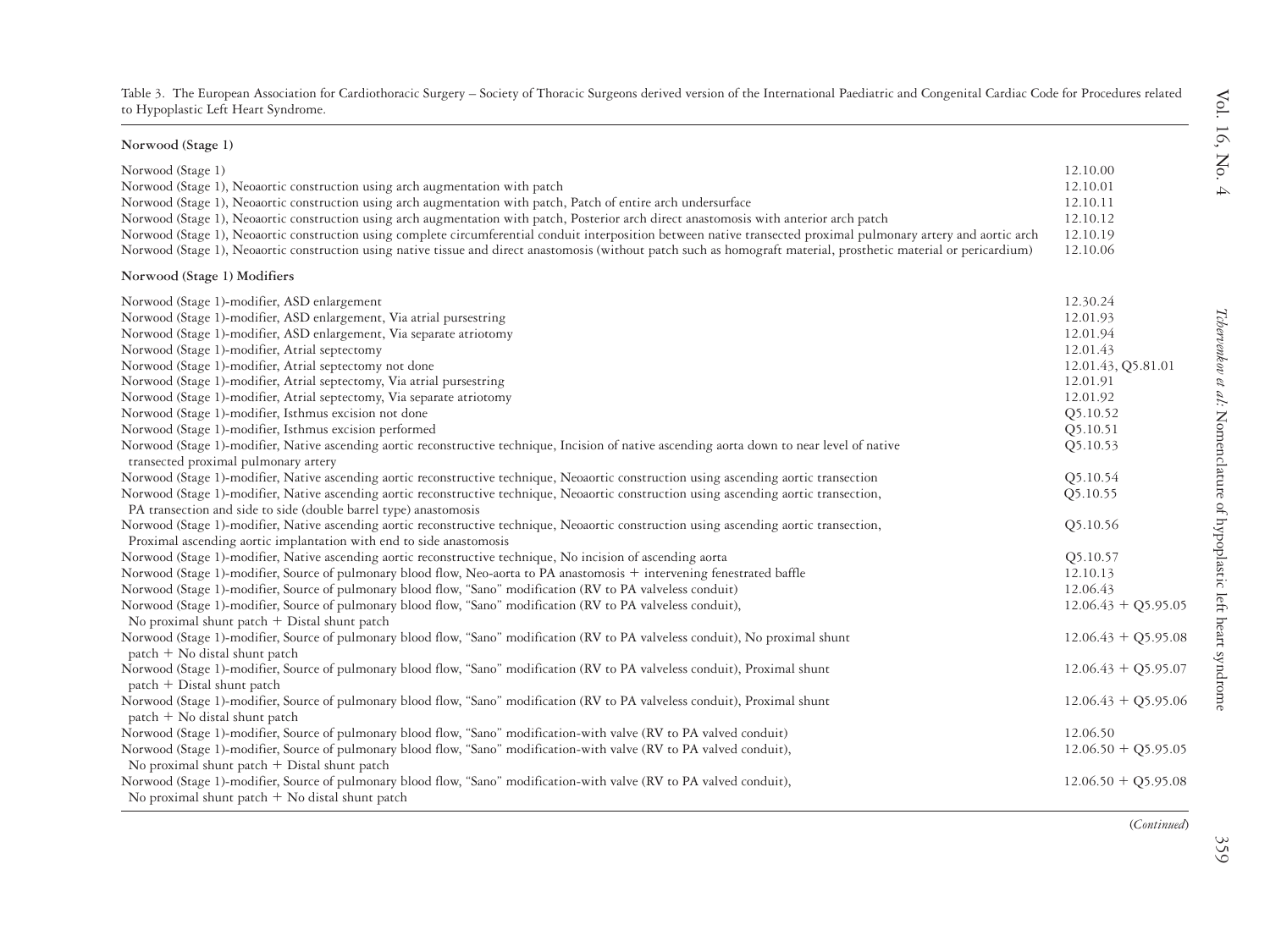Table 3. The European Association for Cardiothoracic Surgery – Society of Thoracic Surgeons derived version of the International Paediatric and Congenital Cardiac Code for Procedures related to Hypoplastic Left Heart Syndrome (*Continued*)

| Norwood (Stage 1)-modifier, Source of pulmonary blood flow, "Sano" modification-with valve                                                     | $12.06.50 + Q5.95.07$ |
|------------------------------------------------------------------------------------------------------------------------------------------------|-----------------------|
| (RV to PA valved conduit), Proximal shunt patch + Distal shunt patch                                                                           |                       |
| Norwood (Stage 1)-modifier, Source of pulmonary blood flow, "Sano" modification-with valve (RV to PA valved conduit),                          | $12.06.50 + Q5.95.06$ |
| Proximal shunt patch $+$ No distal shunt patch                                                                                                 |                       |
| Norwood (Stage 1)-modifier, Source of pulmonary blood flow, Shunt - systemic artery to pulmonary artery                                        | 12.31.30              |
| Norwood (Stage 1)-modifier, Source of pulmonary blood flow, Stage 1 + Cavopulmonary anastomosis                                                | 12.31.70              |
| Norwood (Stage 1)-modifier, With circulatory arrest                                                                                            | Q5.41.01              |
| Norwood (Stage 1)-modifier, With circulatory arrest, Circulatory arrest to brain                                                               | Q5.41.21              |
| Norwood (Stage 1)-modifier, With circulatory arrest, Circulatory arrest to brain, With cardiac perfusion                                       | Q5.41.22              |
| Norwood (Stage 1)-modifier, With circulatory arrest, Circulatory arrest to brain, With cardiac perfusion and descending aortic perfusion       | Q5.41.24              |
| Norwood (Stage 1)-modifier, With circulatory arrest, Circulatory arrest to brain, With descending aortic perfusion                             | Q5.41.23              |
| Norwood (Stage 1)-modifier, With circulatory arrest, Complete circulatory arrest                                                               | Q5.41.20              |
| Norwood (Stage 1)-modifier, Without circulatory arrest                                                                                         | Q5.41.02              |
| Norwood (Stage 1)-modifier, Without circulatory arrest, Arterial cannula into innominate artery                                                | Q5.41.03              |
| Norwood (Stage 1)-modifier, Without circulatory arrest, Asou/Pigula technique (arterial cannulas into BTS open end)                            | Q5.41.04              |
| Norwood (Stage 1)-modifier, Without circulatory arrest, Imoto technique (2 arterial cannulas: 1 into BTS and 1 into descending thoracic aorta) | Q5.41.05              |
| Norwood (Stage 1)-modifier, Without circulatory arrest, Tchervenkov technique (arterial cannula into                                           | Q5.41.06              |
| PDA perfusing head and body via RPA and BTS)                                                                                                   |                       |
| <b>Types of Cardiac Transplantation</b>                                                                                                        |                       |
| Transplant, Heart                                                                                                                              | 12.37.01              |
| Transplant, Heart and lung(s)                                                                                                                  | 12.32.13              |
| Transplant, Heart and lung(s), Heart/double lung                                                                                               | 12.37.01, 12.37.20    |
| Transplant, Heart and lung(s), Heart/left lung                                                                                                 | 12.37.01, 12.37.22    |
| Transplant, Heart and lung(s), Heart/right lung                                                                                                | 12.37.01, 12.37.21    |
| Transplant, Heart, Orthotopic: allograft                                                                                                       | 12.37.02              |
| Transplant, Heart, Orthotopic: xenograft                                                                                                       | 12.37.48              |
| Transplant, Heart-modifier, ABO incompatible transplant                                                                                        | 12.37.06              |
| Transplant, Heart-modifier, ABO incompatible transplant, Inadvertent ABO incompatible transplant                                               | $12.37.06 + Q1.91.02$ |
| Transplant, Heart-modifier, ABO incompatible transplant, Planned ABO incompatible transplant                                                   | $12.37.06 + Q1.91.01$ |
| Transplant, Heart-modifier, Bicaval anastomosis                                                                                                | Q5.37.84              |
| Transplant, Heart-modifier, Right atrial cuff anastomosis                                                                                      | Q5.37.85              |
| Transplant, Heart-modifier, With donor = Brain dead donor                                                                                      | 12.37.41              |
| Transplant, Heart-modifier, With donor = Brain dead donor, Beating heart donor                                                                 | 12.37.44              |
| Transplant, Heart-modifier, With donor = Brain dead donor, Non-beating heart donor (Cadaveric donor)                                           | 12.37.42              |
| Transplant, Heart-modifier, With donor = Live donor as part of domino transplant                                                               | 12.37.09              |
| Transplant, Heart-modifier, With intracardiac repair                                                                                           | Q5.37.81              |
| Transplant, Heart-modifier, With intracardiac repair, ASD repair                                                                               | Q5.37.81, 12.01.00    |
| Transplant, Heart-modifier, With intracardiac repair, ASD repair, PFO                                                                          | Q5.37.81, 12.01.58    |
| Transplant, Heart-modifier, With intracardiac repair, VSD repair                                                                               | Q5.37.81, 12.08.01    |
| Transplant, Heart-modifier, With intracardiac repair, With valvuloplasty                                                                       | Q5.37.81, 12.43.50    |
| Transplant, Heart-modifier, With intracardiac repair, With valvuloplasty, Aortic valve valvuloplasty                                           | Q5.37.81, 12.16.11    |
| Transplant, Heart-modifier, With intracardiac repair, With valvuloplasty, Mitral valve valvuloplasty                                           | Q5.37.81, 12.03.03    |
| Transplant, Heart-modifier, With intracardiac repair, With valvuloplasty, Pulmonic valve valvuloplasty                                         | Q5.37.81, 12.13.11    |
| Transplant, Heart-modifier, With intracardiac repair, With valvuloplasty, Tricuspid valve valvuloplasty                                        | Q5.37.81, 12.02.02    |

Cardiology in the Young *Cardiology in the Young*

360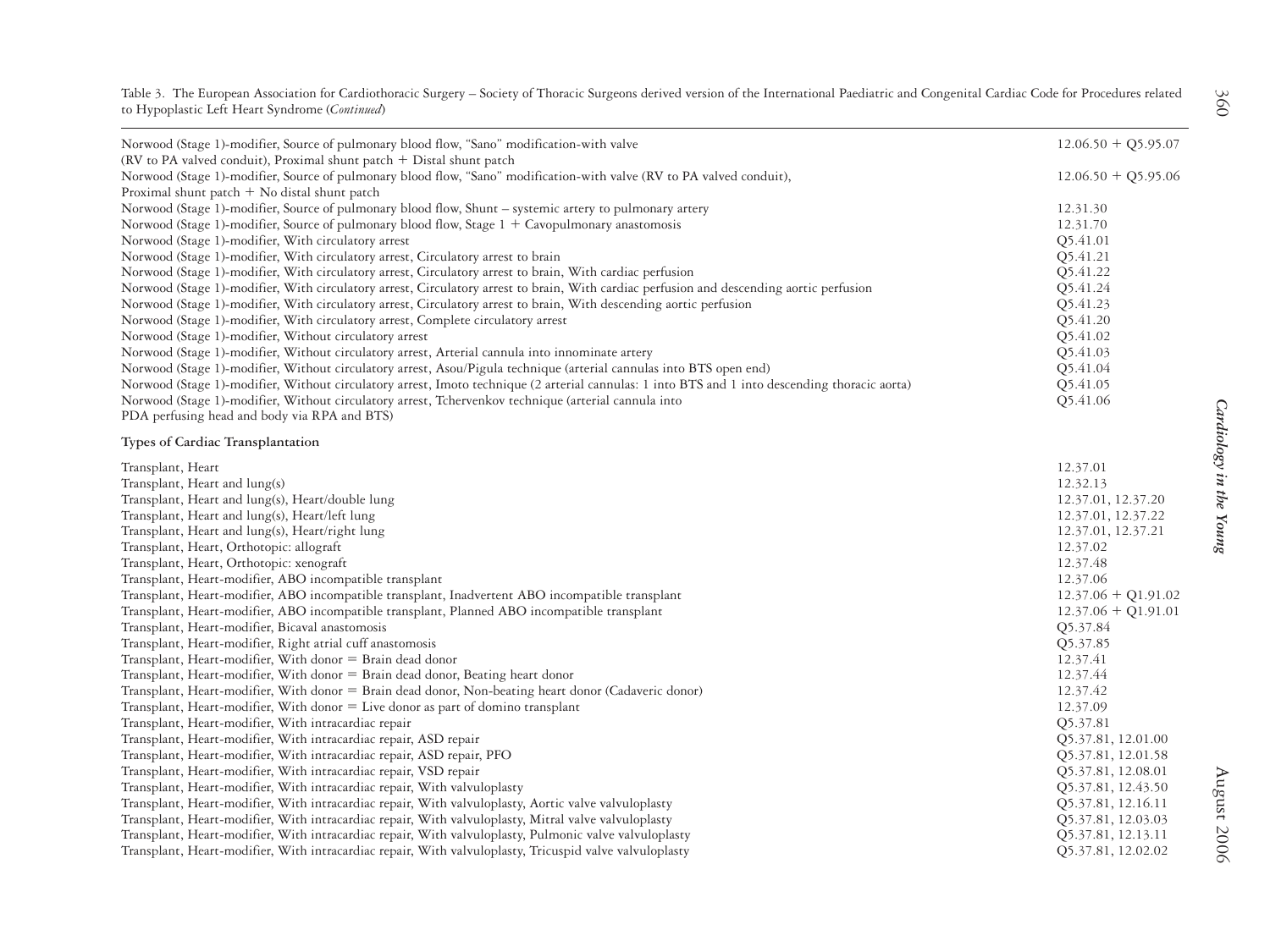| Transplant, Heart-modifier, With transverse arch augmentation<br>Transplant, Heart-modifier, Without transverse arch augmentation<br>Transplant-modifier for sequence of transplant, Initial transplant<br>Transplant-modifier for sequence of transplant, Retransplant<br>Transplant-modifier for sequence of transplant, Retransplant, 2nd transplant (1st retransplant)<br>Transplant-modifier for sequence of transplant, Retransplant, 3rd transplant (2nd retransplant)<br>Transplant-modifier for sequence of transplant, Retransplant, 4th transplant (3rd retransplant)<br>Transplant-modifier for sequence of transplant, Retransplant, 5th or greater transplant (4th or greater retransplant)                                                                                                                                                                                                                                          | Q5.37.82<br>Q5.37.83<br>12.37.51<br>12.37.57<br>12.37.52<br>12.37.53<br>12.37.54<br>12.37.55                                                                                                                     |
|----------------------------------------------------------------------------------------------------------------------------------------------------------------------------------------------------------------------------------------------------------------------------------------------------------------------------------------------------------------------------------------------------------------------------------------------------------------------------------------------------------------------------------------------------------------------------------------------------------------------------------------------------------------------------------------------------------------------------------------------------------------------------------------------------------------------------------------------------------------------------------------------------------------------------------------------------|------------------------------------------------------------------------------------------------------------------------------------------------------------------------------------------------------------------|
| Hypoplastic Left Heart Syndrome Biventricular Repair                                                                                                                                                                                                                                                                                                                                                                                                                                                                                                                                                                                                                                                                                                                                                                                                                                                                                               |                                                                                                                                                                                                                  |
| HLHS biventricular repair<br>HLHS biventricular repair, After a Norwood (Stage 1)<br>HLHS biventricular repair, After a Norwood (Stage 1), Aortic arch repair<br>HLHS biventricular repair, After a Norwood (Stage 1), Aortic coarctation repair<br>HLHS biventricular repair, After a Norwood (Stage 1), Aortic valve repair<br>HLHS biventricular repair, After a Norwood (Stage 1), Aortic valve replacement<br>HLHS biventricular repair, After a Norwood (Stage 1), Conduit insertion RV to PA + Intraventricular tunnel LV to Neoaorta<br>HLHS biventricular repair, After a Norwood (Stage 1), Conduit insertion RV to PA + Intraventricular tunnel LV to Neoaorta + Arch reconstruction<br>HLHS biventricular repair, After a Norwood (Stage 1), Mitral valve repair<br>HLHS biventricular repair, After a Norwood (Stage 1), Mitral valve replacement<br>HLHS biventricular repair, After a Norwood (Stage 1), Septal defect repair - ASD | 12.10.05<br>12.10.16<br>12.10.16, 12.18.30<br>12.10.16, 12.18.26<br>12.10.16, 12.16.60<br>12.10.16, 12.16.21<br>12.10.17<br>12.10.17, 12.10.30<br>12.10.16, 12.03.90<br>12.10.16, 12.03.11<br>12.10.16, 12.01.00 |
| HLHS biventricular repair, After a Norwood (Stage 1), Septal defect repair - ASD and VSD                                                                                                                                                                                                                                                                                                                                                                                                                                                                                                                                                                                                                                                                                                                                                                                                                                                           | 12.10.16, 12.01.00,<br>12.08.01                                                                                                                                                                                  |
| HLHS biventricular repair, After a Norwood (Stage 1), Septal defect repair - VSD<br>HLHS biventricular repair, Without prior Norwood (Stage 1)<br>HLHS biventricular repair, Without prior Norwood (Stage 1), Aortic arch repair<br>HLHS biventricular repair, Without prior Norwood (Stage 1), Aortic coarctation repair<br>HLHS biventricular repair, Without prior Norwood (Stage 1), Aortic valve repair<br>HLHS biventricular repair, Without prior Norwood (Stage 1), Aortic valve replacement<br>HLHS biventricular repair, Without prior Norwood (Stage 1), Conduit insertion right ventricle to pulmonary artery +<br>Intraventricular tunnel left ventricle to neoaorta                                                                                                                                                                                                                                                                  | 12.10.16, 12.08.01<br>12.10.21<br>12.10.21, 12.18.30<br>12.10.21, 12.18.26<br>12.10.21, 12.16.60<br>12.10.21, 12.16.21<br>12.10.08                                                                               |
| HLHS biventricular repair, Without prior Norwood (Stage 1), Conduit insertion right ventricle to pulmonary artery + Intraventricular tunnel<br>left ventricle to neoaorta + Arch reconstruction (Rastelli and Norwood type arch reconstruction) (Yasui)                                                                                                                                                                                                                                                                                                                                                                                                                                                                                                                                                                                                                                                                                            | 12.10.10                                                                                                                                                                                                         |
| HLHS biventricular repair, Without prior Norwood (Stage 1), Direct right ventricle to pulmonary artery anastomosis + Intraventricular<br>tunnel left ventricle to neoaorta + Arch reconstruction (REV and Norwood type arch reconstruction)<br>HLHS biventricular repair, Without prior Norwood (Stage 1), Direct right ventricle to pulmonary artery anastomosis +                                                                                                                                                                                                                                                                                                                                                                                                                                                                                                                                                                                | 12.10.22<br>12.10.23                                                                                                                                                                                             |
| Intraventricular tunnel left ventricle to neoaorta + Arch reconstruction (REV and Norwood type arch reconstruction), With Lecompte maneuver<br>HLHS biventricular repair, Without prior Norwood (Stage 1), Direct right ventricle to pulmonary artery anastomosis +                                                                                                                                                                                                                                                                                                                                                                                                                                                                                                                                                                                                                                                                                | 12.10.24                                                                                                                                                                                                         |
| Intraventricular tunnel left ventricle to neoaorta + Arch reconstruction (REV and Norwood type arch reconstruction), Without Lecompte maneuver<br>HLHS biventricular repair, Without prior Norwood (Stage 1), Endocardial fibrosis peeling (Endocardiectomy)<br>HLHS biventricular repair, Without prior Norwood (Stage 1), Endocardial fibrosis peeling (Endocardiectomy), Left ventricular endocardiectomy<br>HLHS biventricular repair, Without prior Norwood (Stage 1), Mitral valve repair<br>HLHS biventricular repair, Without prior Norwood (Stage 1), Mitral valve replacement<br>HLHS biventricular repair, Without prior Norwood (Stage 1), Ross-Konno<br>HLHS biventricular repair, Without prior Norwood (Stage 1), Septal defect repair                                                                                                                                                                                              | 12.10.21, 12.09.07<br>12.10.21, 12.07.27<br>12.10.21, 12.03.90<br>12.10.21, 12.03.11<br>12.10.21, 12.16.62<br>12.10.21, 12.43.51                                                                                 |

Vol. 16, No. 4

Vol. 16, No. 4

(*Continued*)

361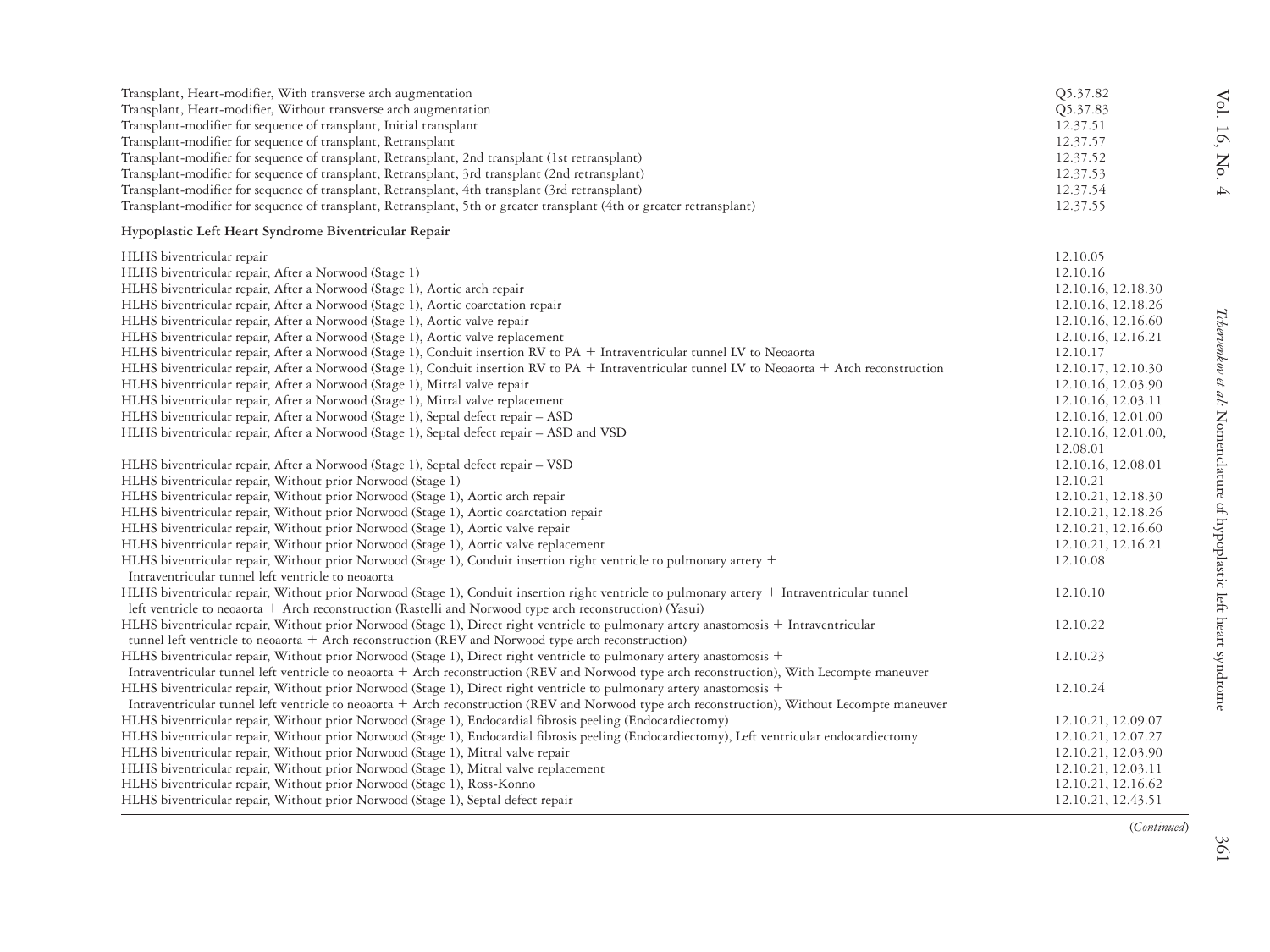Table 3. The European Association for Cardiothoracic Surgery – Society of Thoracic Surgeons derived version of the International Paediatric and Congenital Cardiac Code for Procedures related to Hypoplastic Left Heart Syndrome (*Continued*)

| HLHS biventricular repair, Without prior Norwood (Stage 1), Septal defect repair - ASD<br>HLHS biventricular repair, Without prior Norwood (Stage 1), Septal defect repair - ASD and VSD | 12.01.21, 12.10.05<br>12.01.21, 12.10.05,<br>12.08.01 |
|------------------------------------------------------------------------------------------------------------------------------------------------------------------------------------------|-------------------------------------------------------|
| HLHS biventricular repair, Without prior Norwood (Stage 1), Septal defect repair – VSD                                                                                                   | 12.10.21, 12.08.01                                    |
| Hypoplastic Left Heart Syndrome Hybrid Approaches and Transcatheter Palliation                                                                                                           |                                                       |
| HLHS Hybrid "Stage 1"                                                                                                                                                                    | 12.20.21                                              |
| HLHS Hybrid "Stage 1", Application of RPA & LPA bands                                                                                                                                    | 12.20.21, 12.14.19                                    |
| HLHS Hybrid "Stage 1", Application of RPA & LPA bands (Prior stent placement in arterial duct [PDA])                                                                                     | 12.20.21, 12.14.19,                                   |
|                                                                                                                                                                                          | $12.10.14 + Q5.81.17$                                 |
| HLHS Hybrid "Stage 1", Application of RPA & LPA bands (Prior stent placement in arterial duct [PDA]),                                                                                    | 12.20.21, 12.15.42,                                   |
|                                                                                                                                                                                          | $12.10.14 + Q5.81.17$                                 |
| PA bands placed internally via transcatheter technique (Boucek)                                                                                                                          |                                                       |
| HLHS Hybrid "Stage 1", Application of RPA & LPA bands (Prior stent placement in arterial duct [PDA]), PA bands placed surgically                                                         | 12.20.21, 12.14.19,                                   |
|                                                                                                                                                                                          | $12.10.14 + Q5.81.17$                                 |
| HLHS Hybrid "Stage 1", Application of RPA & LPA bands, PA bands placed internally via transcatheter technique (Boucek)                                                                   | 12.20.21,12.15.42                                     |
| HLHS Hybrid "Stage 1", Application of RPA & LPA bands, PA bands placed surgically                                                                                                        | 12.20.21, 12.14.19                                    |
| HLHS Hybrid "Stage 1", Stent placement in arterial duct (PDA)                                                                                                                            | 12.20.21, 12.10.14                                    |
| HLHS Hybrid "Stage 1", Stent placement in arterial duct (PDA) and application of RPA & LPA bands                                                                                         | 12.20.21, 12.10.04                                    |
| HLHS Hybrid "Stage 1", Stent placement in arterial duct (PDA) and application of RPA & LPA bands,                                                                                        | 12.20.21, 12.10.14,                                   |
| PA bands placed internally via transcatheter technique (Boucek)                                                                                                                          | 12.15.42                                              |
| HLHS Hybrid "Stage 1", Stent placement in arterial duct (PDA) and application of RPA & LPA bands, PA bands placed surgically                                                             | 12.20.21, 12.10.04                                    |
| HLHS Comprehensive "Stage 2"                                                                                                                                                             | 12.20.22                                              |
| HLHS Comprehensive "Stage 2", Damus-Kaye-Stansel (DKS) procedure and Aortic arch repair and Superior Cavopulmonary anastomosis                                                           | 12.09.03, 12.18.30,                                   |
|                                                                                                                                                                                          | 12.31.72, 12.15.60                                    |
| (Norwood [Stage $1$ ] + Glenn]) and PA Debanding                                                                                                                                         |                                                       |
| HLHS Comprehensive "Stage 2", Damus-Kaye-Stansel (DKS) procedure and Aortic arch repair and Superior Cavopulmonary                                                                       | 12.09.03, 12.18.30, 12.31.72,                         |
| anastomosis (Norwood [Stage $1$ ] + Glenn]) and PA Debanding and Atrial septectomy                                                                                                       | 12.15.60, 12.01.43                                    |

Abbreviations as for Table 1 and PA, pulmonary artery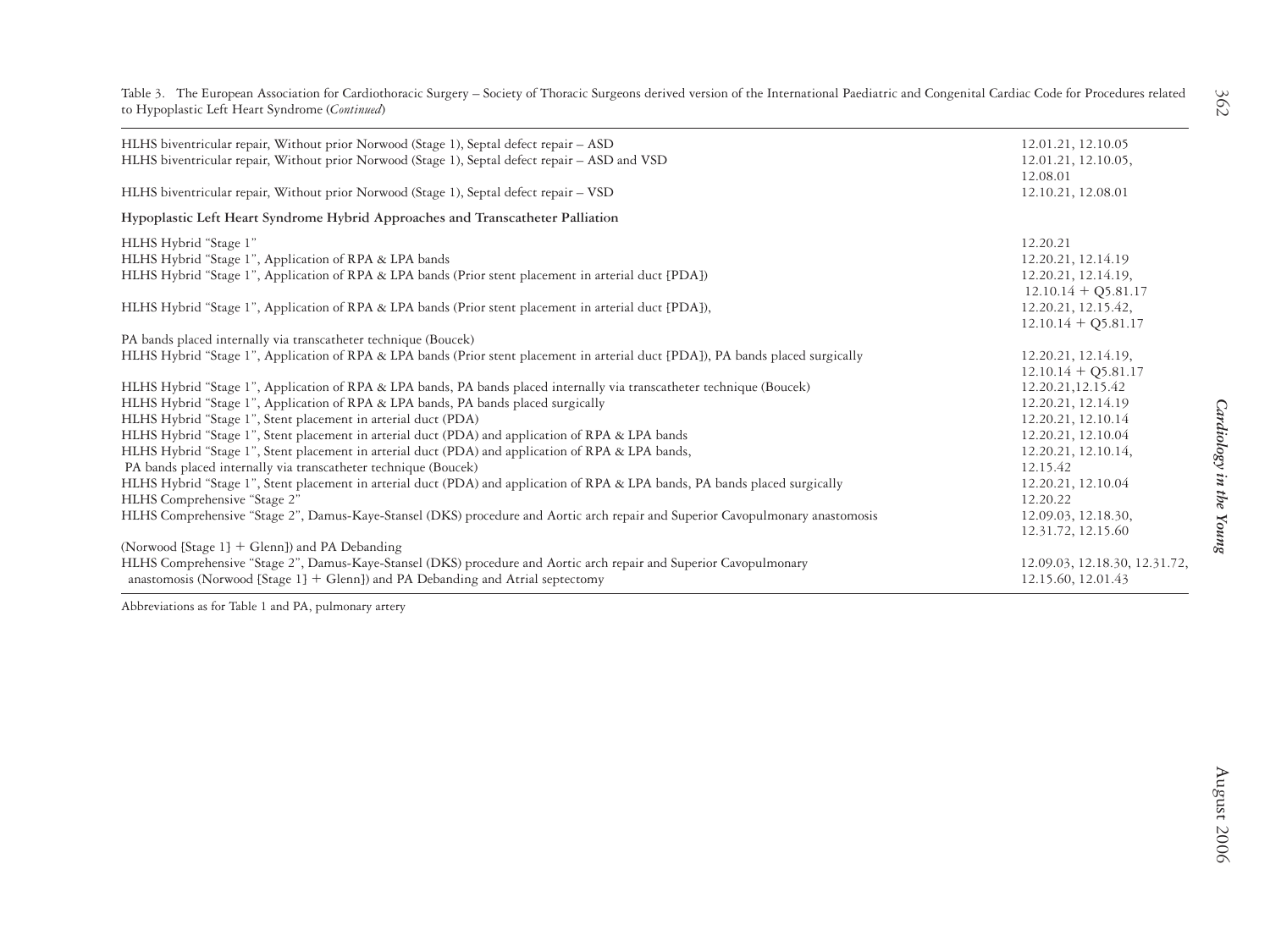| ble 4. The Association for European Paediatric Cardiology derived version of the International Paediatric and Congenital Cardiac Code for the Procedures related to Hypoplastic Left Hear |  |
|-------------------------------------------------------------------------------------------------------------------------------------------------------------------------------------------|--|
| ndrome-                                                                                                                                                                                   |  |

| Norwood (Stage 1)                                                                                                                                                        |                       |
|--------------------------------------------------------------------------------------------------------------------------------------------------------------------------|-----------------------|
| Norwood type procedure,                                                                                                                                                  | 12.10.00              |
| Norwood type procedure: neoaortic construction using patch,                                                                                                              | 12.10.01              |
| Norwood type procedure: neoaortic construction using patch to entire undersurface of arch,                                                                               | 12.10.11              |
| Norwood type procedure: neoaortic construction with posterior direct arch anastomosis & anterior augmentation patch,                                                     | 12.10.12              |
| Norwood type procedure: neoaortic construction with interposition conduit between pulmonary trunk $+$ aortic arch,                                                       | 12.10.16              |
| Norwood type procedure: neoaortic construction with direct anastomosis & native tissue only,                                                                             | 12.10.06              |
| The following corresponding terms with numerical codes would then be added to the initial Norwood type procedure code:                                                   |                       |
| Interatrial communication ("ASD") enlargement – surgical,                                                                                                                | 12.30.24              |
| Interatrial communication ("ASD") enlargement via atrial purse string,                                                                                                   | 12.01.93              |
| Interatrial communication ("ASD") enlargement via separate atriotomy,                                                                                                    | 12.01.94              |
| Atrial septectomy,                                                                                                                                                       | 12.01.43              |
| Atrial septectomy via atrial purse string,                                                                                                                               | 12.01.91              |
| Atrial septectomy via separate atriotomy,                                                                                                                                | 12.01.92              |
| Atrial septectomy, - procedure not performed,                                                                                                                            | $12.01.43 + Q5.81.01$ |
| Creation of neoaorta to pulmonary artery anastomosis + intervening fenestrated baffle,                                                                                   | 12.10.13              |
| Right ventricle to pulmonary artery valveless conduit construction ("Sano"),                                                                                             | 12.06.43              |
| Right ventricle to pulmonary artery valveless conduit construction ("Sano"), - with patch augmentation of distal conduit,                                                | $12.06.43 + Q5.95.05$ |
| Right ventricle to pulmonary artery valveless conduit construction ("Sano"), – with patch augmentation of proximal conduit,                                              | $12.06.43 + Q5.95.06$ |
| Right ventricle to pulmonary artery valveless conduit construction ("Sano"), – with patch augmentation of proximal $+$ distal conduit,                                   | $12.06.43 + Q5.95.07$ |
| Right ventricle to pulmonary artery valveless conduit construction ("Sano"), - without patch augmentation of conduit,                                                    | $12.06.43 + Q5.95.08$ |
| RV to pulmonary artery valved conduit construction,                                                                                                                      | 12.06.50              |
| RV to pulmonary artery valved conduit construction, - with patch augmentation of distal conduit,                                                                         | $12.06.50 + Q5.95.05$ |
| RV to pulmonary artery valved conduit construction, - with patch augmentation of proximal conduit,                                                                       | $12.06.50 + Q5.95.06$ |
| RV to pulmonary artery valved conduit construction, - with patch augmentation of proximal + distal conduit,                                                              | $12.06.50 + Q5.95.07$ |
| RV to pulmonary artery valved conduit construction, - without patch augmentation of conduit,                                                                             | $12.06.50 + Q5.95.08$ |
| Systemic-to-pulmonary arterial shunt procedure,                                                                                                                          | 12.31.30              |
| Caval vein to pulmonary artery anastomosis,                                                                                                                              | 12.31.70              |
| In contrast to the above terms that have their own entries, which are not tied to hypoplastic left heart syndrome surgery as such, the following corresponding qualifier |                       |
| terms with numerical codes in may then be appended onto the initial Norwood type procedure code, as needed. The structure of the European Paediatric Cardiac             |                       |
| Code in this regard has been described previously. <sup>13</sup>                                                                                                         |                       |
| - with isthmus excision,                                                                                                                                                 | Q5.10.51              |
| - without isthmus excision,                                                                                                                                              | Q5.10.52              |
| - with native ascending aorta incision to near level of transected proximal pulmonary trunk,                                                                             | Q5.10.53              |
| - using ascending aortic transection,                                                                                                                                    | Q5.10.54              |
| - using ascending aorta + pulmonary trunk transection & side to side (double barrel) anastomosis,                                                                        | Q5.10.55              |
| - using ascending aortic transection & proximal aortic implantation (end to side),                                                                                       | Q5.10.56              |
| - without ascending aorta incision,                                                                                                                                      | Q5.10.57              |
| - with circulatory arrest,                                                                                                                                               | Q5.41.01              |
| - with circulatory arrest: complete,                                                                                                                                     | Q5.41.20              |
| - with circulatory arrest to brain,                                                                                                                                      | Q5.41.21              |
| - with circulatory arrest to brain with cardiac perfusion,                                                                                                               | Q5.41.22              |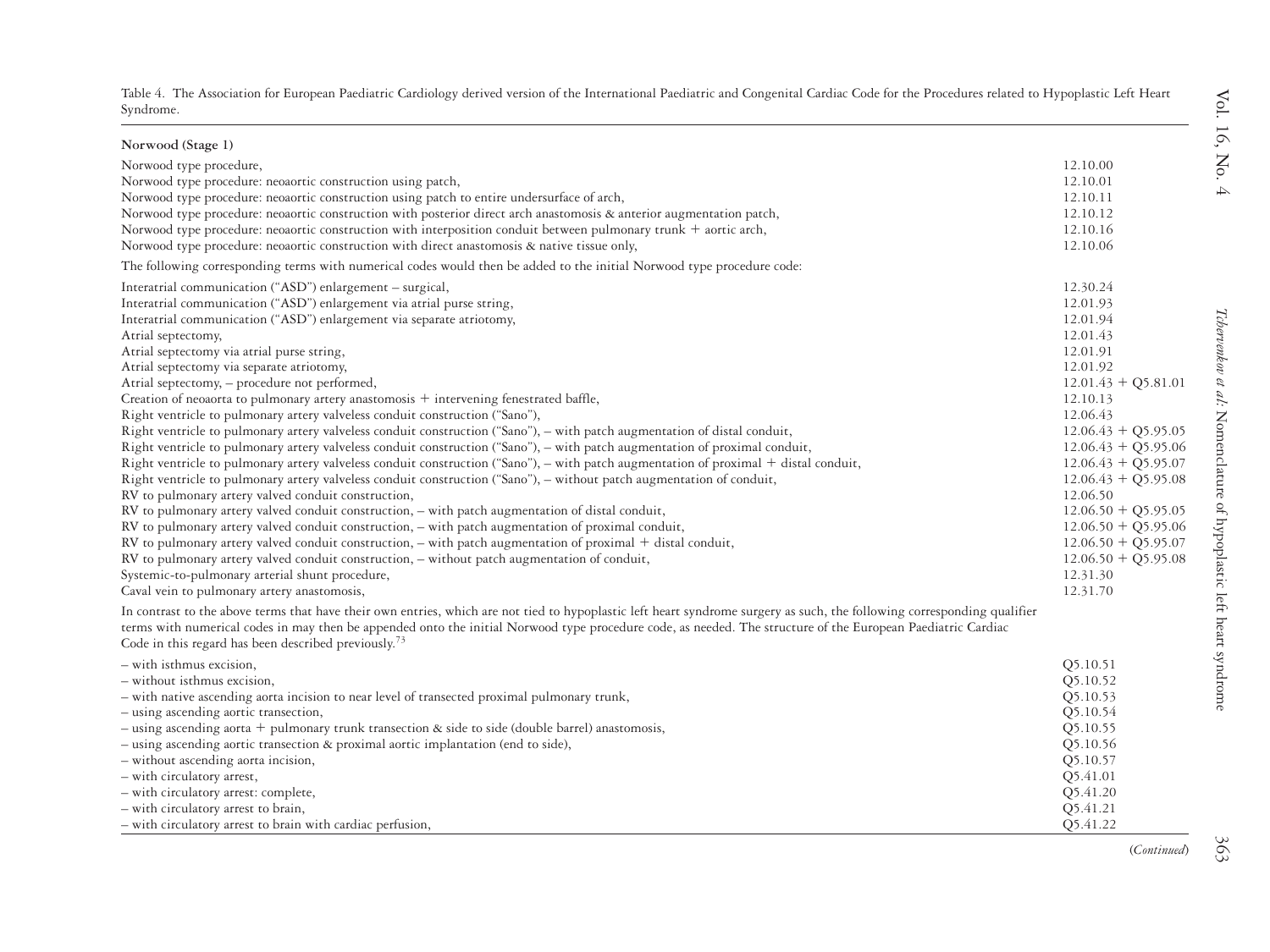| - with circulatory arrest with descending aorta perfusion,                                                                                                                      | Q5.41.23              |                         |
|---------------------------------------------------------------------------------------------------------------------------------------------------------------------------------|-----------------------|-------------------------|
| $-$ with circulatory arrest to brain with cardiac $+$ descending aorta perfusion,                                                                                               | Q5.41.24              |                         |
| - without circulatory arrest,                                                                                                                                                   | Q5.41.02              |                         |
| - without circulatory arrest: arterial cannula into innominate artery,                                                                                                          | Q5.41.03              |                         |
| - without circulatory arrest: arterial cannula into open end of shunt (Asou / Pigula),                                                                                          | Q5.41.04              |                         |
| - without circulatory arrest: arterial cannulas into open end of shunt + descending aorta (Imoto),                                                                              | Q5.41.05              |                         |
| - without circulatory arrest: arterial cannulas into arterial duct (head) & via right pulmonary artery to shunt (body) (Tchervenkov),                                           | Q5.41.06              |                         |
| Types of Cardiac transplantation (including qualifier terms)                                                                                                                    |                       |                         |
| Heart transplant,                                                                                                                                                               | 12.37.01              |                         |
| Transplantation of heart - orthotopic allotransplant,                                                                                                                           | 12.37.02              |                         |
| Transplantation of heart - ABO incompatible donor,                                                                                                                              | 12.37.06              |                         |
| Transplantation of heart - ABO incompatible donor, - intentional,                                                                                                               | $12.37.06 + Q1.91.01$ |                         |
| Transplantation of heart - ABO incompatible donor, - inadvertent,                                                                                                               | $12.37.06 + Q1.91.02$ |                         |
| Xenotransplant of heart - orthotopic,                                                                                                                                           | 12.37.48              |                         |
| Transplantation of heart and lung(s),                                                                                                                                           | 12.32.13              |                         |
| Double lung transplant,                                                                                                                                                         | 12.37.20              |                         |
| Single right lung transplant,                                                                                                                                                   | 12.37.21              | Cardiology in the Young |
| Single left lung transplant,                                                                                                                                                    | 12.37.22              |                         |
| Transplant from brain dead donor,                                                                                                                                               | 12.37.41              |                         |
| Transplant from brain dead beating heart donor,                                                                                                                                 | 12.37.44              |                         |
| Transplant from brain dead non-beating heart donor,                                                                                                                             | 12.37.42              |                         |
| Removal of heart from live donor (domino transplant),                                                                                                                           | 12.37.09              |                         |
| Initial transplant,                                                                                                                                                             | 12.37.51              |                         |
| Retransplant,                                                                                                                                                                   | 12.37.57              |                         |
| First retransplant,                                                                                                                                                             | 12.37.52              |                         |
| Second retransplant,                                                                                                                                                            | 12.37.53              |                         |
| Third retransplant,                                                                                                                                                             | 12.37.54              |                         |
| Fourth or more retransplant,                                                                                                                                                    | 12.37.55              |                         |
| - with transverse arch augmentation,                                                                                                                                            | Q5.37.82              |                         |
| - without transverse arch augmentation,                                                                                                                                         | Q5.37.83              |                         |
| - bicaval anastomosis,                                                                                                                                                          | Q5.37.84              |                         |
| - right atrial cuff anastomosis,                                                                                                                                                | Q5.37.85              |                         |
| - with intracardiac repair,                                                                                                                                                     | Q5.37.81              |                         |
| Hypoplastic Left Heart Syndrome Biventricular Repair                                                                                                                            |                       |                         |
| Hypoplastic left heart biventricular repair,                                                                                                                                    | 12.10.05              |                         |
| Hypoplastic left heart biventricular repair (without prior Norwood type procedure): left ventricle-neoaorta tunnel + right ventricle to pulmonary artery conduit,               | 12.10.08              |                         |
| Hypoplastic left heart bi-ventricular repair: left ventricle-neoaorta tunnel + right ventricle to pulmonary artery conduit + arch reconstruction (Rastelli-Norwood)<br>(Yasui), | 12.10.10              |                         |
| Hypoplastic left heart bi-ventricular repair: left ventricle-neoaorta tunnel + direct right ventricle to pulmonary trunk anastomosis + arch reconstruction<br>(REV-Norwood),    | 12.10.22              | August 2006             |
|                                                                                                                                                                                 |                       |                         |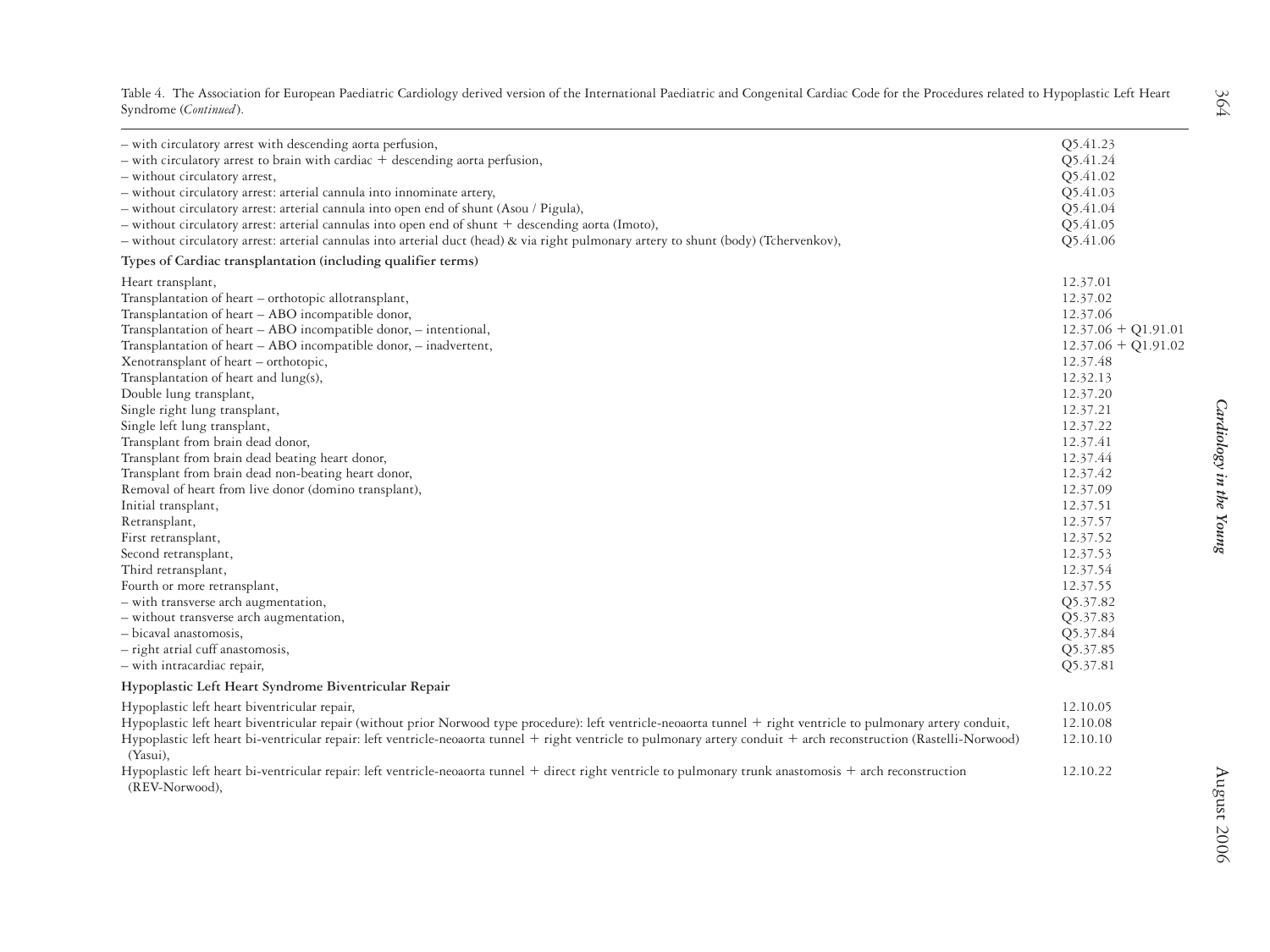| Hypoplastic left heart bi-ventricular repair: left ventricle-neoaorta tunnel + direct right ventricle to pulmonary trunk anastomosis + arch reconstruction (with<br>Lecompte manoeuvre) (REV-Norwood),                                                                                                                                       | 12.10.23              | $\mbox{Vol}.$                                                              |
|----------------------------------------------------------------------------------------------------------------------------------------------------------------------------------------------------------------------------------------------------------------------------------------------------------------------------------------------|-----------------------|----------------------------------------------------------------------------|
| Hypoplastic left heart bi-ventricular repair: left ventricle-neoaorta tunnel + direct right ventricle to pulmonary trunk anastomosis + arch reconstruction (without<br>Lecompte manoeuvre) (REV-Norwood),                                                                                                                                    | 12.10.24              |                                                                            |
| Hypoplastic left heart biventricular repair (without prior Norwood type procedure),<br>Hypoplastic left heart biventricular repair after Norwood type procedure,                                                                                                                                                                             | 12.10.21<br>12.10.16  | 16, No.                                                                    |
| Hypoplastic left heart biventricular repair after Norwood type procedure: left ventricle-neoaorta tunnel + right ventricle to pulmonary artery conduit,<br>Hypoplastic left heart bi-ventricular repair after Norwood type procedure: left ventricle-neoaorta tunnel + right ventricle to pulmonary artery conduit + arch<br>reconstruction, | 12.10.17<br>12.10.18  | 4                                                                          |
| The following equivalent terms with numerical codes can then be added to the above items as appropriate:                                                                                                                                                                                                                                     |                       |                                                                            |
| Aortic arch repair,                                                                                                                                                                                                                                                                                                                          | 12.18.30              |                                                                            |
| Coarctation of aorta repair,                                                                                                                                                                                                                                                                                                                 | 12.18.26              |                                                                            |
| Valve leaflet(s) repair (valvoplasty),                                                                                                                                                                                                                                                                                                       | 12.43.50              |                                                                            |
| Aortic valve repair,                                                                                                                                                                                                                                                                                                                         | 12.16.60              |                                                                            |
| Aortic cusp(s) repair (valvoplasty),                                                                                                                                                                                                                                                                                                         | 12.16.11              |                                                                            |
| Aortic valvar replacement,                                                                                                                                                                                                                                                                                                                   | 12.16.21              |                                                                            |
| Mitral valve repair,                                                                                                                                                                                                                                                                                                                         | 12.03.90              |                                                                            |
| Mitral leaflet (valvoplasty) procedure,                                                                                                                                                                                                                                                                                                      | 12.03.03              |                                                                            |
| Mitral valvar replacement,                                                                                                                                                                                                                                                                                                                   | 12.03.11              |                                                                            |
| Tricuspid leaflet (valvoplasty) procedure,<br>Pulmonary cusp(s) repair (valvoplasty),                                                                                                                                                                                                                                                        | 12.02.02<br>12.13.11  |                                                                            |
| Septal defect closure,                                                                                                                                                                                                                                                                                                                       | 12.43.51              |                                                                            |
| Interatrial communication closure,                                                                                                                                                                                                                                                                                                           | 12.01.00              |                                                                            |
| Patent foramen ovale (PFO) closure,                                                                                                                                                                                                                                                                                                          | 12.01.58              |                                                                            |
| VSD closure,                                                                                                                                                                                                                                                                                                                                 | 12.08.01              |                                                                            |
| Endocardiectomy procedure,                                                                                                                                                                                                                                                                                                                   | 12.09.07              |                                                                            |
| Left ventricular endocardiectomy,                                                                                                                                                                                                                                                                                                            | 12.07.27              |                                                                            |
| Ross-Konno procedure,                                                                                                                                                                                                                                                                                                                        | 12.16.62              |                                                                            |
| Hypoplastic Left Heart Syndrome Palliation (surgical and transcatheter)                                                                                                                                                                                                                                                                      |                       | <i>Tchervenkov et al</i> : Nomenclature of hypoplastic left heart syndrome |
| Hypoplastic left heart syndrome hybrid approach (transcatheter & surgery),                                                                                                                                                                                                                                                                   | 12.20.21              |                                                                            |
| Hypoplastic left heart syndrome hybrid approach (transcatheter & surgery): stage 1,                                                                                                                                                                                                                                                          | 12.20.22              |                                                                            |
| Hypoplastic left heart syndrome hybrid approach (transcatheter & surgery): stage 2,                                                                                                                                                                                                                                                          | 12.20.23              |                                                                            |
| Application of right & left pulmonary arterial bands,                                                                                                                                                                                                                                                                                        | 12.14.19              |                                                                            |
| Stent placement in arterial duct (PDA),                                                                                                                                                                                                                                                                                                      | 12.10.14              |                                                                            |
| Stent placement in arterial duct (PDA), - preceding,                                                                                                                                                                                                                                                                                         | $12.10.14 + Q5.81.17$ |                                                                            |
| Right + left pulmonary artery flow restriction using transcatheter implanted devices,                                                                                                                                                                                                                                                        | 12.15.42              |                                                                            |
| Application of bilateral pulmonary arterial bands & transcatheter placement of stent in arterial duct,                                                                                                                                                                                                                                       | 12.10.04              |                                                                            |
| Damus-Kaye-Stansel type procedure: pulmonary trunk to aorta end/side anastomosis,                                                                                                                                                                                                                                                            | 12.09.03              |                                                                            |
| Superior caval vein to pulmonary artery anastomosis,<br>Removal of bands from right & left pulmonary arteries.                                                                                                                                                                                                                               | 12.31.72<br>12.15.60  |                                                                            |
|                                                                                                                                                                                                                                                                                                                                              |                       |                                                                            |
| Abbreviations as for Table 1                                                                                                                                                                                                                                                                                                                 |                       |                                                                            |
|                                                                                                                                                                                                                                                                                                                                              |                       |                                                                            |
|                                                                                                                                                                                                                                                                                                                                              |                       |                                                                            |
|                                                                                                                                                                                                                                                                                                                                              |                       | Š                                                                          |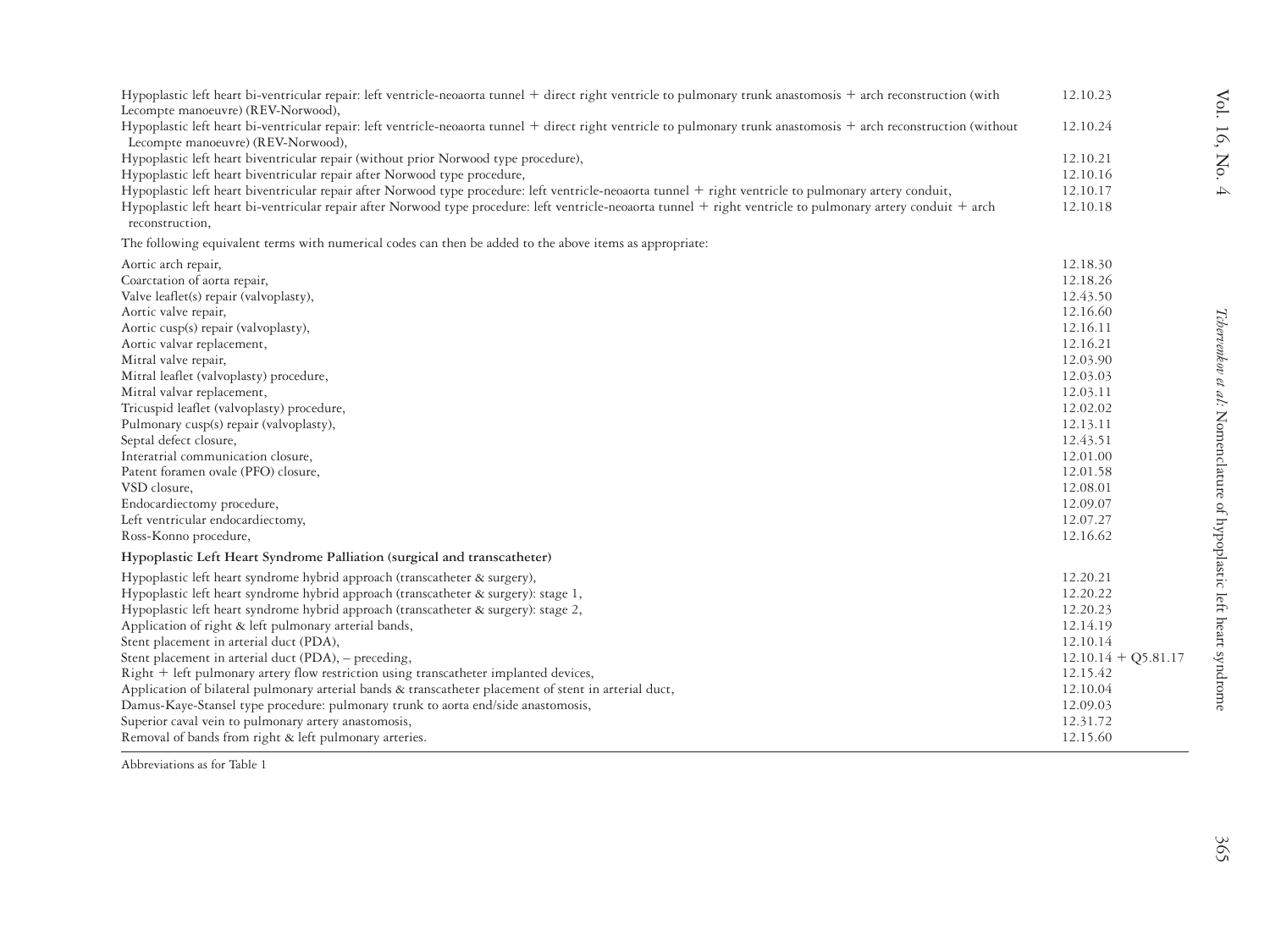#### **Summary**

During the process of creation of a bidirectional crossmap between the system emerging, on the one hand, from the initiative sponsored by the Congenital Heart Committees of the European Association for Cardio-Thoracic Surgery and the Society of Thoracic Surgeons, $^{75}$  and on the other hand, from that formulated by the Coding Committee of the European Association for Paediatric Cardiology,<sup>73,74</sup> the Nomenclature Working Group has successfully created the International Paediatric and Congenital Cardiac Code. As would be expected, during the process of crossmapping it became clear that, for most lesions, the European Paediatric Cardiac Code was more complete in its description of the diagnoses, while the International Congenital Heart Surgery Nomenclature and Database Project was more complete in its description of the procedures. Interestingly, for hypoplastic left heart syndrome, the surgical nomenclature proved suboptimal in its description of therapeutic options, in part because a huge amount of time had been spent by the surgical committees debating the diagnostic definition and classification of hypoplastic left heart syndrome. During the meetings of the International Congenital Heart Surgery Nomenclature and Database Project, a separate session was arranged specifically to establish the nomenclature for the syndrome. This session focused on debating the diagnostic definitions and existing classifications. The recent additional debates by the Nomenclature Working Group have allowed for further clarification of these diagnostic definitions and classifications, and have resulted in provision of a more comprehensive and accurate nomenclature for the diagnoses and procedures related to patients born with the hypoplastic left heart syndrome. This process  $2-7$ of crossmapping major nomenclature systems for the multiple lesions making up the hypoplastic left heart syndrome exemplifies the entire efforts of the Nomenclature Working Group to create a comprehensive and all-inclusive international system for the naming of paediatric and congenital cardiac disease, the International Paediatric and Congenital Cardiac Code.

The comprehensive nomenclature now offered by the Nomenclature Working Group for the diagnoses and procedures related to hypoplastic left heart syndrome and related malformations demonstrates the value of The International Paediatric and Congenital Cardiac Code produced by this committee. Although names and classification for paediatric and congenital cardiac disease will continue to evolve over time, we are now closer than ever to reaching uniform international agreement and standardization. The International Paediatric and Congenital Cardiac Code can be downloaded from the Internet, free of charge, at www.ipccc.net.

#### **References**

- 1. Tchervenkov CI, Jacobs ML, Tahta SA. Congenital heart surgery nomenclature and database project: Hypoplastic left heart syndrome. Ann Thorac Surg 2000; 69: S170–179.
- 2. Franklin RCG, Jacobs JP, Tchervenkov CI, Béland M. Report from the Executive of The International Working Group for Mapping and Coding of Nomenclatures for Paediatric and Congenital Heart Disease: Bidirectional Crossmap of the Short Lists of the European Paediatric Cardiac Code and the International Congenital Heart Surgery Nomenclature and Database Project. Cardiol Young 2002; 12 (Suppl 2): 18–22.
- 3. Franklin RCG, Jacobs JP, Tchervenkov CI, Béland M. European Paediatric Cardiac Code Short List crossmapped to STS/EACTS Short List with ICD-9 & ICD-10 crossmapping. Cardiol Young 2002; 12 (Suppl 2): 23–49.
- 4. Franklin RCG, Jacobs JP, Tchervenkov CI, Béland M. STS/ EACTS Short List mapping to European Paediatric Cardiac Code Short List with ICD-9 & ICD-10 crossmapping. Cardiol Young, 2002; 12 (Suppl 2): 50–62.
- 5. Béland M, Jacobs JP, Tchervenkov CI, Franklin RCG. The International Nomenclature Project for Paediatric and Congenital Heart Disease: Report from the Executive of The International Working Group for Mapping and Coding of Nomenclatures for Paediatric and Congenital Heart Disease. Cardiol Young 2002; 12: 425–430.
- 6. Franklin RCG, Jacobs JP, Tchervenkov CI, Béland M. The International Nomenclature Project for Pediatric and Congenital Heart Disease: Bidirectional Crossmap of the Short Lists of the European Paediatric Cardiac Code and the International Congenital Heart Surgery Nomenclature and Database Project. Cardiol Young 2002; 12: 431–435.
- 7. Béland MJ, Franklin RCG, Jacobs JP, Tchervenkov CI, Aiello VD, Colan SD, Gaynor JW, Krogmann ON, Kurosawa H, Maruszewski B, Stellin G, Weinberg PM. Update from The International Working Group for Mapping and Coding of Nomenclatures for Paediatric and Congenital Heart Disease. Cardiol Young 2004; 14: 225–229.
- 8. Gehrmann J, Krasemann T, Kehl HG, Vogt J. Hypoplastic left heart syndrome. The first description of the pathophysiology in 1851; Translation of a Publication by Dr. Bardeleben From Giessen, Germany. Chest 2001; 120: 1368–1371.
- 9. Lev M. Pathologic anatomy and interrelationship of hypoplasia of the aortic tract complexes. Lab Invest 1952; 1: 61–70.
- 10. Lev M. Some newer concepts of the pathology of congenital heart disease. Med Clin North Am 1966; 50: 3–14.
- 11. Bharati S, Lev M. The surgical anatomy of hypoplasia of aortic tract complex. J Thorac Cardiovasc Surg 1984; 88: 97–101.
- 12. Noonan JA, Nadas AS. The hypoplastic left heart syndrome. An analysis of 101 cases. Pediatr Clin North Am 1958; 5: 1029–1056.
- 13. Currarino G, Edwards FK, Kaplan S. Hypoplasia of the left heart complex. AMA J Dis Chil 1959; 97: 839–844.
- 14. Norwood WI, Kirklin JK, Sanders SP. Hypoplastic left heart syndrome. Experience with palliative surgery. Am J Cardiol 1980; 45: 87–91.
- 15 Norwood WI, Lang P, Castaneda AR, Campbell DN. Experience with operations for hypoplastic left heart syndrome. J Thorac Cardiovasc Surg 1981; 82: 511–519.
- 16. Doty DB, Marvin WJ, Schieken RM, Lauer RM. Hypoplastic left heart syndrome. Successful palliation with a new operation. J Thorac Cardiovasc Surg 1980; 80: 148–152.
- 17. Saied A, Folger GM. Hypoplastic left heart syndrome. Clinicopathologic and hemodynamic correlation. Am J Cardiol 1972; 29: 190–196.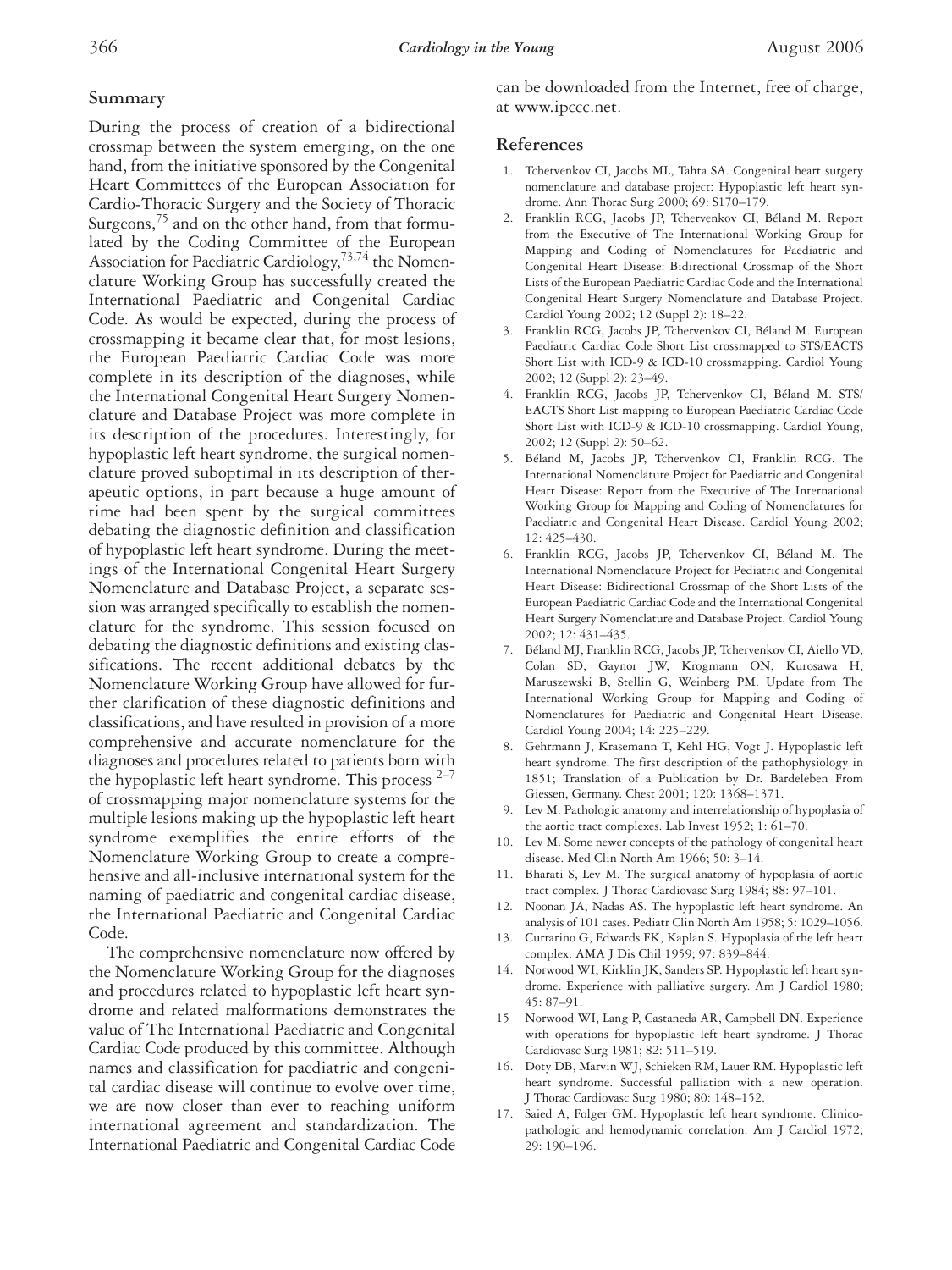- 18. Deely WJ, Ehlers KH, Levin AR, Engle MA. Hypoplastic left heart syndrome. Anatomic, physiologic, and therapeutic considerations. Am J Dis Child 1971; 121: 168–175.
- 19. Tchervenkov CI, Béland MJ, Latter DA, Dobell ARC. Norwood operation for univentricular heart with subaortic stenosis in the neonate. Ann Thorac Surg 1990; 50: 822–825.
- 20. Jacobs ML, Rychik J, Murphy JD, Nicholson SC, Steven JM, Norwood WI. Results of Norwood's operation for lesions other than hypoplastic left heart syndrome. J Thorac Cardiovasc Surg 1995; 110: 1555–1562.
- 21. Kanter KR, Miller BE, Cuadrado AG, Vincent RN. Successful application of the Norwood procedure for infants without hypoplastic left heart syndrome. Ann Thorac Surg 1995; 59: 301–304.
- 22. Kirklin JW, Barratt-Boyes BG. Coarctation of the aorta and interrupted aortic arch. In: Kirklin JW, Barratt-Boyes BG (eds). Cardiac Surgery, 2nd ed. Churchill Livingstone, New York, 1993, pp 1269–1270.
- 23. Page DA, Levine MM. Left ventricular growth in a patient with critical coarctation of the aorta and hypoplastic left ventricle. Pediatr Cardiol 1995; 16: 176–178.
- 24. Kovalchin JP, Brook MM, Silverman NH. Growth of the hypoplastic left ventricle? Pediatr Cardiol 1997; 18: 451–452.
- 25. Minich LL, Tani LY, Hawkins JA, Shaddy RE. Possibility of postnatal left ventricular growth in selected infants with nonapexforming left ventricles. Am Heart J 1997; 133: 570–574.
- 26. Serraf A, Piot JD, Bonnet N, et al. Biventricular repair approach in ducto-dependent neonates with hypoplastic but morphologically normal left ventricle. J Am Coll Cardiol 1999; 33: 827–834.
- 27. Tani LY, Minich LL, Pagotto LT, Shaddy RE, McGough EC, Hawkins JA. Left heart hypoplasia and neonatal aortic arch obstruction. J Thorac Cardiovasc Surg 1999; 118: 81–86.
- 28. Alboliras ET, Mavroudis C, Pahl E, Gidding SS, Backer CL, Rocchini AP. Left ventricular growth in selected hypoplastic left ventricles. Ann Thorac Surg 1999; 68: 549–555.
- 29. Tchervenkov CI, Tahta SA, Jutras L, Béland MJ. Biventricular repair in neonates with hypoplastic left heart complex. Ann Thorac Surg 1998; 66: 1350–1357.
- 30. Shone JD, Sellers RD, Anderson RG, Adams P, Lillehei CW, Edwards JE. The developmental complex of "parachute mitral valve", supravalvar ring of left atrium, subaortic stenosis, and coarctation of the aorta. Am J Cardiol 1963; 11: 714–725.
- 31. Moodie DS, Gallen WJ, Friedberg DZ. Congenital aortic atresia. Report of long survival and some speculation about surgical approaches. J Thorac Cardiovasc Surg 1972; 63: 726–731.
- 32. Koutchoukos NT, Blackstone EH, Doty DB, Hanley FL, Karp RB. Aortic atresia and other forms of hypoplastic left heart physiology. In: Koutchoukos NT, Blackstone EH, Doty DB, Hanley FL, Karp RB (eds). Kirklin/Barratt-Boyes Cardiac Surgery, 3rd ed. Vol. 2, Churchill Livingstone, Philadelphia, 2003, pp 1377–1400.
- 33. Dorland's Illustrated Medical Dictionary Edition 28. W.B. Saunders Company. Philadelphia, PA 1994.
- 34. Rhodes LA, Colan SD, Perry SB, Jonas RA, Sanders SP. Predictors of survival in neonates with critical aortic stenosis. Circulation 1991; 84: 2325–2335.
- 35. Lofland GK, McCrindle BW, Williams WG, et al. Critical aortic stenosis in the neonate: a multi-institutional study of management, outcomes, and risk factors. Congenital Heart Surgeons Society. J Thorac Cardiovasc Surg 2001; 121: 10–27.
- 36. Aiello VD, Ho SY, Anderson RH, Thiene G. Morphologic features of the hypoplastic left heart syndrome – a reappraisal. Ped Pathol 1990; 10: 931–943.
- 37. Weinberg PM, Chin AJ, Murphy JD, Pigott JD, Norwood WI. Postmortem echocardiography and tomographic anatomy of hypoplastic left heart syndrome after palliative surgery. Am J Cardiol 1986; 58: 1228–1232.
- 38. Norwood WI, Lang P, Hansen DD. Physiologic repair of aortic atresia-hypoplastic left heart syndrome. N Engl J Med 1983; 308: 23–26.
- 39. Bailey LL, Nehlsen-Cannarella SL, Doroshow RW, et al. Cardiac allotransplantation in newborns as therapy for hypoplastic left heart syndrome. N Engl J Med 1986; 315: 949–951.
- 40. Castañeda AR, Jonas RA, Mayer JE, Jr, Hanley FL. Hypoplastic left heart syndrome. In: Castañeda AR, Jonas RA, Mayer Jr JE, Hanley FL (eds). Cardiac surgery of the neonate and infant. WB Saunders Co, Philadelphia, 1994, pp 363–385.
- 41. Austin EH, Jonas RA, Mayer Jr JE, et al. Aortic atresia with normal left ventricle. J Thorac Cardiovasc Surg 1989; 97: 392–395.
- 42. Starnes VA, Griffin ML, Pitlick PT, et al. Current approach to hypoplastic left heart syndrome. Palliation, transplantation or both? J Thorac Cardiovasc Surg 1992; 104: 189–195.
- 43. Quintessenza JA, Morell VO, Jacobs JP. Achieving a balance in the current approach to the surgical treatment of hypoplastic left heart syndrome. Cardiol Young 2004; 14 (Suppl 1): I127–130.
- 44. Zahka KG, Spector M, Hanisch D. Hypoplastic left heart syndrome. Clin Perinatol 1993; 20: 145–155.
- 45. Storch TG. Passive euthanasia for hypoplastic left heart syndrome. Am J Dis Child 1992; 146: 1426.
- 46. Cayler GG, Smeloff EA, Miller GE. Surgical palliation of hypoplastic left side of the heart. N Engl J Med 1970; 282: 780–783.
- 47. Cayler G.G. Hypoplastic left heart syndrome. Am J Cardiol 1972; 30: 450.
- 48. Doty DB, Knott HW. Hypoplastic left heart syndrome. J Thorac Cardiovasc Surg 1977; 74: 624–630.
- 49. Litwin SB, Van Praagh R, Bernhard WF. A palliative operation for certain infants with aortic arch interruption. Ann Thorac Surg 1972; 14: 369–375.
- 50. Mohri H, Horiuchi T, Haneda K, et al. Surgical treatment for hypoplastic left heart syndrome: case reports. J Thorac Cardiovasc Surg 1979; 78: 223–228.
- 51. Jacobs ML, Norwood WI. Hypoplastic left heart syndrome. In: Baue AE, Geha AS, Hammond GL, Laks H, Naunheim KS (eds). Glenn's Thoracic and Cardiovascular Surgery, 6th ed. Appleton & Lange, Stamford, 1996, pp 1271–1281.
- 52. Giroud JM, Jacobs JP. Fontan's operation: evolution from a procedure to a process. Cardiol Young 2006; 16 (Suppl 1): SI67–SI71.
- 53. Bu'Lock FA, Strümper O, Jagtap R, et al. Surgery for infants with a hypoplastic systemic ventricle and severe outflow obstruction. Br Heart J 1995; 73: 456–461.
- 54. Fraser Jr CD, Mee RBB. Modified Norwood procedure for hypoplastic left heart syndrome. Ann Thorac Surg 1995; 60: S546-S549.
- 55. Bove EL, Lloyd TR. Staged reconstruction for hypoplastic left heart syndrome. Ann Surg 1996; 224: 387–395.
- 56. Malec E, Januszewska K, Kolcz J, Mroczek T. Right ventricle-topulmonary artery shunt versus modified Blalock-Taussig shunt in the Norwood procedure for hypoplastic left heart syndrome – influence on early and late haemodynamic status. Eur J Cardiothorac Surg 2003; 23: 728–734.
- 57. Bartram U, Grünenfelder J, Van Praagh R. Causes of death after the modified Norwood procedure: a study of 122 postmortem cases. Ann Thorac Surg 1997; 64: 1795–1802.
- 58. Kishimoto H, Iio M, Kume Y, et al. The Norwood operation for hypoplastic left heart syndrome using a valved pericardial roll between the right ventricle and pulmonary artery. Cardiol Young 1993; 3 (Suppl 1): SI162.
- 59. Kishimoto H, Kawahira Y, Kawata H, Miura T, Iwai S, Mori T. The modified Norwood palliation on a beating heart. J Thorac Cardiovasc Surg 1999; 118: 1130–1132.
- 60. Imoto Y, Kado H, Shiokawa Y, Minami K, Yasui H. Experience with the Norwood procedure without circulatory arrest. J Thorac Cardiovasc Surg 2001; 122: 879–882.